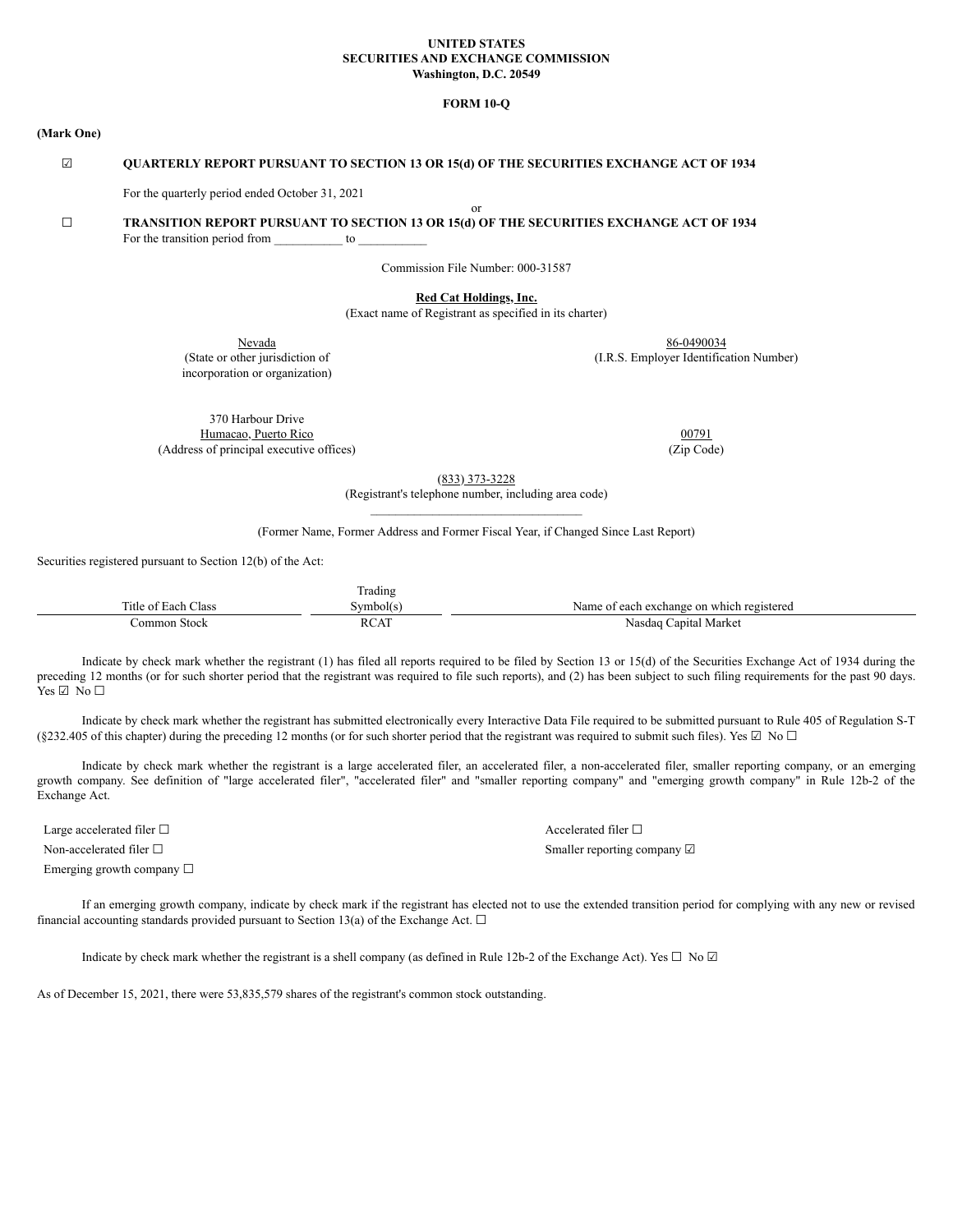# **INDEX TO FORM 10-Q**

| PART I.           | <b>FINANCIAL INFORMATION</b>                                                                                        | Page            |
|-------------------|---------------------------------------------------------------------------------------------------------------------|-----------------|
| Item 1.           | <b>Financial Statements:</b>                                                                                        | $\overline{3}$  |
|                   | Unaudited Balance Sheet as of October 31, 2021 and Balance Sheet as of April 30, 2021                               | $\overline{3}$  |
|                   | Unaudited Statements of Operations for the Three and Six Months Ended October 31, 2021 and 2020                     | $\overline{4}$  |
|                   | Unaudited Statements of Cash Flows for the Six Months Ended October 31, 2021 and 2020                               | 5               |
|                   | Unaudited Statement of Changes in Shareholders' Equity for the Three and Six Months Ended October 31, 2021 and 2020 | 6               |
|                   | Notes to Financial Statements                                                                                       | $7\overline{ }$ |
| Item 2.           | Management's Discussion and Analysis of Financial Condition and Results of Operations                               | 24              |
| Item 3.           | Quantitative and Qualitative Disclosures about Market Risk                                                          | 30              |
| Item 4.           | <b>Controls and Procedures</b>                                                                                      | 30              |
| PART II.          | <b>OTHER INFORMATION</b>                                                                                            |                 |
| Item 1.           | <b>Legal Proceedings</b>                                                                                            | 31              |
| Item 1A.          | <b>Risk Factors</b>                                                                                                 | 31              |
| Item 2.           | Unregistered Sales of Equity Securities and Use of Proceeds                                                         | 31              |
| Item 3.           | Defaults Upon Senior Securities                                                                                     | 31              |
| Item 4.           | Mine Safety Disclosures                                                                                             | 31              |
| Item 5.           | Other Information                                                                                                   | 31              |
| Item 6.           | Exhibits                                                                                                            | 31              |
| <b>SIGNATURES</b> |                                                                                                                     | 32              |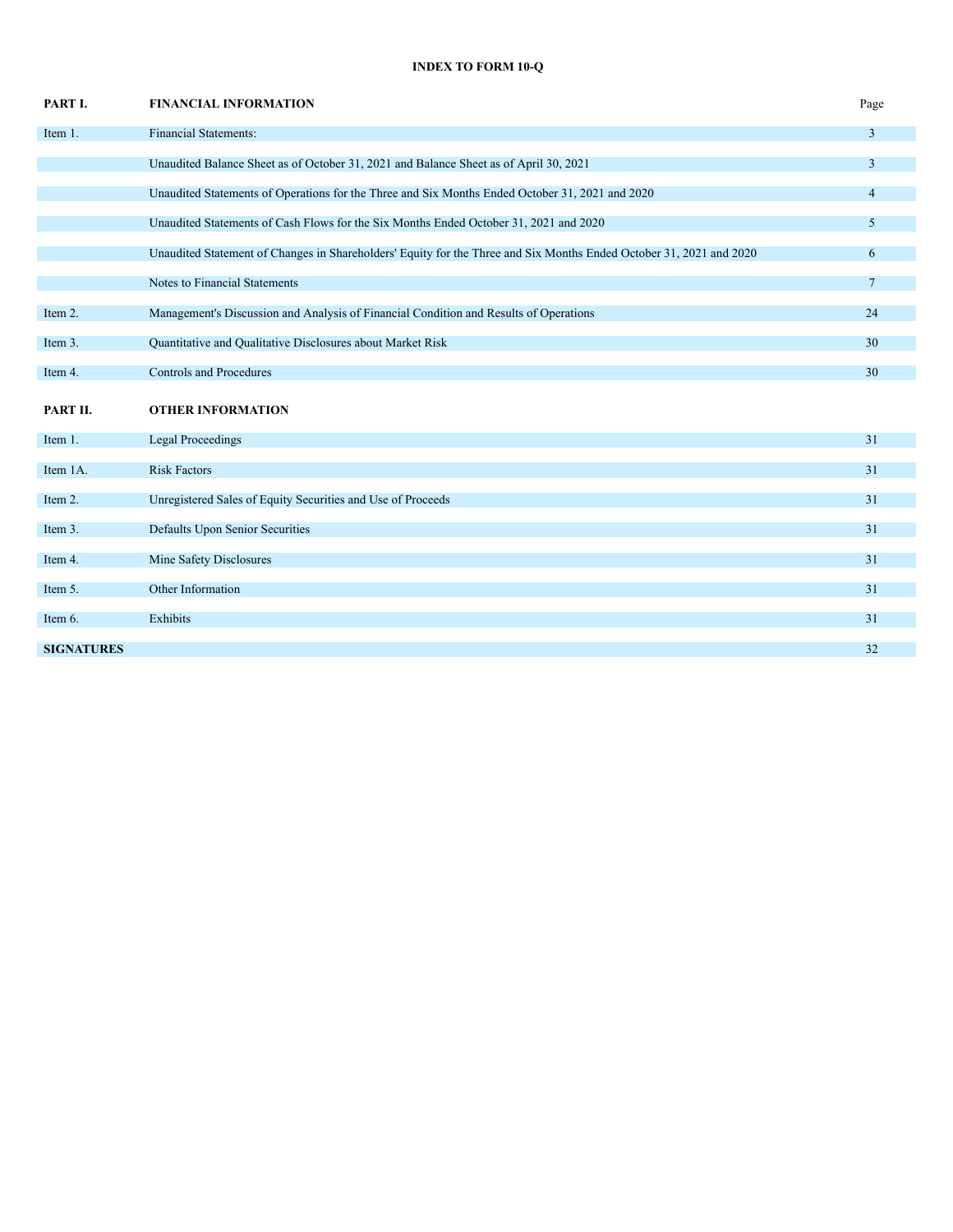# RED CAT HOLDINGS Consolidated Balance Sheets (Unaudited)

|                                                                                           |              | October 31<br>2021 |               | April 30,<br>2021 |
|-------------------------------------------------------------------------------------------|--------------|--------------------|---------------|-------------------|
| <b>ASSETS</b>                                                                             |              |                    |               |                   |
| <b>Current Assets</b>                                                                     |              |                    |               |                   |
| Cash                                                                                      | $\mathbf S$  | 11,559,758         | $\mathcal{S}$ | 277,347           |
| Investments                                                                               |              | 48,122,657         |               |                   |
| Accounts receivable, net                                                                  |              | 393,738            |               | 321,693           |
| Inventory                                                                                 |              | 1,985,507          |               | 362,072           |
| Other                                                                                     |              | 2,567,539          |               | 678,898           |
| <b>Total Current Assets</b>                                                               |              | 64,629,199         |               | 1,640,010         |
| Goodwill                                                                                  |              | 26,029,750         |               | 8,017,333         |
| Intangible assets, net                                                                    |              | 1,999,518          |               | 2,032,169         |
| Property and equipment, net                                                               |              | 142,126            |               |                   |
| Operating lease right-of-use assets                                                       |              | 548,641            |               | $\equiv$          |
| Other                                                                                     |              | 24,907             |               | 3,853             |
| <b>Total Long Term Assets</b>                                                             |              | 28,744,942         |               | 10,053,355        |
| <b>TOTAL ASSETS</b>                                                                       | \$           | 93,374,141         | \$            | 11,693,365        |
|                                                                                           |              |                    |               |                   |
| LIABILITIES AND STOCKHOLDERS' EQUITY                                                      |              |                    |               |                   |
| <b>Current Liabilities</b>                                                                |              |                    |               |                   |
| Accounts payable                                                                          | $\mathbb{S}$ | 1,218,005          | $\mathbf S$   | 541,903           |
| Accrued expenses                                                                          |              | 653,233            |               | 614,050           |
| Debt obligations - short term                                                             |              | 1,338,030          |               | 269,045           |
| Due to related party                                                                      |              | 144,628            |               | 390,209           |
| Customer deposits                                                                         |              | 117,842            |               | 46,096            |
| Warrant derivative liability                                                              |              | 2,376,565          |               | 2,812,767         |
| <b>Total Current Liabilities</b>                                                          |              | 5,848,303          |               | 4,674,070         |
|                                                                                           |              |                    |               |                   |
| Operating lease liabilities                                                               |              | 559,528            |               |                   |
| Debt obligations - long term                                                              |              | 1,431,739          |               |                   |
| Note payable to related party                                                             |              |                    |               | 1,753,000         |
| <b>Total Long Term Liabilities</b>                                                        |              | 1,991,267          |               | 1,753,000         |
| Commitments and contingencies                                                             |              |                    |               |                   |
|                                                                                           |              |                    |               |                   |
| Stockholders' Equity                                                                      |              |                    |               |                   |
| Series A Preferred Stock - shares authorized 2,200,000; outstanding 0 and 158,704         |              |                    |               | 1,587             |
| Series B Preferred Stock - shares authorized 4,300,000; outstanding 986,676 and 1,968,676 |              | 9,867              |               | 19,687            |
| Common stock - shares authorized 500,000,000; outstanding 53,684,910 and 29,431,264       |              | 53,685             |               | 29,431            |
| Additional paid-in capital                                                                |              | 105,577,729        |               | 21,025,518        |
| Accumulated deficit                                                                       |              | (20, 108, 301)     |               | (15,809,928)      |
| Accumulated other comprehensive income                                                    |              | 1,591              |               |                   |
| <b>Total Stockholders' Equity</b>                                                         |              | 85,534,571         |               | 5,266,295         |
| TOTAL LIABILITIES AND STOCKHOLDERS' EQUITY                                                | \$           | 93,374,141         | \$            | 11,693,365        |

See accompanying notes.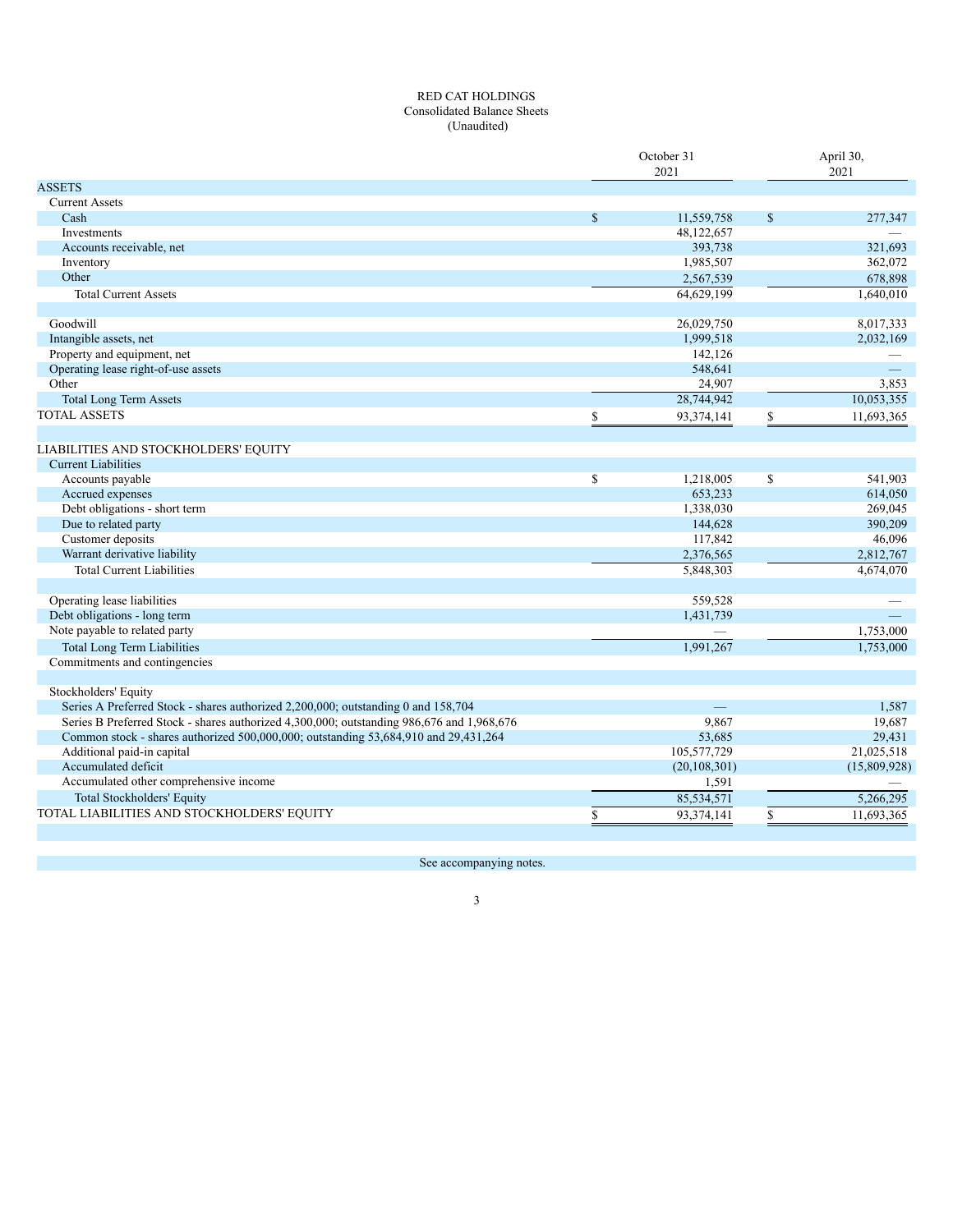# RED CAT HOLDINGS Consolidated Statements Of Operations **(Unaudited)**

|                                                         |             |             | Three months ended October 31.<br>Six months ended October 31. |            |             |             |               |             |  |
|---------------------------------------------------------|-------------|-------------|----------------------------------------------------------------|------------|-------------|-------------|---------------|-------------|--|
|                                                         |             | 2021        |                                                                | 2020       |             | 2021        |               | 2020        |  |
| Revenues                                                | \$          | 1,863,239   | $\mathbb{S}$                                                   | 427,807    | \$          | 3,259,990   | $\mathbb{S}$  | 976,089     |  |
| Cost of goods sold                                      |             | 1,710,657   |                                                                | 328,756    |             | 3,005,004   |               | 774,888     |  |
| Gross Margin                                            |             | 152,582     |                                                                | 99,051     |             | 254,986     |               | 201,201     |  |
| <b>Operating Expenses</b>                               |             |             |                                                                |            |             |             |               |             |  |
| Operations                                              |             | 283,249     |                                                                | 120,210    |             | 460,112     |               | 206,756     |  |
| Research and development                                |             | 493,441     |                                                                | 86,614     |             | 737,695     |               | 173,924     |  |
| Sales and marketing                                     |             | 185,385     |                                                                | 24,679     |             | 286,018     |               | 48,815      |  |
| General and administrative                              |             | 1,050,708   |                                                                | 250,378    |             | 1,926,888   |               | 430,719     |  |
| Stock based compensation                                |             | 899,937     |                                                                | 107,061    |             | 1,284,023   |               | 214,122     |  |
| Total operating expenses                                |             | 2,912,720   |                                                                | 588,942    |             | 4,694,736   |               | 1,074,336   |  |
| Operating loss                                          |             | (2,760,138) |                                                                | (489, 891) |             | (4,439,750) |               | (873, 135)  |  |
| Other Expense (Income)                                  |             |             |                                                                |            |             |             |               |             |  |
| Derivative expense                                      |             |             |                                                                | 148,587    |             |             |               | 148,587     |  |
| Change in fair value of derivative liability            |             | (118, 813)  |                                                                | 83,803     |             | (273,061)   |               | 83,803      |  |
| Investment income, net                                  |             | 38,447      |                                                                |            |             | 38,447      |               |             |  |
| Interest expense                                        |             | 46,017      |                                                                |            |             | 63,116      |               |             |  |
| Other, net                                              |             | 14,812      |                                                                |            |             | 30,121      |               |             |  |
| Other Expense (Income)                                  | $\mathbf S$ | (19, 537)   | $\mathbf S$                                                    | 232,390    | $\mathbf S$ | (141, 377)  | <sup>\$</sup> | 232,390     |  |
| Net loss                                                | S.          | (2,740,601) | S.                                                             | (722, 281) | \$          | (4,298,373) | S.            | (1,105,525) |  |
|                                                         |             |             |                                                                |            |             |             |               |             |  |
| Loss per share - basic and diluted                      | \$          | (0.05)      | \$                                                             | (0.04)     | \$          | (0.10)      | \$            | (0.05)      |  |
| Weighted average shares outstanding - basic and diluted |             | 52,147,541  |                                                                | 20,241,390 |             | 43,110,884  |               | 20,126,241  |  |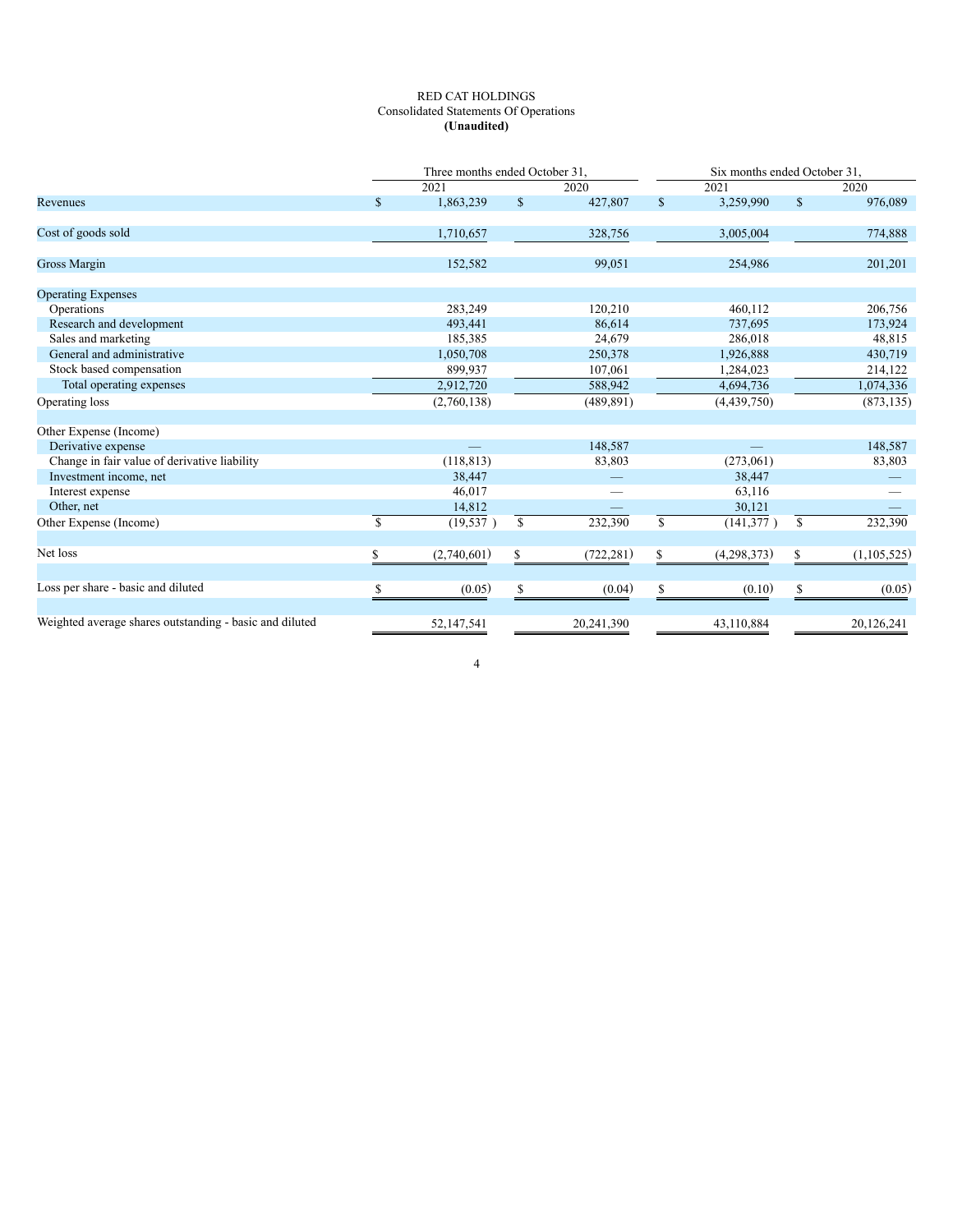# RED CAT HOLDINGS Condensed Consolidated Cash Flows Statements (Unaudited)

|                                                                |              | Six months ended October 31. |    |                          |
|----------------------------------------------------------------|--------------|------------------------------|----|--------------------------|
|                                                                |              | 2021                         |    | 2020                     |
| Cash Flows from Operating Activities                           |              |                              |    |                          |
| Net loss                                                       | \$           | (4,298,373)                  | \$ | (1, 105, 525)            |
| Stock based compensation                                       |              | 1,284,023                    |    | 214,122                  |
| Common stock issued for services                               |              | 250,400                      |    |                          |
| Amortization of intangible assets                              |              | 32,651                       |    | $\overline{\phantom{0}}$ |
| Depreciation                                                   |              | 5,455                        |    |                          |
| Change in fair value of derivative liability                   |              | (273,061)                    |    | 83,803                   |
| Amortization of debt discount                                  |              |                              |    | 18,401                   |
| Derivative expense                                             |              |                              |    | 148,587                  |
| Adjustments to reconcile net loss to net cash from operations: |              |                              |    |                          |
| Changes in operating assets and liabilities                    |              |                              |    |                          |
| Accounts receivable                                            |              | 27,002                       |    |                          |
| Inventory                                                      |              | (319, 124)                   |    | (91, 836)                |
| Other                                                          |              | (3,814,101)                  |    | 3,020                    |
| Operating lease right-of-use assets and liabilities            |              | 10,887                       |    | $\qquad \qquad -$        |
| Customer deposits                                              |              | 8,753                        |    | 27,786                   |
| Accounts payable                                               |              | (976, 679)                   |    | 106,042                  |
| Accrued expenses                                               |              | (506, 931)                   |    | 27,148                   |
| Net cash used in operating activities                          |              | (8,569,098)                  |    | (568, 452)               |
|                                                                |              |                              |    |                          |
| Cash Flows from Investing Activities                           |              |                              |    |                          |
| Cash acquired through acquisitions                             |              | 24,866                       |    |                          |
| Net cash provided by investing activities                      |              | 24,866                       |    |                          |
|                                                                |              |                              |    |                          |
| Cash Flows from Financing Activities                           |              |                              |    |                          |
| Proceeds from sale of investments                              |              | 1,855,788                    |    |                          |
| Purchases of investments                                       |              | (49, 978, 445)               |    |                          |
| Purchases of property and equipment                            |              | (30, 147)                    |    |                          |
| Proceeds from exercise of warrants                             |              | 99,999                       |    |                          |
| Payments under related party obligations                       |              | (1,866,381)                  |    | (3,907)                  |
| Proceeds from debt obligations                                 |              |                              |    | 419,050                  |
| Payments under debt obligations                                |              | (320, 965)                   |    | (183, 294)               |
| Proceeds from convertible debentures                           |              |                              |    | 580,000                  |
| Proceeds from issuance of common stock, net                    |              | 70,065,203                   |    |                          |
| Net cash provided by financing activities                      |              | 19,825,052                   |    | 811,849                  |
|                                                                |              |                              |    |                          |
| Effect of foreign exchange rate changes on cash                |              | 1,591                        |    | $\qquad \qquad -$        |
|                                                                |              |                              |    |                          |
| Net increase in Cash                                           |              | 11,282,411                   |    | 243,397                  |
| Cash, beginning of period                                      |              | 277,347                      |    | 236,668                  |
| Cash, end of period                                            |              |                              |    |                          |
|                                                                |              | 11,559,758                   |    | 480,065                  |
|                                                                |              |                              |    |                          |
| Cash paid for interest                                         |              | 26,175                       |    |                          |
| Cash paid for taxes                                            |              |                              |    |                          |
|                                                                |              |                              |    |                          |
| Non-cash transactions                                          |              |                              |    |                          |
| Common stock issued for services                               | \$           | 250,400                      | \$ |                          |
| Fair value of shares issued in acquisitions                    | \$           | 12,727,292                   | \$ |                          |
| Indirect payment to related party                              | \$           | 132,200                      | \$ |                          |
| Conversion of derivative liability                             | \$           | 163,141                      | \$ |                          |
| Conversion of preferred stock into common stock                |              | 11,407                       |    |                          |
|                                                                | \$           |                              |    |                          |
| Conversion of Notes into common stock                          | \$           |                              |    | 450,000                  |
| Conversion of accrued interest into common stock               | $\mathbb{S}$ |                              | \$ | 45,024                   |

See accompanying notes.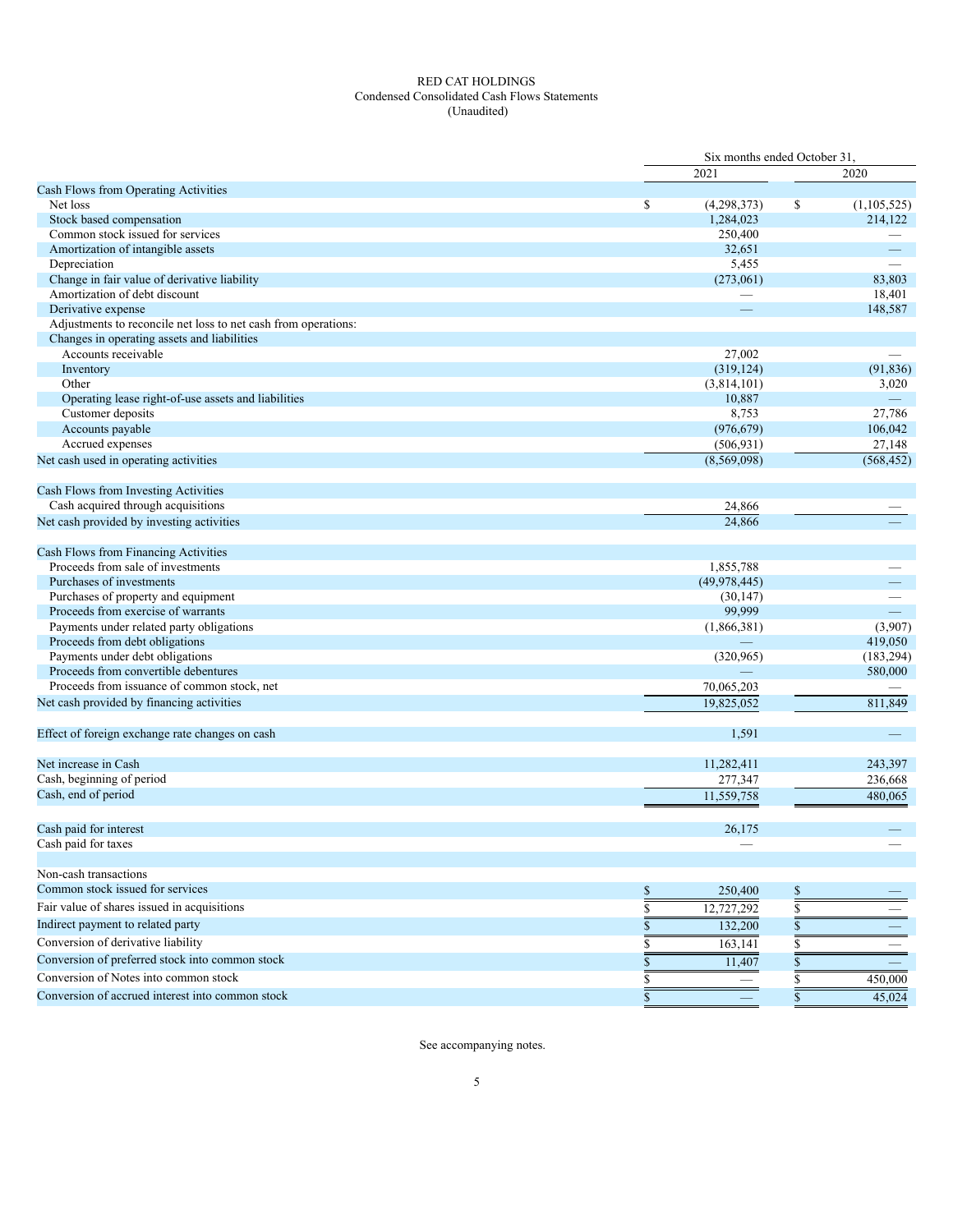# RED CAT HOLDINGS Consolidated Stockholders' Equity Statements (Unaudited)

|                                                        | Series A      |                                  | <b>Series B</b>                         |            |               | <b>Additional</b><br><b>Common Stock</b> |                    | Accumulated<br>Other        |                                |                          |
|--------------------------------------------------------|---------------|----------------------------------|-----------------------------------------|------------|---------------|------------------------------------------|--------------------|-----------------------------|--------------------------------|--------------------------|
|                                                        | <b>Shares</b> | <b>Preferred Stock</b><br>Amount | <b>Preferred Stock</b><br><b>Shares</b> | Amount     | <b>Shares</b> | Amount                                   | Paid-in<br>Capital | Accumulated<br>Deficit      | Comprehensive<br>Income (Loss) | Total<br>Equity          |
| Balances, April 30, 2020                               | 208,704       | 2.087<br><sup>S</sup>            | 3,681,623                               | \$ 36,816  | 20.011.091    | \$ 20.011                                | 4,043,837<br>s     | (2,573,753)<br><sup>S</sup> | $\mathbf{s}$                   | 1,528,998                |
| Stock based compensation                               |               |                                  |                                         |            |               |                                          | 107,061            |                             |                                | 107,061                  |
| Net Loss                                               |               |                                  |                                         |            |               |                                          | $\qquad \qquad -$  | (383, 244)                  |                                | (383, 244)               |
| Balances, July 31, 2020                                | 208,704       | 2,087                            | 3,681,623                               | \$36,816   | 20,011,091    | 20,011<br>S                              | 4,150,898          | (2,956,997)                 | s<br>$\frac{1}{2}$             | 1,252,815                |
| Conversion of Debt                                     |               |                                  |                                         |            | 710,444       | 711                                      | 494,314            |                             |                                | 495,025                  |
| Stock based compensation                               |               |                                  |                                         |            |               |                                          | 107,061            |                             |                                | 107,061                  |
| Net Loss                                               |               |                                  |                                         |            |               |                                          | –                  | (722, 281)                  | $\overline{\phantom{0}}$       | (722, 281)               |
| Balances, October 31, 2020                             | 208,704       | 2,087                            | 3,681,623                               | \$ 36,816  | 20,721,535    | 20,722<br>s.                             | 4,752,273          | (3,679,278)<br>S            |                                | 1,132,620                |
| Balances, April 30, 2021                               | 158,704       | 1.587<br><sup>S</sup>            | 1,968,676                               | \$19,687   | 29,431,264    | 29,431<br>S.                             | 21,025,518<br>s    | \$(15,809,928)              | S                              | \$5,266,295              |
| Acquisition of Skypersonic                             |               |                                  |                                         |            | 685,321       | 685                                      | 2,630,955          |                             |                                | 2,631,640                |
| Public offerings, net of \$5,959,800 of issuance costs |               |                                  |                                         |            | 17,333,334    | 17,333                                   | 70,022,871         |                             |                                | 70,040,204               |
| <b>Exercise</b> of warrants                            |               |                                  |                                         |            | 66,666        | 67                                       | 263,073            |                             |                                | 263,140                  |
| Conversion of preferred stock                          |               |                                  | (982,000)                               | (9,820)    | 818,333       | 818                                      | 9,002              |                             |                                | $\overline{\phantom{0}}$ |
| Stock based compensation                               |               |                                  |                                         |            | 62,500        | 63                                       | 384,023            |                             |                                | 384,086                  |
| Shares issued for services                             |               |                                  |                                         |            | 91,667        | 92                                       | 191,908            |                             |                                | 192,000                  |
| Currency translation adjustments                       |               |                                  |                                         |            |               |                                          |                    |                             | 922                            | 922                      |
| Net Loss                                               |               |                                  |                                         |            |               |                                          | $\qquad \qquad -$  | (1, 557, 772)               | $\qquad \qquad -$              | (1, 557, 772)            |
| Balances, July 31, 2021                                | 158,704       | 1,587<br>s                       | 986,676                                 | 9,867<br>s | 48,489,085    | 48,489<br>S.                             | 94,527,350<br>S    | \$(17,367,700)              | 922<br>S                       | \$77,220,515             |
| Acquisition of Skypersonic                             |               |                                  |                                         |            | 21,972        | 22                                       | 84,350             |                             |                                | 84,372                   |
| Acquisition of Teal                                    |               |                                  |                                         |            | 3,588,272     | 3,588                                    | 10,007,691         |                             |                                | 10,011,279               |
| Conversion of preferred stock                          | (158, 704)    | (1, 587)                         |                                         |            | 1,321,966     | 1,322                                    | 265                |                             |                                | $-$                      |
| Stock based compensation                               |               |                                  |                                         |            | 243,615       | 244                                      | 899,693            |                             |                                | 899,937                  |
| Shares issued for services                             |               |                                  |                                         |            | 20,000        | 20                                       | 58,380             |                             |                                | 58,400                   |
| Currency translation adjustments                       |               |                                  |                                         |            |               |                                          |                    |                             | 669                            | 669                      |
| Net Loss                                               |               |                                  |                                         |            |               |                                          | $\qquad \qquad$    | (2,740,601)                 | $\qquad \qquad -$              | (2,740,601)              |
| Balances, October 31, 2021                             |               | $\overline{\phantom{a}}$         | 986,676                                 | 9,867<br>S | 53,684,910    | 53,685<br>S.                             | \$105,577,729      | (20, 108, 301)<br>S.        | 1,591<br>S                     | \$85,534,571             |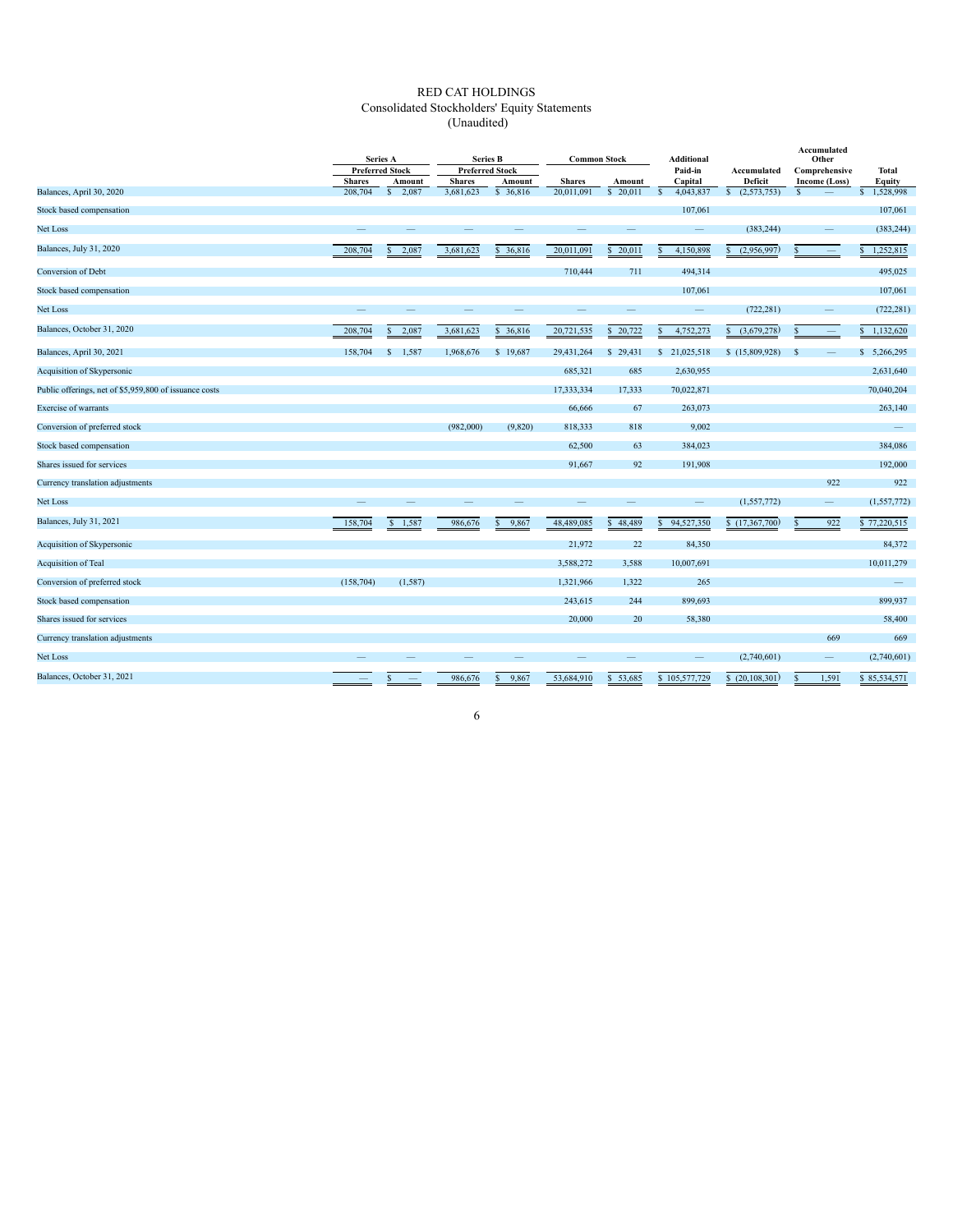### **RED CAT HOLDINGS, INC. NOTES TO CONDENSED CONSOLIDATED FINANCIAL STATEMENTS October 31, 2021 and 2020 (unaudited)**

Our unaudited interim condensed consolidated financial statements and accompanying notes are prepared in accordance with accounting principles generally accepted in the United States of America ("GAAP"). In the opinion of management, the unaudited interim condensed consolidated financial statements reflect all adjustments of a normal recurring nature that are necessary for a fair presentation of the results for the interim periods presented. Interim results are not necessarily indicative of results for a full year. The information included in this Form 10-Q should be read in conjunction with the financial information included in the Annual Report on Form 10-K for the fiscal year ended April 30, 2021 of Red Cat Holdings, Inc. (the "Company"), filed with the Securities and Exchange Commission ("SEC") on August 12, 2021.

### **Note 1 - The Business**

Red Cat Holdings ("Red Cat" or the "Company") was originally incorporated in February 1984. Since April 2016, the Company's primary business has been to provide products, services and solutions to the drone industry which it presently does through its five wholly owned subsidiaries. Teal Drones is a leader in commercial and government UAV technology. Fat Shark Holdings is a provider of First Person View (FPV) video goggles. Rotor Riot sells FPV drones and equipment, primarily to the consumer marketplace. Skypersonic provides software and hardware solutions that enable drones to complete inspection services in locations where GPS (global positioning systems) are not available, yet still record and transmit data even while being operated from thousands of miles away. Red Cat Propware is developing drone flight data analytics and storage solutions, as well as diagnostic products and services.

Corporate developments since January 1, 2020 include:

#### **A. Rotor Riot Acquisition**

In January 2020, the Company consummated a Merger Agreement under which Rotor Riot Acquisition Corp, a wholly owned subsidiary of the Company, merged with and into Rotor Riot, with Rotor Riot continuing as the surviving entity and a wholly owned subsidiary of the Company. Under the Merger Agreement, each member of Rotor Riot received its pro rata portion of the total number of shares of the Company's common stock issued based on (A)(i) \$3,700,000 minus (ii) \$915,563 (which included certain debt and other obligations of Rotor Riot and its Chief Executive Officer that the Company agreed to assume (the "Assumed Obligations") divided by (B) the volume weighted average price ("VWAP") of the Company's common stock for the twenty trading days prior to the closing of the Merger. Based on a share issuance value of \$2,784,437 and a VWAP of \$1.25445, the Company issued an aggregate of 2,219,650 shares of common stock to the members of Rotor Riot.

Following the closing, the Company's management controlled the operating decisions of the combined company. Accordingly, we accounted for the transaction as an acquisition of Rotor Riot by the Company. Based on purchase price accounting, we recognized the assets and liabilities of Rotor Riot at fair value with the excess of the purchase price over the net assets acquired recognized as goodwill. The table below reflects the acquisition date values of the purchase consideration, assets acquired, and liabilities assumed. The shares issued were valued at \$1,820,114 (2,219,650 shares issued times \$0.82 per share which equaled the closing price of the Company's common stock on the date that the merger agreement was consummated). A summary of the purchase price and its related allocation is as follows: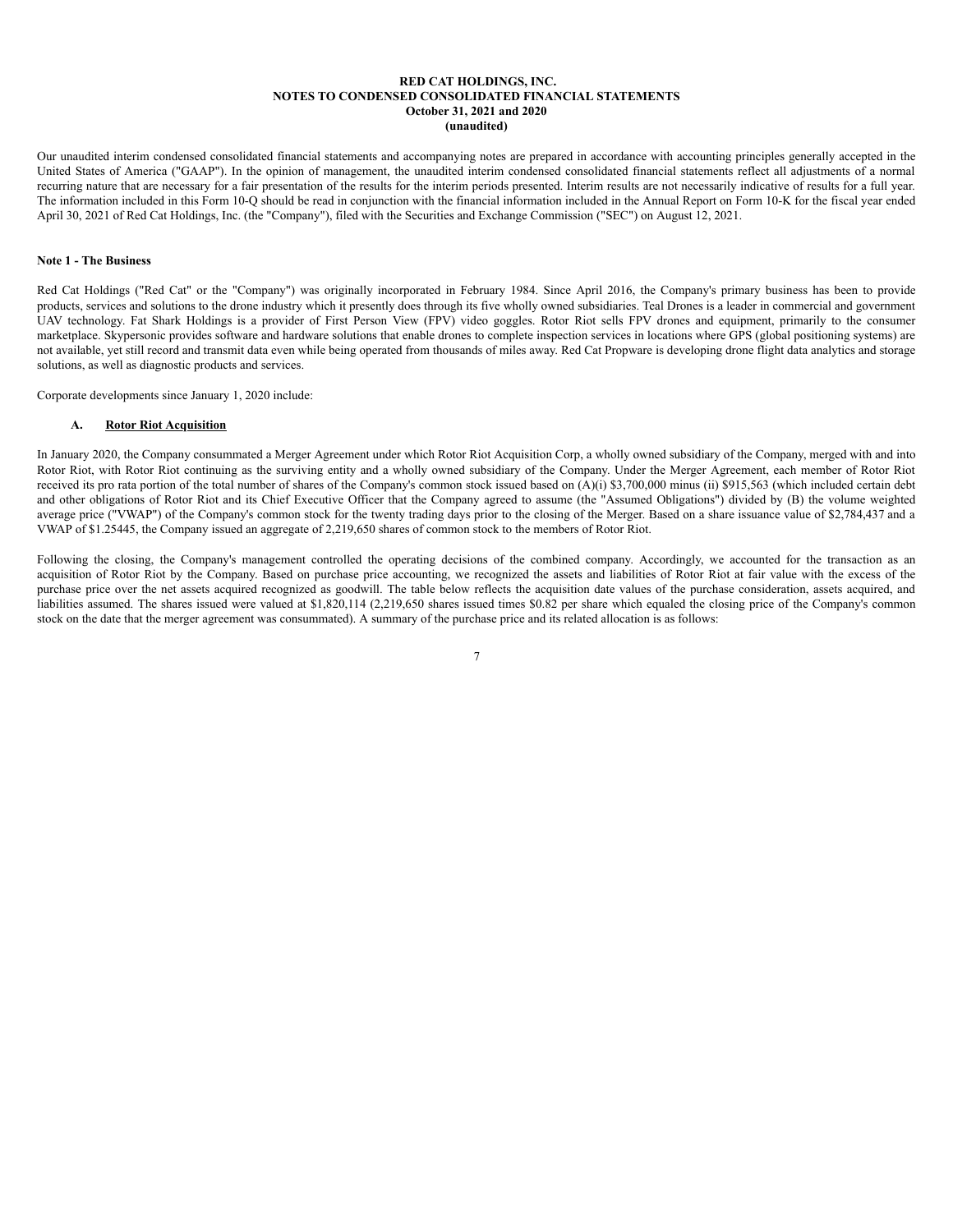| Shares issued                           | $\mathcal{S}$<br>1,820,114 |
|-----------------------------------------|----------------------------|
| Promissory note issued                  | 175,000                    |
| <b>Total Purchase Price</b>             | 1,995,114<br>\$.           |
| <b>Assets acquired</b>                  |                            |
| Cash                                    | 21,623                     |
| Accounts receivable                     | 28,500                     |
| Other assets                            | 3,853                      |
| Inventory                               | 127,411                    |
| Trademark                               | 20,000                     |
| Brand name                              | 578,000                    |
| Customer relationships                  | 39,000                     |
| <b>Total assets acquired</b>            | 818,387                    |
| Liabilities assumed                     |                            |
| Accounts payable and accrued expenses   | 171,651                    |
| Notes payable                           | 209,799                    |
| Due to related party                    | 197,846                    |
| <b>Total liabilities assumed</b>        | 579,296                    |
| Total fair value of net assets acquired | 239,091                    |
| Goodwill                                | \$<br>1,756,023            |

The final purchase price allocation was determined by an independent valuation services firm. Customer Relationships with a value of \$39,000 are being amortized over 7 years. The carrying value of Brand Name is not being amortized but will be reviewed quarterly and formally evaluated at the end of each fiscal year.

# **B. Fat Shark Acquisition**

In November 2020, the Company closed a share purchase agreement ("Share Purchase Agreement") with the sole shareholder of Fat Shark Holdings ("Fat Shark"), to acquire all of the issued and outstanding shares of Fat Shark and its subsidiaries. The transaction was valued at \$8,354,076 based on (i) the issuance of 5,227,273 shares of common stock with a value of \$6,351,076 on the date of closing (ii) a senior secured promissory note in the original principal amount of \$1,753,000, and (iii) a cash payment of \$250,000. The Share Purchase Agreement includes indemnification provisions, a two year non-compete agreement, and registration rights for the shares issued in the transaction. A summary of the purchase price and its related allocation is as follows: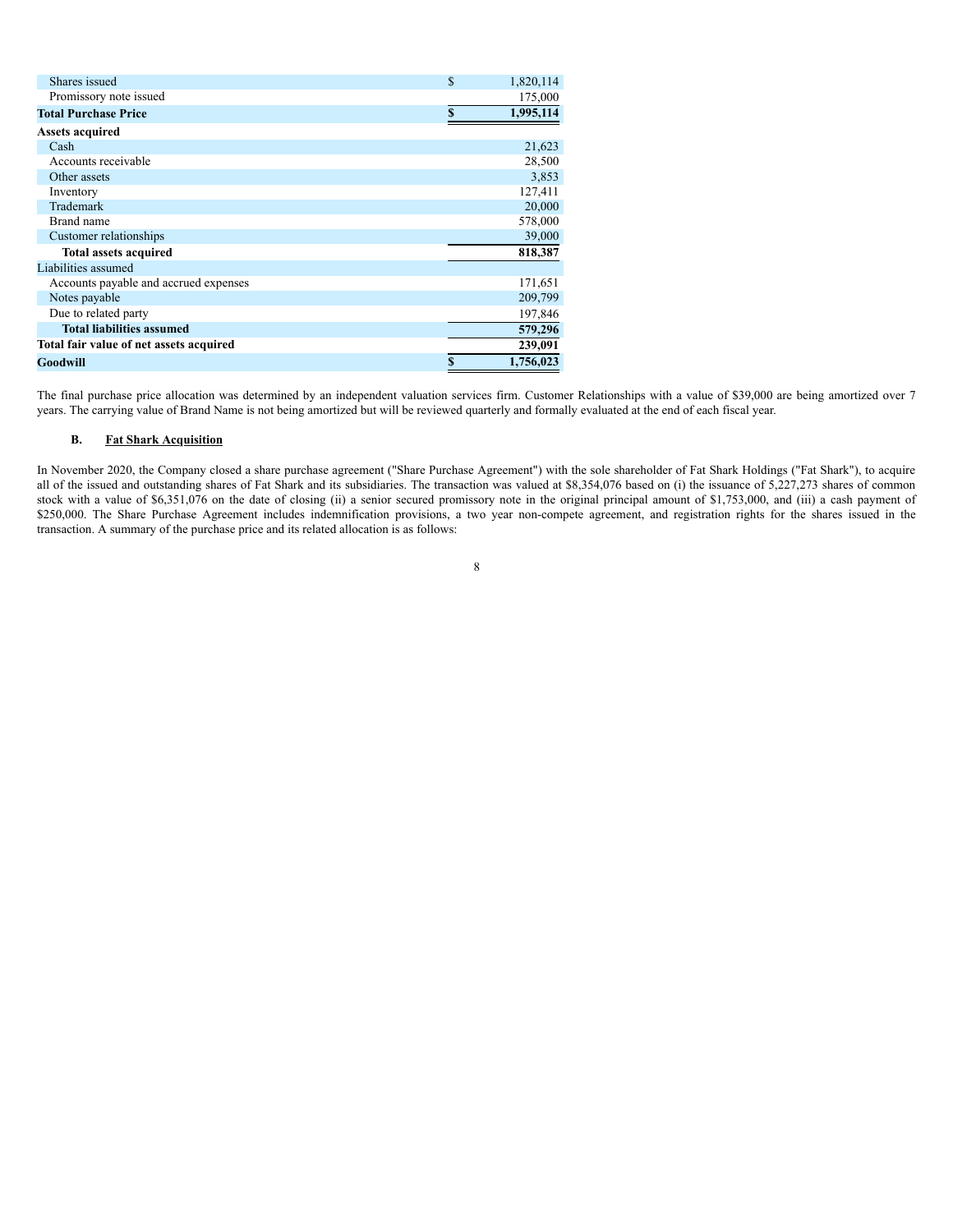| Shares issued                           | $\mathbf{s}$ | 6,351,076 |
|-----------------------------------------|--------------|-----------|
| Promissory note issued                  |              | 1,753,000 |
| Cash                                    |              | 250,000   |
| <b>Total Purchase Price</b>             | \$           | 8,354,076 |
| <b>Assets acquired</b>                  |              |           |
| Cash                                    |              | 201,632   |
| Accounts receivable                     |              | 249,159   |
| Other assets                            |              | 384,232   |
| Inventory                               |              | 223,380   |
| Brand name                              |              | 1,144,000 |
| Proprietary technology                  |              | 272,000   |
| Non-compete agreement                   |              | 16,000    |
| <b>Total assets acquired</b>            |              | 2,490,403 |
| Liabilities assumed                     |              |           |
| Accounts payable and accrued expenses   |              | 279,393   |
| Customer deposits                       |              | 25,194    |
| <b>Total liabilities assumed</b>        |              | 304,587   |
| Total fair value of net assets acquired |              | 2,185,816 |
| Goodwill                                |              | 6,168,260 |

The final purchase price allocation was determined by an independent valuation services firm. Intangible assets included proprietary technology and non-compete agreement which are being amortized over 5 and 3 years, respectively. The carrying value of Brand Name is not being amortized but will be reviewed quarterly and formally evaluated at the end of each fiscal year.

# **C. Skypersonic Acquisition**

In February 2021, the Company entered into Share Purchase and Liquidity Event Agreements (the "Skypersonic Agreements") with the founder and majority shareholder of Skypersonic, Inc., ("Skypersonic") and the holders of common stock and equity based agreements representing 97.46% of Skypersonic (the "Sellers"), pursuant to which, subject to the satisfaction of certain closing conditions, the Company would acquire all of the issued and outstanding share capital of Skypersonic for an aggregate of \$3,000,000 in shares (the "Share Consideration") of the Company's common stock, based upon the VWAP of the Company's common stock at closing of the transaction (the "Skypersonic Transaction"). Prior to the closing, the Company provided \$75,000 to fund operating costs of Skypersonic. This amount was capitalized as part of the purchase price. The transaction closed on May 7, 2021 and was paid through the issuance of 857,124 shares of common stock which had a fair market value of \$3,291,356. Fifty (50%) percent of the Share Consideration (the "Escrow Shares") was deposited in an escrow account as security for indemnification obligations and any purchase price adjustments due to working capital deficiencies and any other claims or expenses. Under the Skypersonic Agreements, closing date working capital deficits in excess of \$300,000 shall result in a reduction of the Share Consideration on a dollar of dollar basis. In October 2021, the Company and Skypersonic agreed to a reduction in the purchase price of \$601,622 which resulted in the cancellation of 149,829 shares held in escrow. A revised summary of the purchase price and its related allocation is as follows: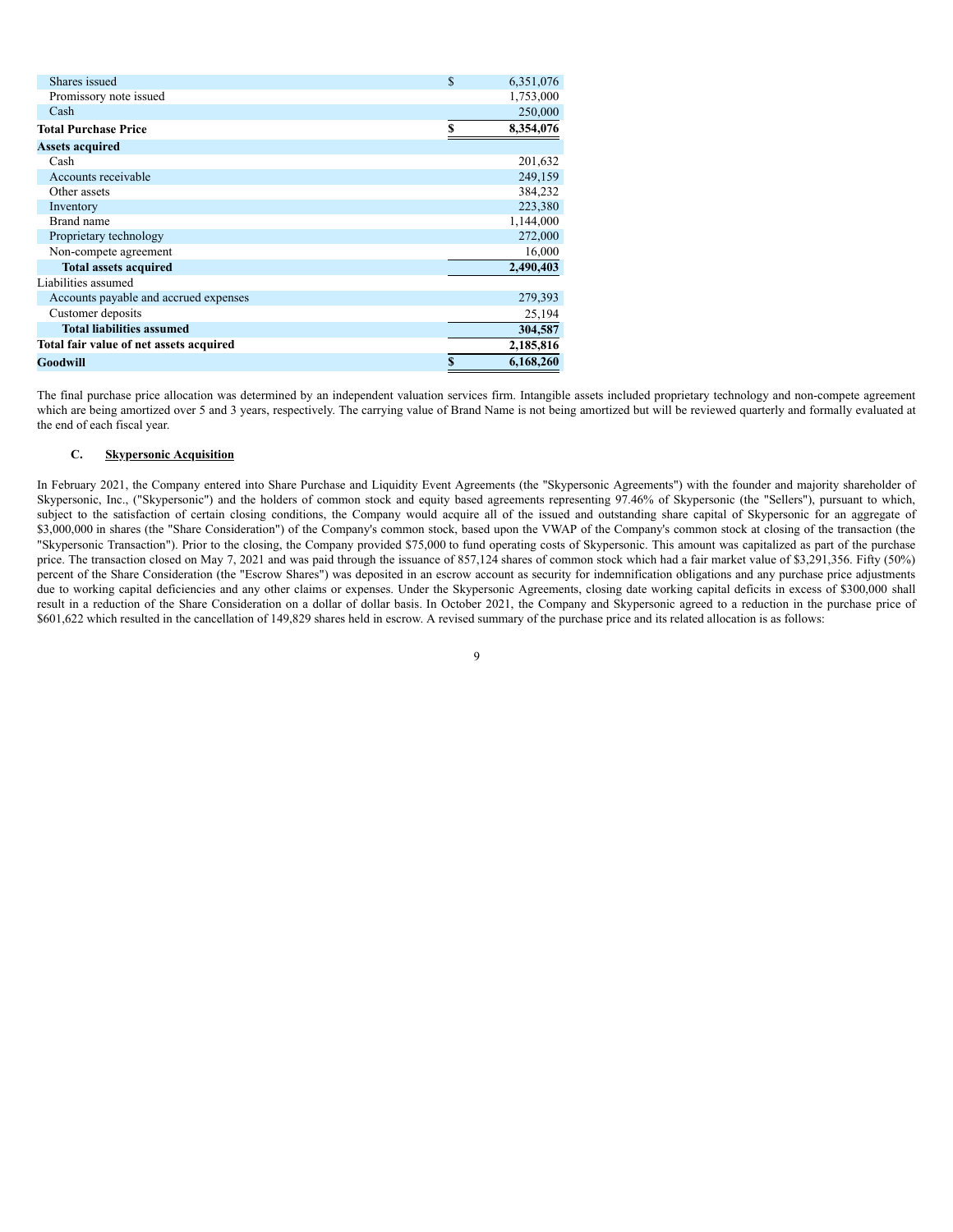| \$<br>2,716,013 |
|-----------------|
| 75,000          |
| 2,791,013       |
|                 |
| 13,502          |
| 51,083          |
| 12,950          |
| 50,556          |
| 128,091         |
|                 |
| 1,054,997       |
| 1,054,997       |
| (926, 906)      |
| \$<br>3,717,919 |
|                 |

The foregoing amounts reflect our current estimates of fair value as of the May 7, 2021 acquisition date. The Company expects to recognize fair values associated with the customer relationships acquired, as well as the Skypersonic brand name, but has not yet accumulated sufficient information to assign such values. As additional information becomes known regarding the acquired assets and assumed liabilities, management may make adjustments to the opening balance sheet of the acquired company up to the end of the measurement period, which is a one-year period following the acquisition date. The determination of the fair values of the acquired assets and liabilities assumed (and the related determination of estimated lives of depreciable tangible and intangible assets) requires significant judgment.

### **D. Teal Drones Acquisition**

On August 31, 2021, the Company closed the acquisition of Teal Drones Inc., ("Teal"). The acquisition of Teal was made pursuant to an Agreement and Plan of Merger by and among Red Cat Holdings, Inc., a Nevada corporation (the "Company"), Teal Acquisition I Corp., a Delaware corporation ("Acquisition") and wholly-owned subsidiary of the Company, and Teal, as amended and restated August 31, 2021 (the "Merger Agreement" or "Merger").

On August 31, 2021, Teal entered into an Amended and Restated Loan and Security Agreement with Decathlon Alpha IV, L.P. ("DA4") (the "Loan Agreement") in the amount of \$1,670,294 (the "Loan"), representing the outstanding principal amount previously due and owing by Teal to DA4. Interest on the Loan accrues at a rate of ten (10%) percent per annum. Principal and interest under the term Loan is payable monthly in an amount equal to \$49,275 until maturity on December 31, 2024.

Pursuant to the Merger Agreement, we acquired all of the issued and outstanding share capital of Teal in exchange for \$14,000,000 of our common stock, par value \$0.001 per share ("Common Stock") at the Volume Weighted Average Price (VWAP) of our Common Stock for the 20 trading days ended August 31, 2021 of \$2.908 per share, reduced by the amount of Teal debt assumed consisting of approximately \$1.67 million payable to DA4, and approximately \$1,457,000 in working capital deficit, for a net closing date payment of \$10,872,753. At closing, we issued 3,738,911 shares of our Common Stock (the "Stock Consideration") which had a fair market value of \$10,431,562. Fifteen (15%) of the Share Consideration (the "Escrow Shares") was deposited in an escrow account for a period of eighteen (18) months as security for indemnification obligations, any purchase price adjustments due to working capital deficiencies and any other claims or expenses. In December 2021, the Company and Teal agreed to a reduction in the purchase price of \$438,058 which resulted in the cancellation of 150,639 shares held in escrow. The fair market value of the cancelled shares was \$420,283. A revised summary of the purchase price and its related allocation is set forth below.

The Stock Consideration payable under the Merger Agreement may be increased upon the achievement of certain milestones set forth in the Merger Agreement (the "Earn-Out Consideration"). Additional shares of Common Stock may become issuable by the Company in the event that within twenty-four (24) months following closing of the Merger, Teal realizes certain revenue targets. A total of Sixteen Million Dollars (\$16,000,000) in additional shares of Common Stock will be issued if sales and services of Teal's Golden Eagle drones equal at least Thirty-six Million Dollars (\$36,000,000). A total of Ten Million Dollars (\$10,000,000) in additional shares of Common Stock will be issued if sales and services of Teal's Golden Eagle drones equal at least \$24 million (\$24,000,000) but less than \$36 million (\$36,000,000). A total of Four Million Dollars (\$4,000,000) in additional shares of Common Stock will be issued if sales and services of Teal's Golden Eagle drones equal at least Eighteen Million Dollars (\$18,000,000) but less than Twenty-Four Million Dollars (\$24,000,000). Additional Share Consideration, if earned, is issuable at the VWAP of the Company within thirty (30) days of the determination that Earn-Out Consideration is payable.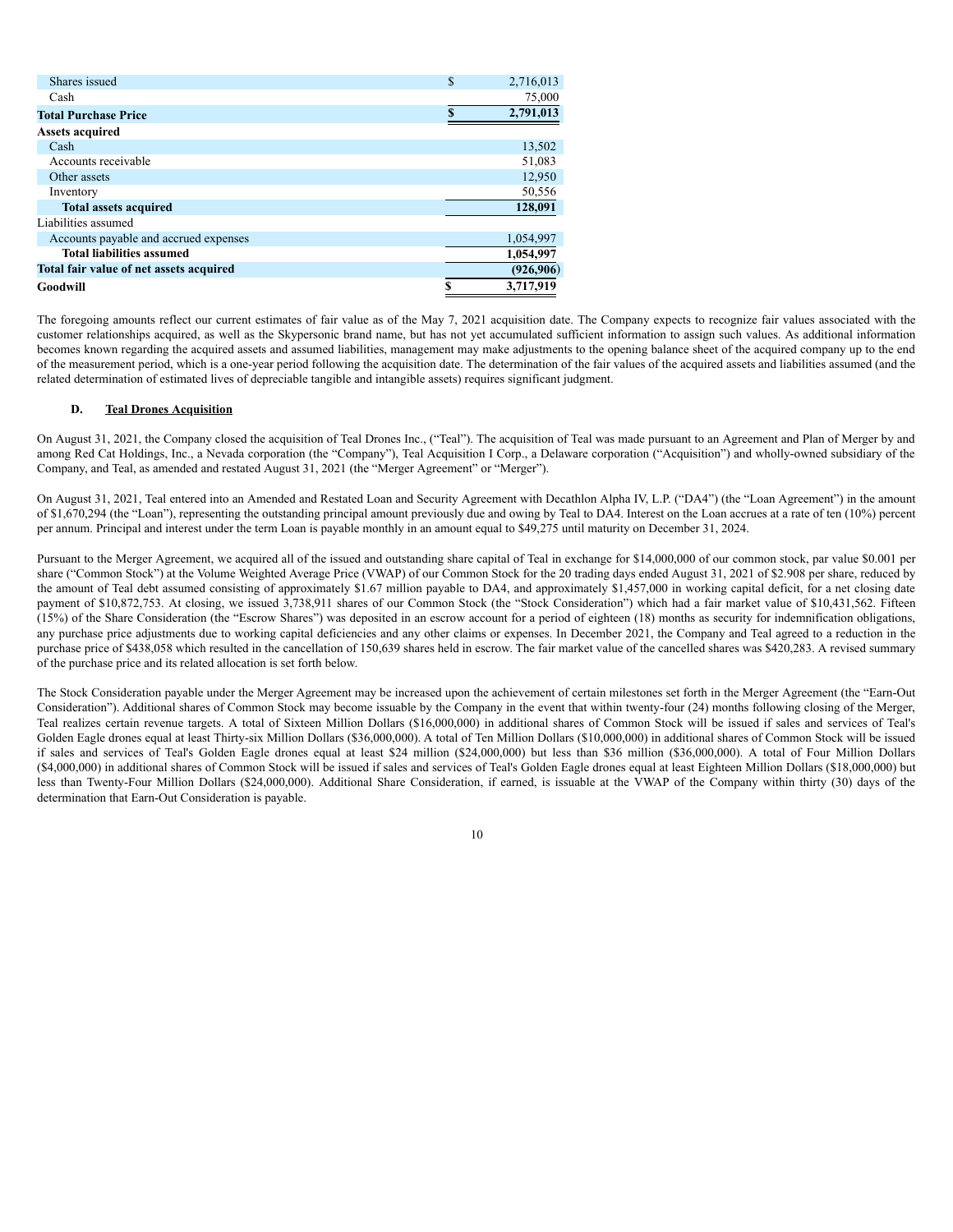| Shares issued                           | \$ | 10,011,279    |
|-----------------------------------------|----|---------------|
| <b>Total Purchase Price</b>             | S  | 10,011,279    |
| <b>Assets acquired</b>                  |    |               |
| Cash                                    |    | 11,364        |
| Accounts receivable                     |    | 47,964        |
| Other current assets                    |    | 15,085        |
| Other assets                            |    | 48,595        |
| Inventory                               |    | 1,253,755     |
| <b>Total assets acquired</b>            |    | 1,376,763     |
| Liabilities assumed                     |    |               |
| Accounts payable and accrued expenses   |    | 1,143,899     |
| Customer deposits                       |    | 1,766,993     |
| Notes payable                           |    | 2,749,091     |
| <b>Total liabilities assumed</b>        |    | 5,659,983     |
| Total fair value of net assets acquired |    | (4, 283, 220) |
| Goodwill                                | \$ | 14,294,499    |

The foregoing amounts reflect our current estimates of fair value as of the August 31, 2021 acquisition date. The Company expects to recognize fair values associated with the customer relationships acquired, as well as the Teal brand name, but has not yet accumulated sufficient information to assign such values. As additional information becomes known regarding the acquired assets and assumed liabilities, management may make adjustments to the opening balance sheet of the acquired company up to the end of the measurement period, which is a one-year period following the acquisition date. The determination of the fair values of the acquired assets and liabilities assumed (and the related determination of estimated lives of depreciable tangible and intangible assets) requires significant judgment.

### **Note 2 - Summary of Significant Accounting Policies**

**Basis of Accounting** - The financial statements and accompanying notes are prepared in accordance with accounting principles generally accepted in the United States ("GAAP").

**Principles of Consolidation** - Our condensed consolidated financial statements include the accounts of our operating subsidiaries, Red Cat Propware, Inc., Rotor Riot, Fat Sharking Holdings, Skypersonic, and Teal Drones. Intercompany transactions and balances have been eliminated.

**Use of Estimates** - The preparation of financial statements in accordance with GAAP requires management to make estimates and assumptions that affect the reported amounts of assets and liabilities, the disclosure of contingent assets and liabilities at the date of the financial statements, and the reported amounts of revenue and expenses during the reporting period. Actual results could differ from those estimates. Significant estimates reflected in these financial statements include those used to (i) determine stock based compensation, (ii) complete purchase price accounting for acquisitions, and (iii) the accounting for derivatives.

**Cash and Cash Equivalents** - At October 31, 2021, we had cash of \$11,559,758 in multiple commercial banks and financial services companies. We have not experienced any loss on these accounts and believe they are not exposed to any significant credit risk.

**Investments** – Our investments have been classified and accounted for as available-for-sale securities. Our investment manager can sell any of our investment holdings at any time, and therefore, we have classified our investments as short term. Our available-for-sale securities are carried at fair value, with unrealized gains and losses reported within investment income in our consolidated statements of operations.

We have elected to present accrued interest receivable separately from investments on our consolidated balance sheets. Accrued interest receivable was \$371,095 as of October 31, 2021 and was recorded as other current assets. We did not write off any accrued interest receivable during the three months ended October 31, 2021.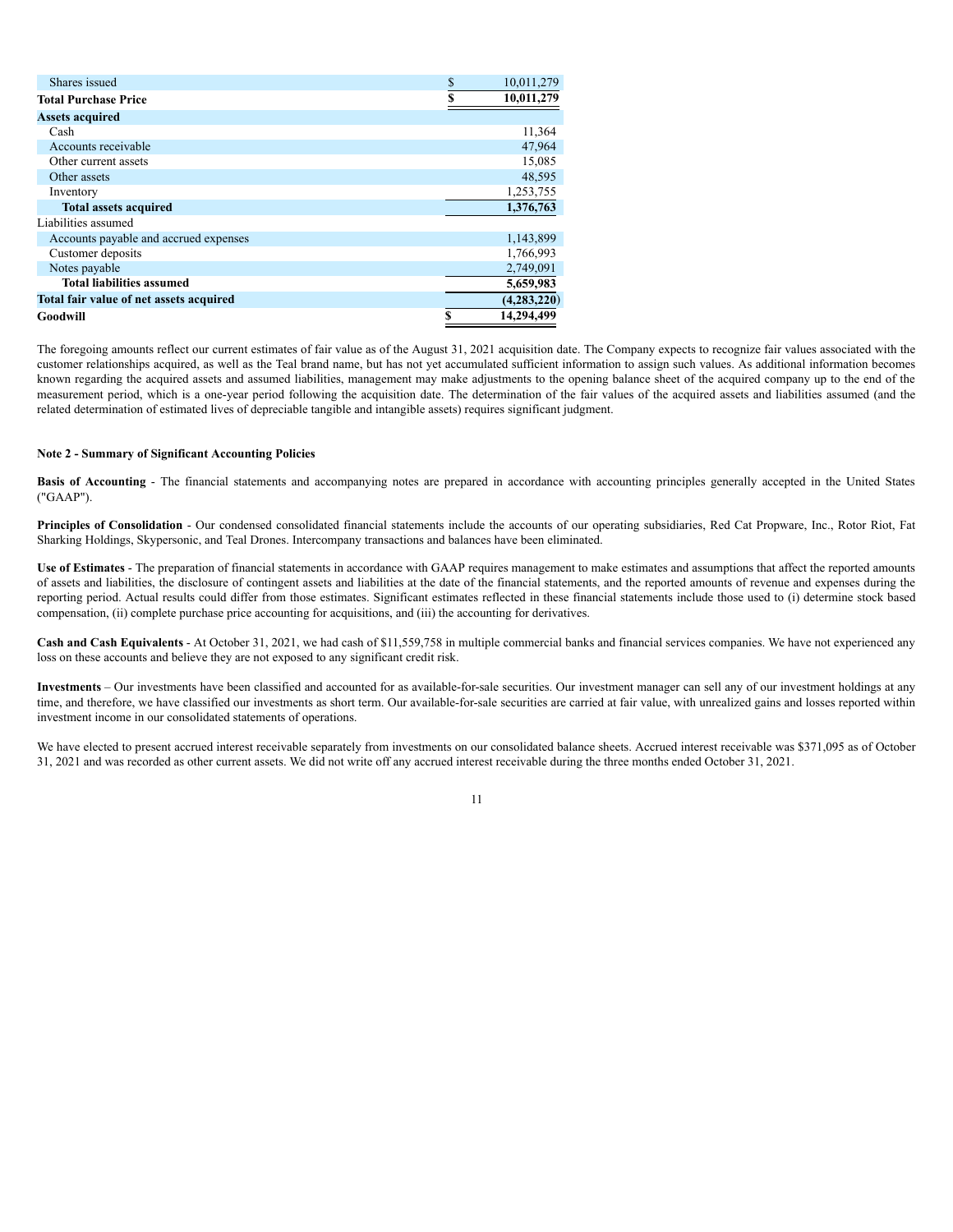**Accounts Receivable, net** - Accounts receivable are recorded at the invoiced amount less allowances for doubtful accounts. The Company's estimate of the allowance for doubtful accounts is based on a multitude of factors, including historical bad debt levels for its customer base, past experience with a specific customer, the economic environment, and other factors. Accounts receivable balances are written off against the allowance when it is probable that the receivable will not be collected.

**Inventories** – Inventories, which consist of raw materials, work-in-process, and finished goods, are stated at the lower of cost or net realizable value, with cost being determined by the average-cost method, which approximates the first-in, first-out method. Cost components include direct materials and direct labor, as well as in-bound freight. At each balance sheet date, the Company evaluates ending inventories for excess quantities and obsolescence.

**Goodwill** - Goodwill represents the excess of the purchase price of an acquisition over the estimated fair value of identifiable net assets acquired. The measurement periods for the valuation of assets acquired and liabilities assumed ends as soon as information on the facts and circumstances that existed as of the acquisition date becomes known, not to exceed 12 months. Adjustments in a purchase price allocation may require a change in the amounts allocated to goodwill during the periods in which the adjustments are determined.

We perform an impairment test at the end of each fiscal year, or more frequently if indications of impairment arise. We have a single reporting unit, and consequently, evaluate goodwill for impairment based on an evaluation of the fair value of the Company as a whole.

**Leases** - Effective August 1, 2021, the Company adopted Accounting Standards Codification (ASC) 842 titled "Leases" which requires the recognition of assets and liabilities associated with lease agreements. The Company adopted ASC 842 on a modified retrospective transition basis which means that it will not restate financial information for any periods prior to August 1, 2021. Upon adoption, the Company recognized a lease liability obligation of \$796,976 and a right-of-use asset for the same amount.

The Company determines if a contract is a lease or contains a lease at inception. Operating lease liabilities are measured, on each reporting date, based on the present value of the future minimum lease payments over the remaining lease term. The Company's leases do not provide an implicit rate. Therefore, the Company uses an effective discount rate of 12% based on its recent debt financings. Operating lease assets are measured by adjusting the lease liability for lease incentives, initial direct costs incurred and asset impairments. Lease expense for minimum lease payments is recognized on a straight line basis over the lease term with the operating lease asset reduced by the amount of the expense. Lease terms may include options to extend or terminate a lease when they are reasonably certain to occur.

# **Fair Values, Inputs and Valuation Techniques for Financial Assets and Liabilities and Related Disclosures**

The fair value measurements and disclosure guidance defines fair value and establishes a framework for measuring fair value. Fair value is defined as the price that would be received to sell an asset or paid to transfer a liability in an orderly transaction between market participants at the measurement date. In accordance with this guidance, the Company has categorized its recurring basis financial assets and liabilities into a three-level fair value hierarchy based on the priority of the inputs to the valuation technique.

The fair value hierarchy gives the highest priority to quoted prices in active markets for identical assets or liabilities (Level 1) and the lowest priority to unobservable inputs (Level 3). The inputs used to measure fair value may fall into different levels of the fair value hierarchy. In such cases, the level in the fair value hierarchy within which the fair value measurement in its entirety falls has been determined based on the lowest level input that is significant to the fair value measurement in its entirety. The Company's assessment of the significance of a particular input to the fair value measurement in its entirety requires judgment and considers factors specific to the asset or liability.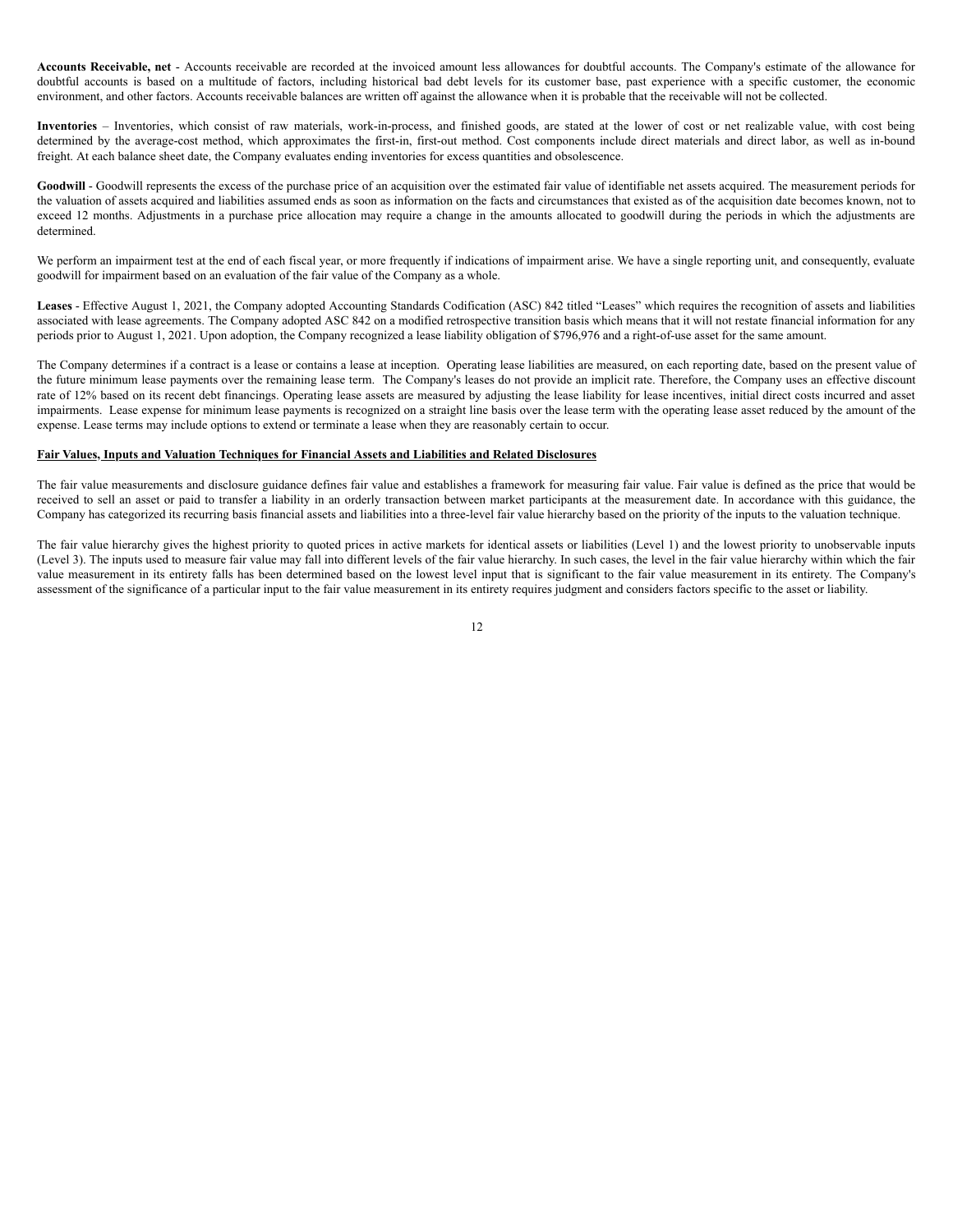The levels of the fair value hierarchy are described below:

- Level 1 inputs utilize quoted prices (unadjusted) in active markets for identical assets or liabilities that the Company has the ability to access.
- Level 2 inputs utilize other than quoted prices included in Level 1 that are observable for the asset, either directly or indirectly, for substantially the full term of the asset. Level 2 inputs include quoted prices for similar assets in active markets, quoted prices for identical or similar assets in markets that are not active and inputs other than quoted prices that are observable in the marketplace for the asset. The observable inputs are used in valuation models to calculate the fair value for the asset.
- Level 3 inputs are unobservable but are significant to the fair value measurement for the asset, and include situations where there is little, if any, market activity for the asset. These inputs reflect management's own assumptions about the assumptions a market participant would use in pricing the asset.

A review of fair value hierarchy classifications is conducted on a quarterly basis. Changes in the observability of valuation inputs may result in a reclassification of levels for certain securities within the fair value hierarchy.

#### Disclosures for Non-Financial Assets Measured at Fair Value on a Non-Recurring Basis

The Company's financial instruments mainly consist of cash, receivables, current assets, accounts payable and accrued expenses and debt. The carrying amounts of its cash, receivables, current assets, accounts payable, accrued expenses and current debt approximates fair value due to the short-term nature of these instruments.

### Convertible Securities and Derivatives

When the Company issues convertible debt or equity instruments that contain embedded derivative instruments that are to be bifurcated and accounted for as liabilities, the total proceeds from the convertible host instruments are first allocated to the bifurcated derivative instruments. The remaining proceeds, if any, are then allocated to the convertible instruments themselves, resulting in those instruments being recorded at a discount from their face value but no lower than zero. Any excess amount is recognized as a derivative expense.

# Derivative Liabilities

The Company has financial instruments that are considered derivatives or contain embedded features subject to derivative accounting. Embedded derivatives are valued separately from the host instrument and are recognized as derivative liabilities in the Company's balance sheet. The Company measures these instruments at their estimated fair value and recognizes changes in their estimated fair value in results of operations during the period of change.

In October 2020 and January 2021, the Company entered into convertible note agreements which included provisions under which the conversion price was equal to the lesser of an initial stated amount or the conversion price of a future offering. This variable conversion feature was recognized as a derivative. Both financings included the issuance of warrants which contained similar variable conversion features. The Company values these convertible notes and warrants using the multinomial lattice method that values the derivative liability within the notes based on a probability weighted discounted cash flow model. The resulting liability is valued at each reporting date and the change in the liability is reflected as change in derivative liability in the statement of operations.

**Revenue Recognition** - The Company recognizes revenue in accordance with ASC 606, "Revenue from Contracts with Customers", issued by the Financial Accounting Standards Board ("FASB"). This standard includes a comprehensive evaluation of factors to be considered regarding revenue recognition including (i) identifying the promised goods, (ii) evaluating performance obligations, (iii) measuring the transaction price, (iv) allocating the transaction price to the performance obligations if there are multiple components, and (v) recognizing revenue as each obligation is satisfied. The Company's revenue transactions include a single component, specifically, the shipment of goods to customers as orders are fulfilled. Customers pay at the time they order and the Company recognizes revenue upon shipment. The timing of the shipment of orders can vary considerably depending upon whether an order is for an item normally maintained in inventory or an order that requires assembly or unique parts. Customer deposits totaled \$117,842 and \$46,096 at October 31, 2021 and April 30, 2021, respectively.

**Research and Development** - Research and development expenses include payroll, employee benefits, and other headcount-related expenses associated with product development. Research and development expenses also include third-party development and programming costs, as well as a proportionate share of overhead costs such as rent. Costs related to software development are included in research and development expense until technological feasibility is reached, which for our software products, is generally shortly before the products are released to production. Once technological feasibility is reached, such costs are capitalized and amortized as a cost of revenue over the estimated lives of the products.

**Income Taxes** - Deferred taxes are provided on the liability method, whereby deferred tax assets are recognized for deductible temporary differences and deferred tax liabilities are recognized for taxable temporary differences. Temporary differences are the differences between the reported amounts of assets and liabilities and their tax bases. Deferred tax assets and liabilities are adjusted for the effects of changes in tax laws and rates on the date of enactment.

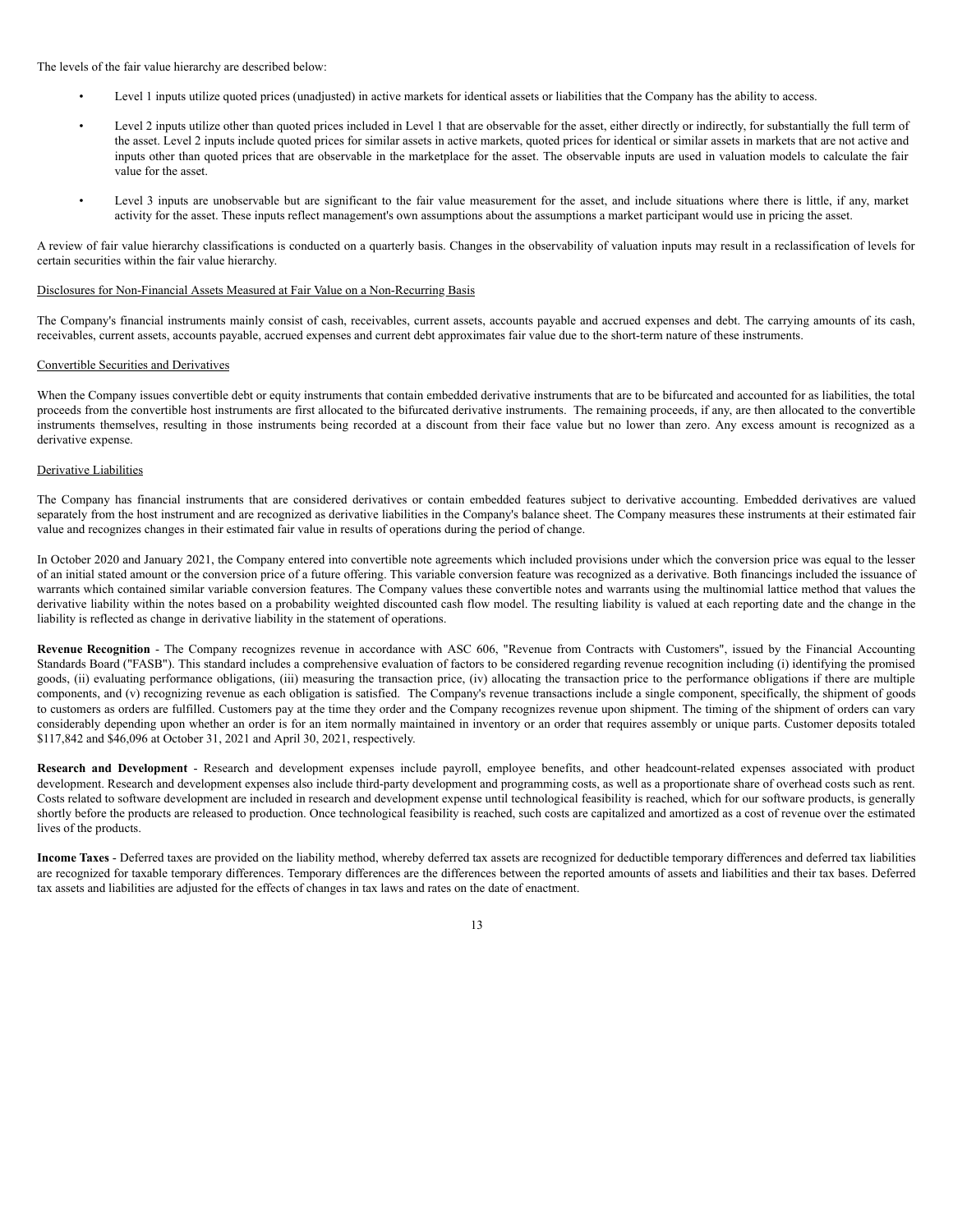**Recent Accounting Pronouncements** - Management does not believe that recently issued, but not yet effective accounting pronouncements, if adopted, would have a material effect on the accompanying condensed consolidated financial statements.

**Foreign Currency** - The functional currency of our international subsidiary is the local currency. For that subsidiary, we translate assets and liabilities to U.S. dollars using period-end exchange rates, and average monthly exchange rates for revenues, costs, and expenses. We record translation gains and losses in accumulated other comprehensive income as a component of stockholders' equity. Net foreign exchange transaction gains and losses resulting from the conversion of the transaction currency to functional currency are recorded in other income, net in the consolidated statements of operations.

**Comprehensive Loss** - During the three and six months ended October 31, 2021, differences between net loss and comprehensive loss totaled \$922 and \$1,591, respectively, relating to foreign currency translation adjustments. During the three and six months ended October 31, 2020, there were no differences between net loss and comprehensive loss.

**Stock-Based Compensation** - We use the estimated grant-date fair value method of accounting in accordance with ASC Topic 718, Compensation - Stock Compensation. Fair value is determined using the Black-Scholes Model using inputs reflecting our estimates of expected volatility, term and future dividends. We recognize forfeitures as they occur. We recognize compensation costs on a straight line basis over the service period which is generally the vesting term.

**Basic and Diluted Net Loss per Share** - Basic and diluted net loss per share has been calculated by dividing net loss by the weighted average number of shares of common stock outstanding during the period. Common stock equivalents were excluded from the computation of diluted net loss per share of common stock because they were antidilutive. The exercise of these common stock equivalents would dilute earnings per share if we become profitable in the future.

**Related Parties** - Parties are considered to be related to us if they have control or significant influence, directly or indirectly, over us, including key management personnel and members of the Board of Directors. Related Party transactions are disclosed in Note 17.

# **Note 3 – Fair Value Measurements**

We disclose and recognize the fair value of our assets and liabilities using a hierarchy that prioritizes the inputs to valuation techniques used to measure fair value. Fair value is defined as the price that would be received to sell an asset or paid to transfer a liability (an exit price) in an orderly transaction between market participants at the measurement date. The guidance establishes three levels of the fair value hierarchy as follows:

*Level 1*: Inputs are unadjusted, quoted prices in active markets for identical assets or liabilities at the measurement date;

*Level 2*: Inputs are observable, unadjusted quoted prices in active markets for similar assets or liabilities, unadjusted quoted prices for identical or similar assets or liabilities in markets that are not active, or other inputs that are observable or can be corroborated by observable market data for substantially the full term of the related assets or liabilities; and

*Level 3*: Unobservable inputs that are significant to the measurement of the fair value of the assets or liabilities that are supported by little or no market data.

Our financial instruments consist of cash and cash equivalents, short-term and long-term investments, accounts payable, and accrued liabilities. At October 31, 2021, and April 30, 2021, the carrying values of cash and cash equivalents, accounts payable, and accrued liabilities approximated fair value due to their short-term maturities.

14

The following tables set forth information related to our available-for-sales investment securities as of October 31, 2021:

I. Amortized cost, net unrealized gains or losses, and fair values

| Net Unrealized |                       |            |                |            |  |  |
|----------------|-----------------------|------------|----------------|------------|--|--|
|                |                       |            |                | Fair Value |  |  |
| 1.598.428      |                       | 732        |                | 1,599,160  |  |  |
| 3.444.037      |                       | (9.081)    |                | 3,434,956  |  |  |
| 43,219,180     |                       | (130, 639) |                | 43,088,541 |  |  |
| 48,261,645     |                       | (138.988)  |                | 48,122,657 |  |  |
|                | <b>Amortized Cost</b> |            | Gains (Losses) |            |  |  |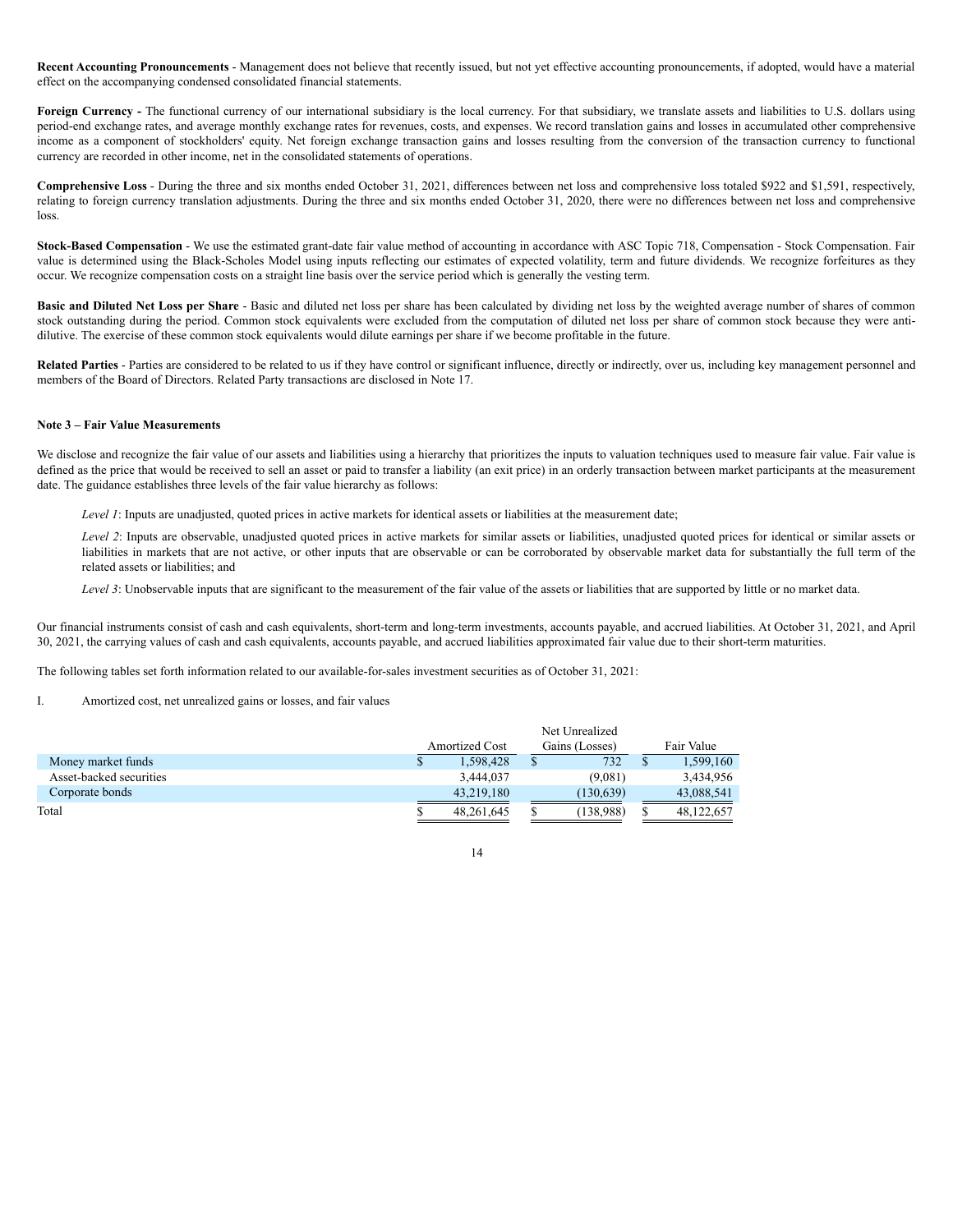# II. Contractual Maturities

|                         | Over Five Years<br>One Year or Less<br>Over One Year |  | Total      |         |  |            |
|-------------------------|------------------------------------------------------|--|------------|---------|--|------------|
| Money market funds      | .599.160                                             |  |            |         |  | .599,160   |
| Asset-backed securities |                                                      |  | 3,434,956  |         |  | 3,434,956  |
| Corporate bonds         | 14.575.236                                           |  | 27,911,550 | 601,755 |  | 43,088,541 |
| Total                   | 16.174.396                                           |  | 31,346,506 | 601,755 |  | 48.122.657 |

# III. Fair Value Hierarchy

|                         | Level     | Level 2    | Level 3 | Total      |
|-------------------------|-----------|------------|---------|------------|
| Money market funds      | 1,599,160 |            | _       | .599,160   |
| Asset-backed securities |           | 3,434,956  |         | 3,434,956  |
| Corporate bonds         |           | 43.088.541 |         | 43.088.541 |
| Total                   | 1,599,160 | 46,523,497 | __      | 48.122.657 |

# **Note 4 – Inventories**

# Inventories consisted of the following:

|                 | October<br>2021 |    |         |
|-----------------|-----------------|----|---------|
| Raw materials   | \$<br>1,033,801 | \$ |         |
| Work-in-process | 176,522         |    |         |
| Finished goods  | 775,184         |    | 362,072 |
| Total           | 1,985,507       |    | 362,072 |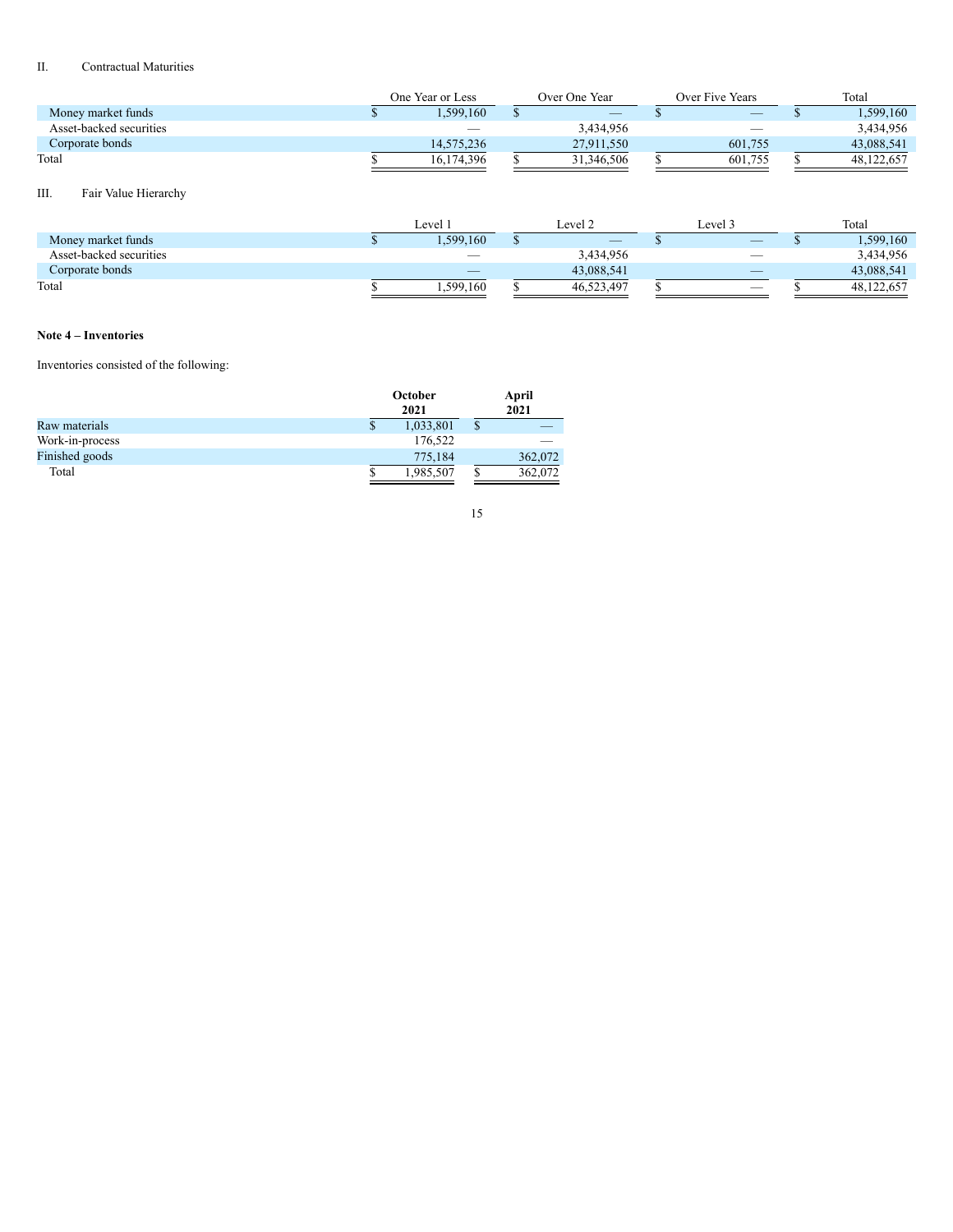# **Note 5 - Other Current Assets**

Other current assets included:

|                                      | October<br>2021 |           |  | April<br>2021 |  |  |
|--------------------------------------|-----------------|-----------|--|---------------|--|--|
| Prepaid inventory                    |                 | 1,832,406 |  | 478,939       |  |  |
| Accrued interest held in investments |                 | 371,095   |  |               |  |  |
| Prepaid insurance                    |                 | 280,364   |  |               |  |  |
| Prepaid expenses                     |                 | 74,302    |  | 115,587       |  |  |
| Security deposits                    |                 | 9,372     |  | 9,372         |  |  |
| Due from related party               |                 |           |  | 75,000        |  |  |
| Total                                |                 | 2,567,539 |  | 678,898       |  |  |

# **Note 6 – Property and Equipment**

Property and equipment consist of assets with an estimated useful life greater than one year. Property and equipment are reported net of accumulated depreciation and the reported values are periodically assessed for impairment. Property and equipment as of October 31, 2021 was as follows:

| Original cost            | 289.369 |
|--------------------------|---------|
| Accumulated depreciation | 147.243 |
| Net carrying value       | 142.126 |

# **Note 7 – Lease Agreements**

The Company has the following operating leases for real estate locations where it operates:

| Location              | <b>Monthly Rent</b> | <b>Expiration</b> |
|-----------------------|---------------------|-------------------|
| South Salt Lake, Utah | 11,000              | August 2024       |
| Orlando, Florida      | 4,600               | May 2024          |
| Cayman Islands        | 3,438               | Month to Month    |
| Troy, Michigan        | 2,667               | May 2022          |
| Orlando, Florida      | 1,690               | September 2022    |
| Torino, Italy         | 1,445               | January 2024      |

These lease agreements have remaining terms up to 2.84 years, excluding options to extend certain leases for up to 5 years. The weighted average remaining lease term as of October 31, 2021 was 2.52 years. The Company used a discount rate of 12% to calculate its lease liability at October 31, 2021. Future lease payment obligations at October 31, 2021 were as follows:

| Fiscal Year Ended: |               |
|--------------------|---------------|
| 2022               | \$<br>140,014 |
| 2023               | 251,254       |
| 2024               | 207,727       |
| 2025               | 90,613        |
| Total              | 689,608       |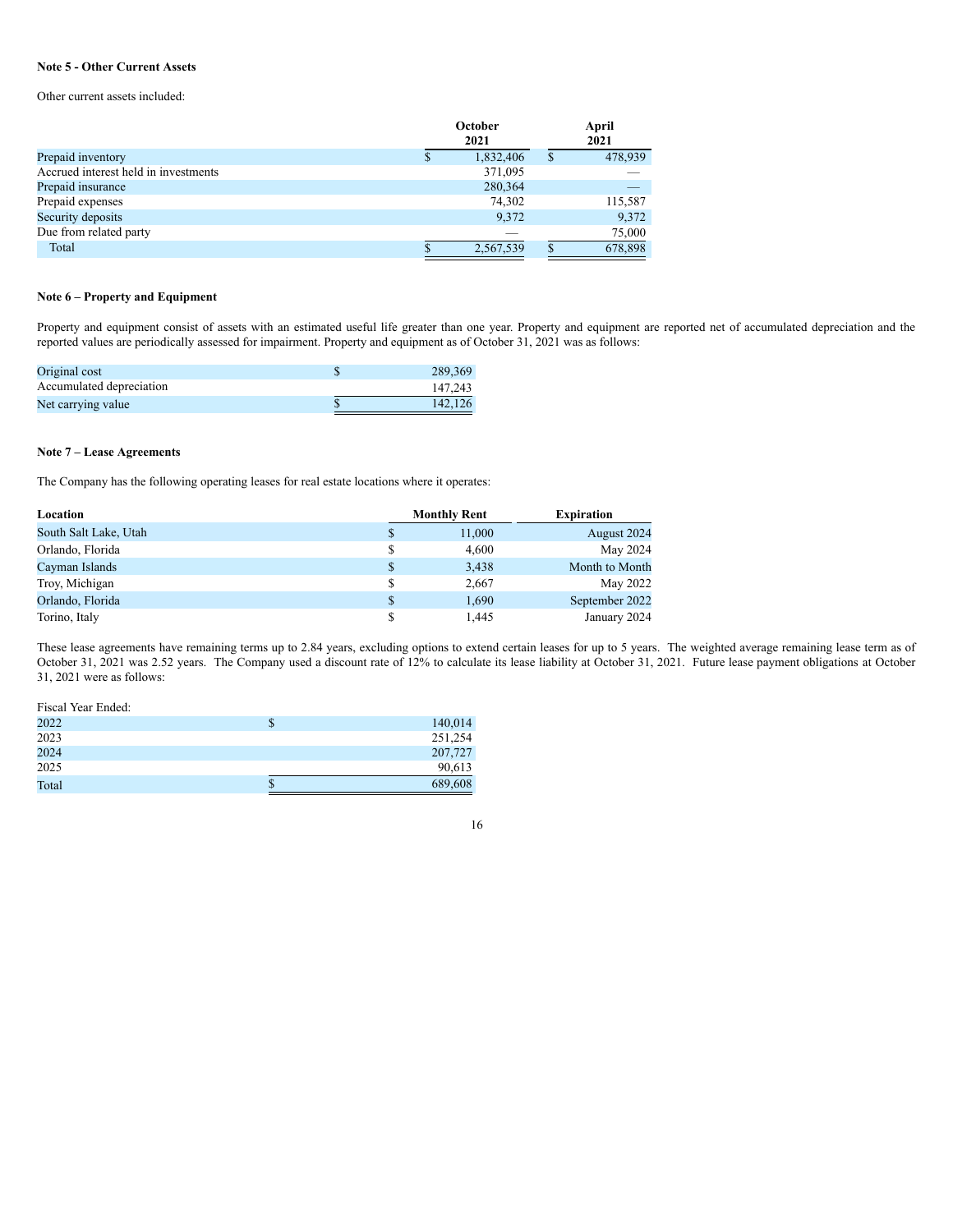# **Note 8 – Debt Obligations**

### **A. Decathlon Capital**

In connection with the acquisition of Teal by the Company, Decathlon Capital agreed to restructure the terms of an existing loan agreement with Teal. Effective August 31, 2021, the principal amount outstanding of \$1,670,294 bears interest at 10% annually and is repayable in monthly payments of \$49,275 through its December 31, 2024 maturity date. The balance outstanding at October 31, 2021 totaled \$1,591,988.

# **B. Convertible Note**

In May 2021, Teal entered into a convertible note agreement totaling \$350,000 with one of its equity investors. The note bears interest at the applicable Federal Rate which was approximately 0.13% on the date of issuance. The Company has assumed this obligation which is payable upon demand.

### **C. Vendor Settlement**

In May 2020, Teal entered into a settlement agreement with a vendor that had been providing contract manufacturing services. At August 31, 2021, the Company assumed the outstanding balance of \$387,500 which is payable in monthly installments of \$37,500 with a final payment of \$12,500 due in July 2022. The balance outstanding at October 31, 2021 totaled \$350,000.

### **D. SBA Loan**

On February 2, 2021, Teal received a second Small Business Administration Paycheck Protection Program ("SBA PPP") loan in the amount of \$300,910. The loan is unsecured, non-recourse, and accrues interest at one percent annually. All or a portion of the loan is forgivable if used to fund qualifying payroll, rent and utilities. If not forgiven, the loan is payable over five years. Teal used the proceeds for the purposes required and the Company is currently working with the SBA regarding the loan forgiveness process.

### **E. Shopify Capital**

Shopify Capital is an affiliate of Shopify, Inc. which provides sales software and services to the Company. The Company processes customer transactions ordered on the ecommerce site for Rotor Riot through Shopify. Shopify Capital has entered into multiple agreements with the Company in which it has "purchased receivables" at a discount. Shopify retains a portion of the Company's daily receipts until the purchased receivables have been paid. The Company recognizes the discount as a transaction fee, in full, in the month in which the agreement is executed. The Company assumed an existing agreement when it acquired Rotor Riot in January 2020. This agreement was repaid in May 2020. Since then, the Company has entered into the following agreements with Shopify:

| Date of Transaction | <b>Purchased Receivables</b> | Payment to Company | Fransaction Fees | Withholding Rate | Balance at October 31, 2021 |
|---------------------|------------------------------|--------------------|------------------|------------------|-----------------------------|
| May 2020            | \$158,200                    | \$140,000          | \$18,200         | 17%              | Completed in October 2020   |
| September 2020      | \$209.050                    | \$185.000          | \$24.050         | 70.              | Completed in May 2021       |
| April 2021          | \$236,500                    | \$215,000          | \$21,500         | 17%              | 077700<br>J11.122           |

#### **F. Corporate Equity**

In October 2021, Teal entered into an agreement with Corporate Equity to fund \$60,000 of leasehold improvements. The loan bears interest at 8.25% annually and is repayable in monthly payments of \$2,005 through its July 2024 maturity date. The balance outstanding at October 31, 2021 totaled \$48,671.

### **G. Revenue Financing Arrangement**

In April 2021, Teal entered into an agreement under which it sold future customer payments, at a discount to Forward Financing. At August 31, 2021, the Company assumed the outstanding balance of \$38,758. The balance outstanding totaled \$25,210 at October 31, 2021. Weekly payments of \$2,280 are being remitted to Forward Financing and the Company expects that the remaining balance will be repaid in January 2022.

#### **H. Ascentium Capital**

In September 2021, Teal entered into a financing agreement with Ascentium Capital to fund the purchase of a fixed asset totaling \$24,383. Monthly payments of \$656 are being remitted to Ascentium Capital and the Company expects that the remaining balance will be repaid in September 2024. The balance outstanding at October 31, 2021 totaled \$15,379.

#### **I. PayPal**

PayPal is an electronic commerce company that facilitates payments between parties through online funds transfers. The Company processes certain customer payments ordered on its e-commerce site through PayPal. The Company has entered into multiple agreements under which PayPal provides an advance on customer payments, and then retains a portion of customer payments until the advance is repaid. PayPal charges a fee which the Company recognizes in full upon entering an agreement. A November 2019 agreement under which PayPal advanced \$100,000 and charged a transaction fee of \$6,900 was completed in January 2021. A January 2021 agreement under which PayPal advanced \$75,444 and charged a transaction fee of \$2,444 was completed in August 2021.

Short and long term debt obligations totaled \$1,338,030 and \$1,431,739 at October 31, 2021, respectively. Outstanding principal payments are due as follows:

| Balance of calendar 2021 | \$<br>608,894 |
|--------------------------|---------------|
| 2022                     | 825,535       |
| 2023                     | 609,099       |
| 2024                     | 641,729       |
| 2025                     | 72,377        |
| 2026                     | 12,135        |
| Total                    | 2,769,769     |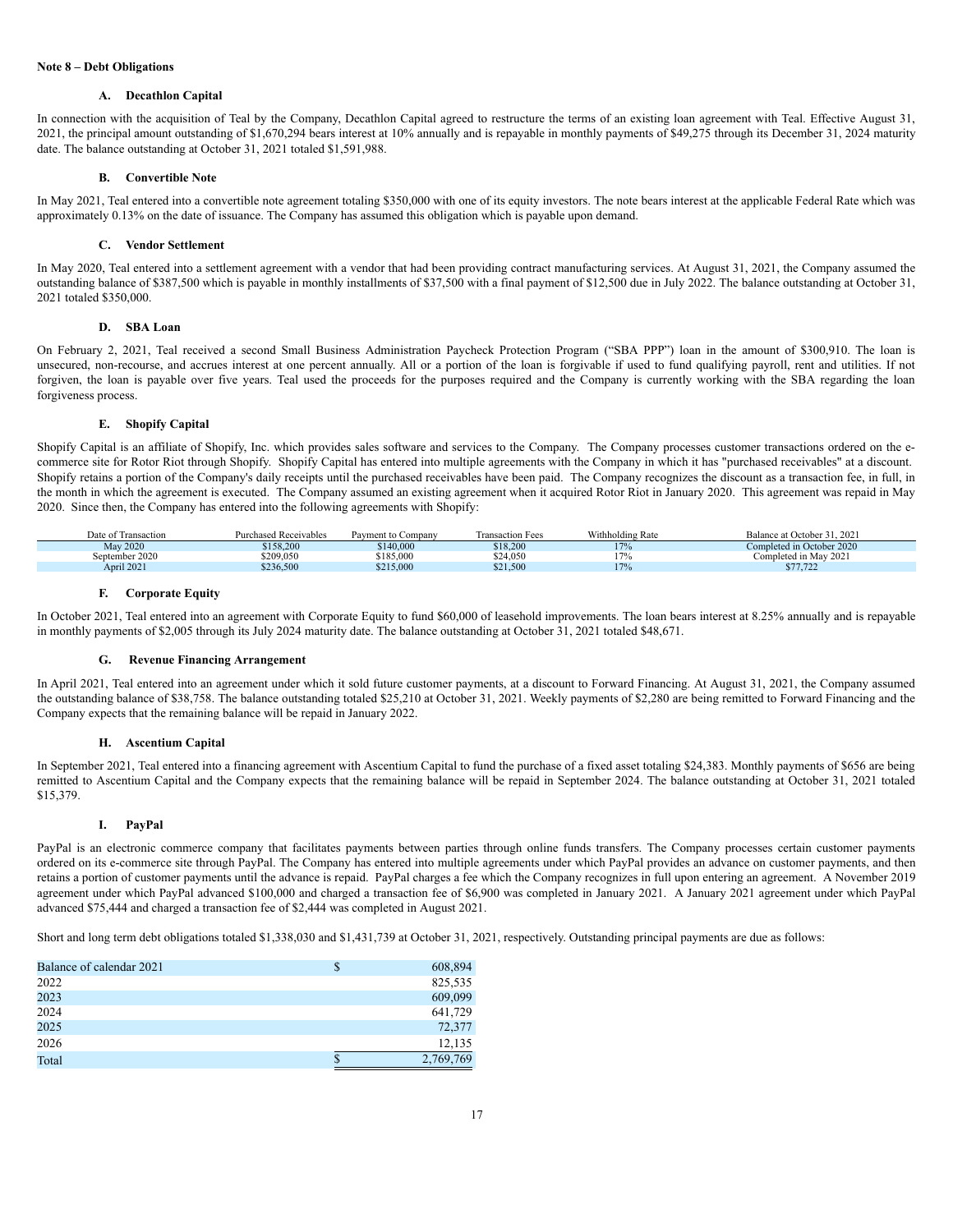# **Note 9 - Due to Related Party**

# **A. Founder of Fat Shark**

In connection with the acquisition of Fat Shark in November 2020, the Company issued a secured promissory note in the amount of \$1,753,000 to the seller who is now an employee. The note bears interest at 3% annually and matures in full in November 2023. In May 2021, the Company directed a refund of \$132,200 related to prepaid inventory in China to the seller who is also based in China. The entire outstanding balance of \$1,620,800 plus accrued interest totaling \$45,129 was paid in September 2021.

### **B. BRIT, LLC**

In January 2020, in connection with the acquisition of Rotor Riot, the Company issued a promissory note in the amount of \$175,000 to the seller, BRIT, LLC. The note bears interest at 4.75% annually. The entire outstanding balance of \$85,172 plus accrued interest totaling \$12,942 was paid in October 2021.

BRIT incurred certain financial obligations in support of the operations of Rotor Riot which the Company assumed responsibility to pay at the effective time of the Merger. These obligations bear interest at annual rates ranging from 5.5% to 6.42%. The outstanding balance totaled \$138,771 and \$166,529 at October 31, 2021 and April 30, 2021, respectively.

## **C. Aerocarve**

In 2020, the Company received advances totaling \$79,000 from Aerocarve, which is controlled by the Company's Chief Executive Officer. The parties agreed that the funds would bear interest at 5% annually until repaid. The balance owed at April 30, 2021 was \$74,000. The balance was repaid in full in May 2021.

#### **Note 10 - Convertible Notes**

In November 2019, the Company issued a convertible note in the principal amount of \$300,000 to one accredited investor and in December 2019, the Company issued a convertible note in the principal amount of \$125,000 to a director and a convertible note in the principal amount of \$25,000 to our chief executive officer (collectively, the "2019 Notes"). The Notes had a term of 2 years and accrued interest at an annual rate of 12% through the date of conversion. In September and October 2020, the entire \$450,000 of 2019 Notes, plus accrued interest totaling \$45,204, was converted into 710,444 shares of common stock.

### **October 2020 Financing**

In October 2020, the Company closed a private offering of convertible promissory notes (the "2020 Notes") in the aggregate principal amount of \$600,000. The 2020 Notes accrued interest at 12% annually, had a two year term, and were convertible into common stock at the lower of \$1.00 or a 25% discount of the price per share of Common Stock offered in a future, qualified offering. The financing also included the issuance of warrants to purchase 399,998 shares of common stock. The Warrants are exercisable for a period of five years at a price equal to the lower of (1) \$1.50 per share, or (2) at a price equal to 75% of the price per share of the common stock offered in a future, qualified offering.

The Company determined that the provision associated with a potential reduction in the conversion price of the notes and the exercise price of the warrant represented an embedded derivative financial liability. The derivative liability was initially valued at \$728,587, of which \$580,000 was applied as a debt discount to reduce the initial carrying value of the notes to zero with the remaining \$20,000 applied against transaction fees. The derivative liability was valued using a multinomial lattice model with \$460,588 and \$267,999 related to the derivate features of the notes and warrants, respectively.

As of October 31, 2021, (a) the entire \$600,000 of 2020 Notes have been converted into common stock and the related derivative liability eliminated, and (b) 266,666 of the warrants were outstanding with a derivative liability of \$783,613.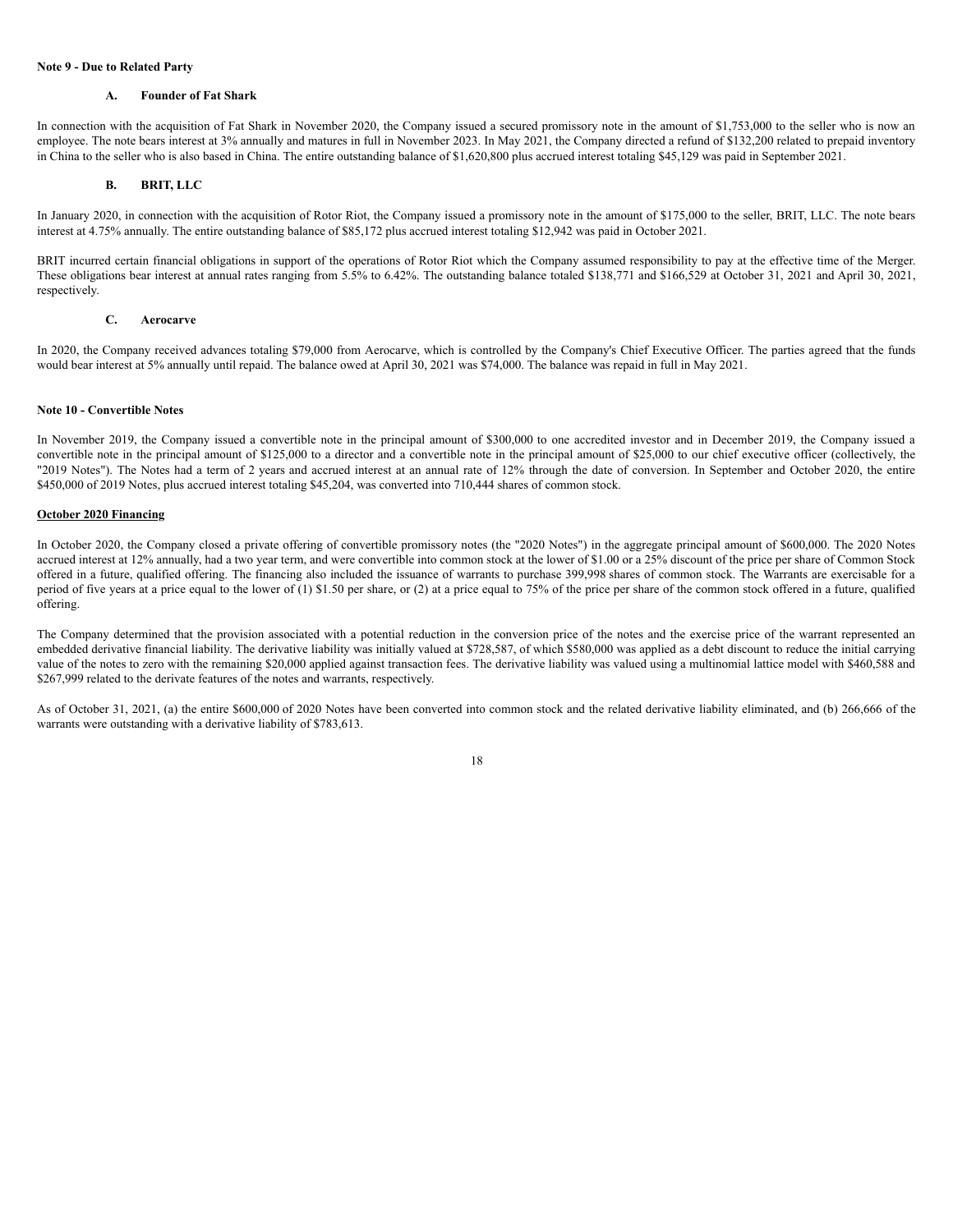# **January 2021 Financing**

In January 2021, the Company closed a private offering of convertible promissory notes (the "2021 Notes") in the aggregate principal amount of \$500,000. The 2021 Notes accrued interest at 12% annually, had a two year term, and were convertible into shares of the Company's common stock at the lower of \$1.00 or a 25% discount of the price per share of Common Stock offered in a future, qualified offering. The financing also included the issuance of warrants to purchase 675,000 shares of common stock. The Warrants are exercisable for a period of five years at a price equal to the lower of (i) \$1.50 per share, or (ii) a 25% discount to the price per share of common stock offered in a future qualified offering.

The Company determined that the provision associated with a potential reduction in the conversion price of the notes and the exercise price of the warrant represented an embedded derivative financial liability. The derivative liability was initially valued at \$4,981,701, of which \$500,000 was applied as a debt discount to reduce the initial carrying value of the notes to zero. The derivative liability was valued using a multinomial lattice model with \$2,111,035 and \$2,870,666 related to the derivative features of the notes and warrants, respectively.

As of October 31, 2021, (a) the entire \$500,000 of 2021 Notes have been converted into common stock and the related derivative liability eliminated, and (b) 540,000 of the warrants were outstanding with a derivative liability of \$1,592,952.

#### **Note 11 - Income Taxes**

Our operating subsidiary, Red Cat Propware, Inc., is incorporated and based in Puerto Rico which is a commonwealth of the United States. We are not subject to taxation by the United States as Puerto Rico has its own taxing authority which passed the Export Services Act, also known as Act 20, in 2012. Under Act 20, eligible businesses are subject to a special corporate tax rate of 4%. Since inception, we have incurred net losses in each year of operations. Our current provision for the reporting periods presented in these financial statements consisted of a tax benefit against which we applied a full valuation allowance, resulting in no current provision for income taxes. In addition, there was no deferred provision for any of these reporting periods.

At October 31, 2021 and April 30, 2021, we had accumulated deficits of approximately \$20,100,000 and \$15,800,000, respectively. Deferred tax assets related to the future benefit of these net operating losses for tax purposes totaled approximately \$804,000 and \$632,000, respectively, based on the Act 20 rate of 4%. Currently, we focus on projected future taxable income in evaluating whether it is more likely than not that these deferred assets will be realized. Based on the fact that we have not generated an operating profit since inception, we have applied a full valuation allowance against our deferred tax assets at October 31, 2021 and April 30, 2021.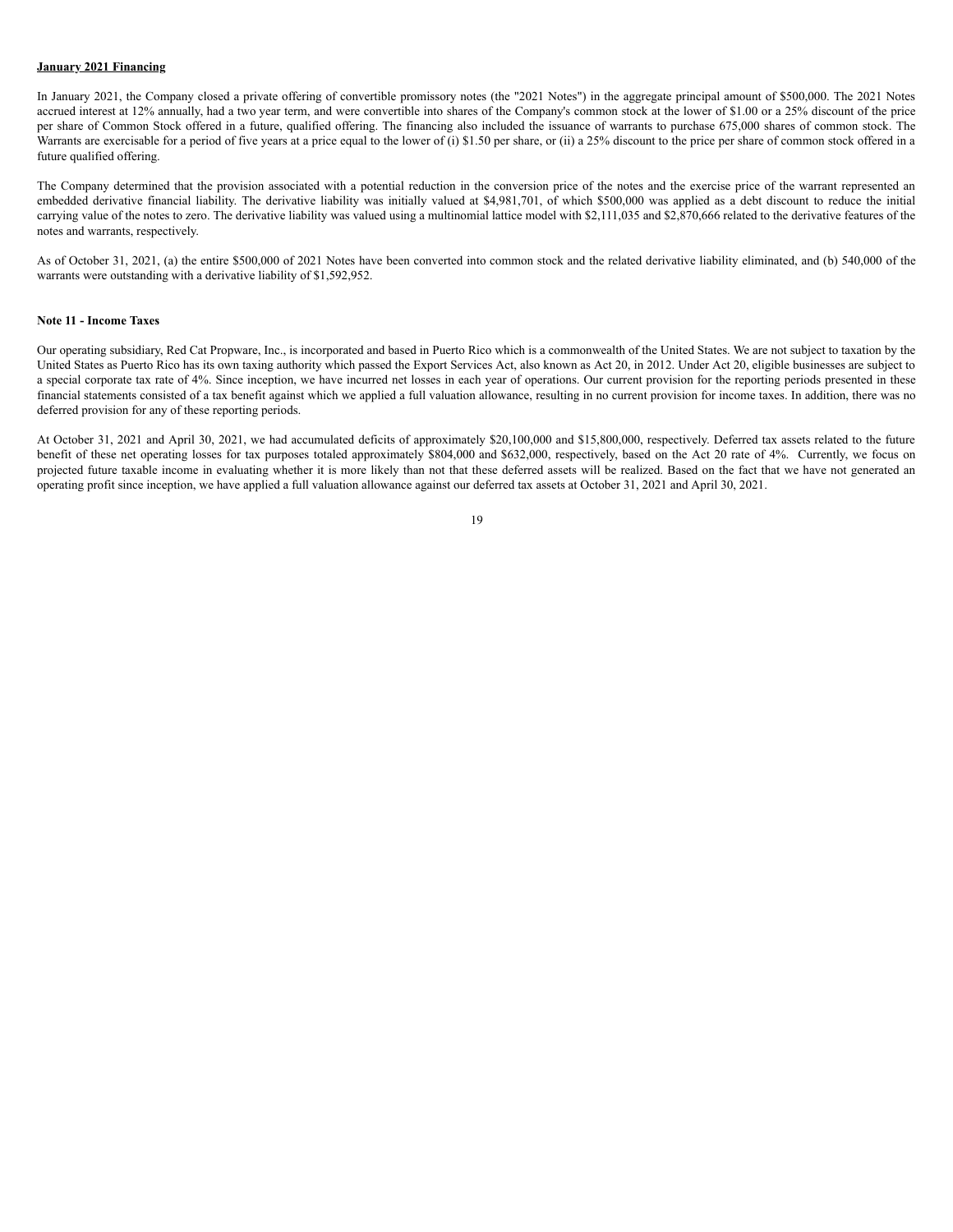# **Note 12 - Common Stock**

Our common stock has a par value of \$0.001 per share. We are authorized to issue 500,000,000 shares of common stock. Each share of common stock is entitled to one vote.

On May 4, 2021, the Company closed an offering of 4 million shares of common stock which generated gross proceeds of \$16 million and net proceeds of approximately \$14.6 million.

On May 4, 2021, the Company issued 50,000 shares of common stock for investor relations services rendered.

On May 7, 2021, the Company issued 685,321 shares of common stock in connection with the acquisition of Skypersonic, as further described in Note 1.

On July 21, 2021, the Company closed an offering of 13,333,334 shares of common stock which generated gross proceeds of \$60 million and net proceeds of approximately \$55.5 million.

During the three months ended July 31, 2021, 62,500 shares of common stock were issued under the terms of a restricted stock agreement with an officer.

On August 10, 2021, the Company issued 1,321,966 shares of common stock in connection with the conversion of 158,704 shares of Series A Preferred Stock.

On August 15, 2021, the Company issued 20,000 shares of common stock for investor relations services rendered.

On August 31, 2021, the Company issued 3,588,272 shares of common stock in connection with the acquisition of Teal Drones, as further described in Note 1.

During the three months ended October 31, 2021, the Company issued 21,972 shares of common stock in connection with working capital adjustments related to the acquisition of Skypersonic, as further described in Note 1.

During the three months ended October 31, 2021, 243,615 shares of common stock were issued as stock based compensation.

## **Note 13 - Preferred Stock**

Series A Preferred Stock ("Series A Stock") is convertible to common stock at a ratio of 8.33 shares of common stock for each share of Series A Stock, and votes together with the common stock on an as-if-converted basis. The Series A Stock was automatically converted into shares of common stock upon the effectiveness of our reverse stock split in August 2019, except for 208,704 shares which were subject to a limitation on the number of shares of common stock that can be held by the holder of those shares of Series A Stock. Shares outstanding totaled 158,704 at July 31, 2021, and were converted into 1,321,996 shares of common stock on August 10, 2021.

Series B Preferred Stock ("Series B Stock") is convertible into common stock at a ratio of 0.8334 shares of common stock for each share of Series B Stock held and votes together with the common stock on an as-if-converted basis. Shares outstanding at October 31, 2021 totaled 986,676 which are convertible into 822,230 shares of common stock.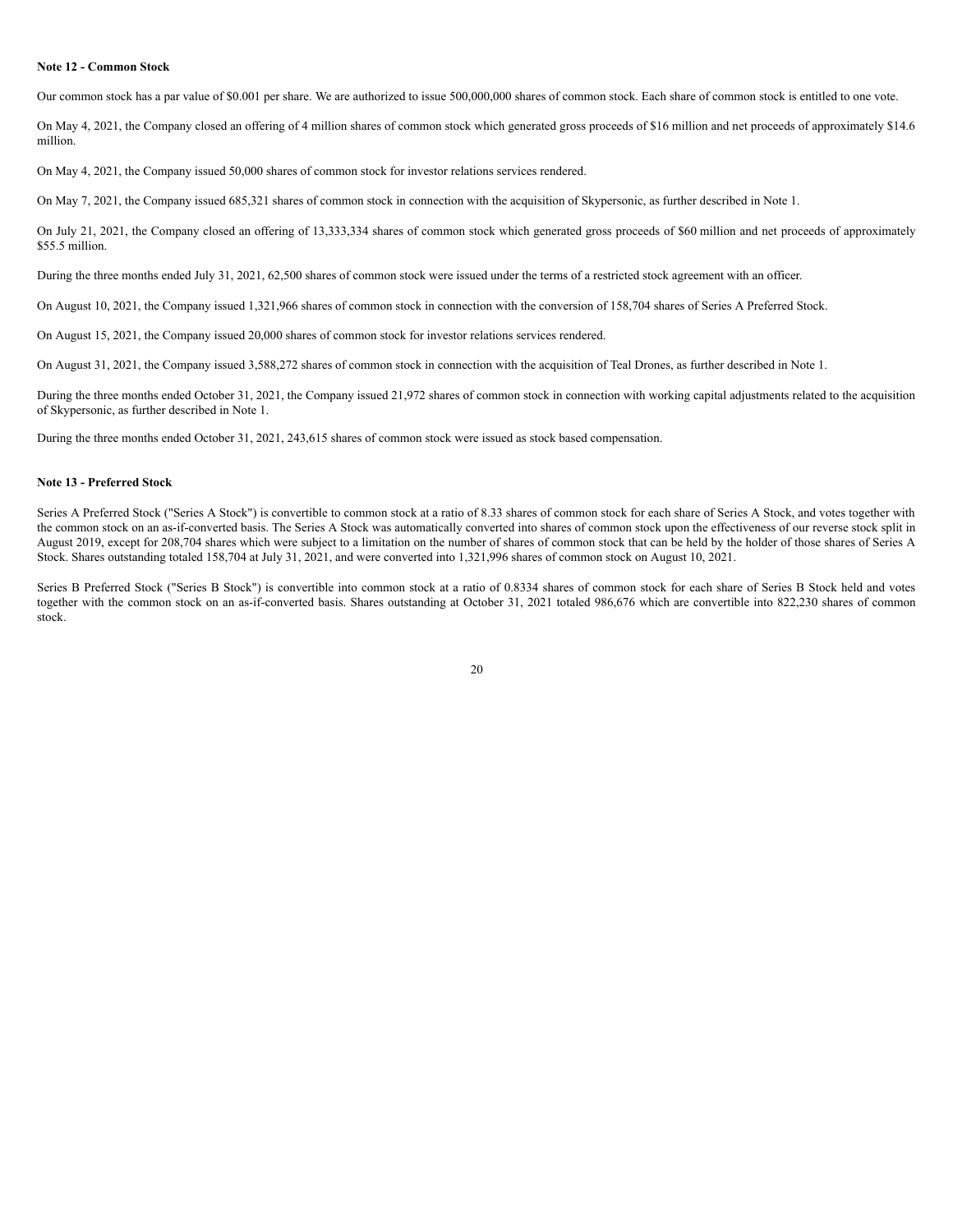# **Note 14 - Warrants**

In October 2020, the Company issued five-year warrants to purchase a total of 399,998 shares in connection with the issuance of \$600,000 of convertible notes. The warrants have an initial exercise price of \$1.50 which may be reduced to a 25% discount of the price per share of Common Stock offered in a future qualified offering. The warrants were valued at \$267,999 using the multinominal lattice model and are considered derivative liabilities under ASC 815-40. The value of the warrants was included in the determination of the initial accounting for the financing including the calculation of the derivative liability and related expense.

In January 2021, the Company issued five-year warrants to purchase a total of 675,000 shares in connection with the issuance of \$500,000 of convertible notes. The warrants have an initial exercise price of \$1.50 which may be reduced to a 25% discount of the price per share of Common Stock offered in a future qualified offering. The warrants were valued at \$2,870,666 using the multinominal lattice model and are considered derivative liabilities under ASC 815-40. The value of the warrants was included in the determination of the initial accounting for the financing including the calculation of the derivative liability and related expense.

In March and April 2021, we received \$201,249 in connection with the exercise of 201,666 warrants which had been issued in October 2020 and January 2021 as part of the convertible note financings described in note 10. Since these exercises resulted in the elimination of the derivative liability in the warrants, the derivative liability was reduced by \$694,305 with a corresponding increase in additional paid in capital.

In May 2021, the Company issued warrants to purchase 200,000 shares of common stock to the placement agent of its common stock offering. The warrants have a five year term and an exercise price of \$5.00.

In June 2021, we received \$99,999 in connection with the exercise of 66,666 warrants which had been issued in October 2020 as part of the convertible note financings described in Note 6. Since these exercises resulted in the elimination of the derivative liability in the warrants, the derivative liability was reduced by \$163,141 with a corresponding increase in additional paid in capital.

In July 2021, the Company issued warrants to purchase 533,333 shares of common stock to the placement agent of its common stock offering. The warrants have a five year term and an exercise price of \$5.625.

The following table summarizes the changes in warrants outstanding since April 30, 2020.

|                                  |                  | Weighted-average<br>Remaining Contractual    |      |            |       |                     |  |
|----------------------------------|------------------|----------------------------------------------|------|------------|-------|---------------------|--|
|                                  |                  | Weighted-average<br>Exercise Price per Share |      | Term       |       | Aggregate Intrinsic |  |
|                                  | Number of Shares |                                              |      | (in years) | Value |                     |  |
| Balance as of April 30, 2020     |                  |                                              |      |            |       |                     |  |
| Granted                          | 1,074,998        |                                              | 1.50 |            |       |                     |  |
| Exercised                        | (201, 666)       |                                              | 1.50 |            |       |                     |  |
| Outstanding as of April 30, 2021 | 873,332          |                                              | 1.50 | 4.62       |       | 2,218,263           |  |
| Granted                          | 733,333          |                                              | 5.45 |            |       |                     |  |
| Exercised                        | (66, 666)        |                                              | 1.50 |            |       |                     |  |
| Outstanding at October 31, 2021  | 1,539,999        |                                              | 3.38 | 4.38       |       | 2,387,731           |  |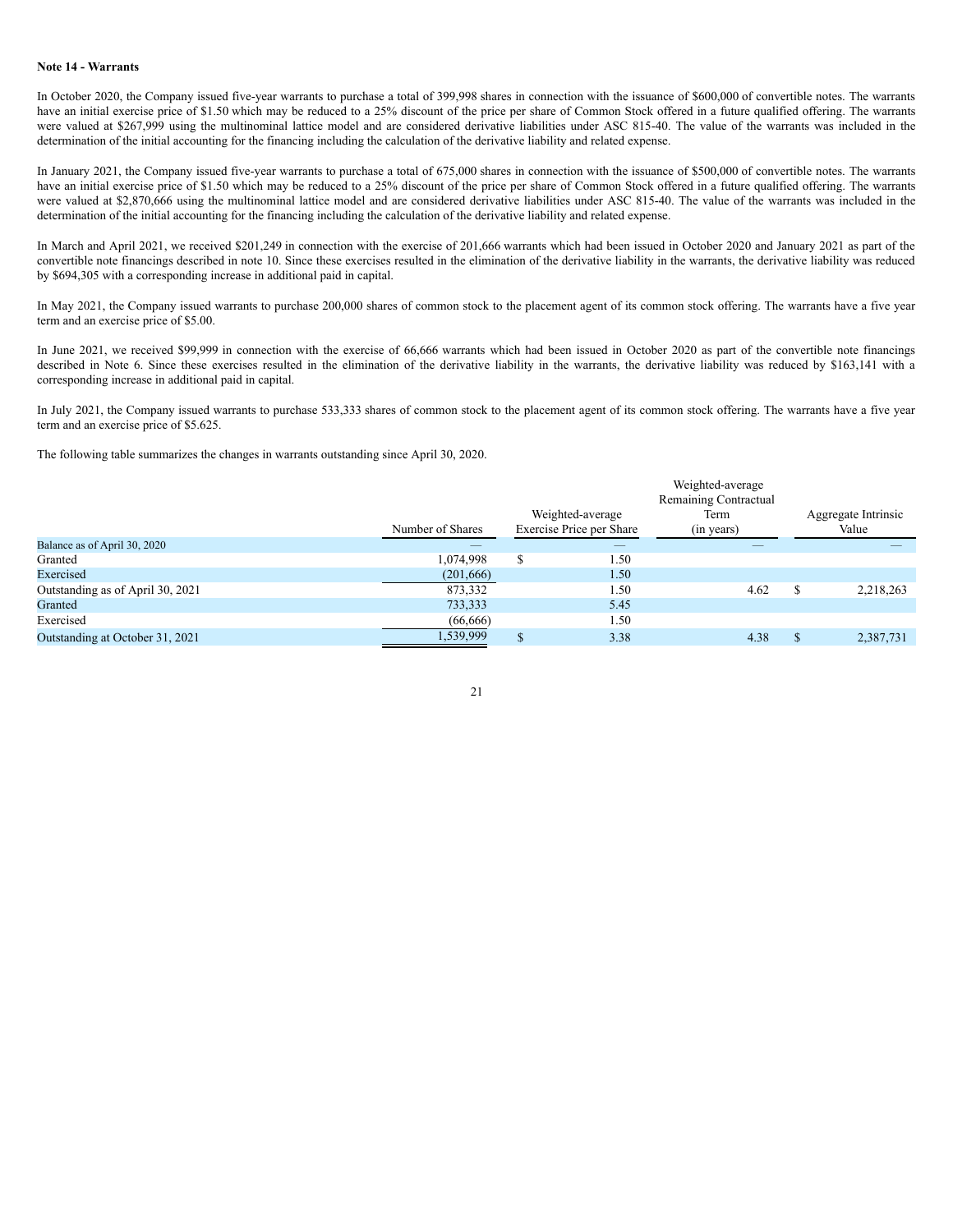# **Note 15 - Share Based Awards**

The 2019 Equity Incentive Plan (the "Plan") allows us to incentivize key employees, consultants, and directors with long term compensation awards such as stock options, restricted stock, and restricted stock units (collectively, the "Awards"). The number of shares issuable in connection with Awards under the Plan may not exceed 8,750,000.

The aggregate intrinsic value of outstanding options represents the excess of the stock price at October 31, 2021 of \$2.96 over the exercise price of each option. As of October 31, 2021 and April 30, 2021, there was \$2,636,693 and \$914,915 of unrecognized stock-based compensation expense related to unvested stock options, net of estimated forfeitures, which is expected to be recognized over the weighted average period of 1.31 years.

The table below sets forth the assumptions used to calculate the fair value of options granted during the three months ended October 31, 2021:

| Exercise price               | $2.61 - 2.82$       |
|------------------------------|---------------------|
| Stock price on date of grant | $2.61 - 2.82$       |
| Volatility                   | $271.7\% - 273.4\%$ |
| Risk-free interest rate      | $0.93\% - 1.10\%$   |
| Expected term (years)        | $6.56 - 8.25$       |
| Dividend yield               |                     |

A summary of activity under the Plan since April 30, 2020 is as follows:

| Options                            | <b>Shares</b> |     | Weighted-Average<br><b>Exercise Price</b> | Weighted-Average<br>Remaining<br>Contractual Term | Aggregate Intrinsic<br>Value |
|------------------------------------|---------------|-----|-------------------------------------------|---------------------------------------------------|------------------------------|
| Outstanding as of April 30, 2020   | 1,597,475     | \$. | 1.10                                      |                                                   |                              |
| Granted                            | 600,000       |     | 3.63                                      |                                                   |                              |
| Exercised                          |               |     |                                           |                                                   |                              |
| Forfeited or expired               |               |     | __                                        |                                                   |                              |
| Outstanding as of April 30, 2021   | 2,197,475     |     | 1.79                                      |                                                   |                              |
| Granted                            | 919.000       |     | 2.68                                      |                                                   |                              |
| Exercised                          | (112,500)     |     | 0.96                                      |                                                   |                              |
| Forfeited or expired               |               |     | __                                        |                                                   |                              |
| Outstanding as of October 31, 2021 | 3,003,975     |     | 2.09                                      | 8.70                                              | 3,096,487                    |
| Exercisable as of October 31, 2021 | 1,694,892     |     | 2.18                                      | 8.35                                              | 1,811,400                    |

Stock compensation expense was as follows:

|                            | Three months ended<br>October 31. |         |  | Six months ended<br>October 31. |           |  |         |
|----------------------------|-----------------------------------|---------|--|---------------------------------|-----------|--|---------|
|                            |                                   | 2021    |  | 2020                            | 2021      |  | 2020    |
| General and administrative |                                   | 389,749 |  | 94,629                          | 609,350   |  | 189,258 |
| Research and development   |                                   | 84,752  |  | 9,945                           | 141,232   |  | 19,890  |
| Operations                 |                                   | 311,347 |  | 2,487                           | 374,608   |  | 4,974   |
| Sales and marketing        |                                   | 114,089 |  |                                 | 158,833   |  |         |
| Total                      |                                   | 899.937 |  | 107,061                         | 1,284,023 |  | 214.122 |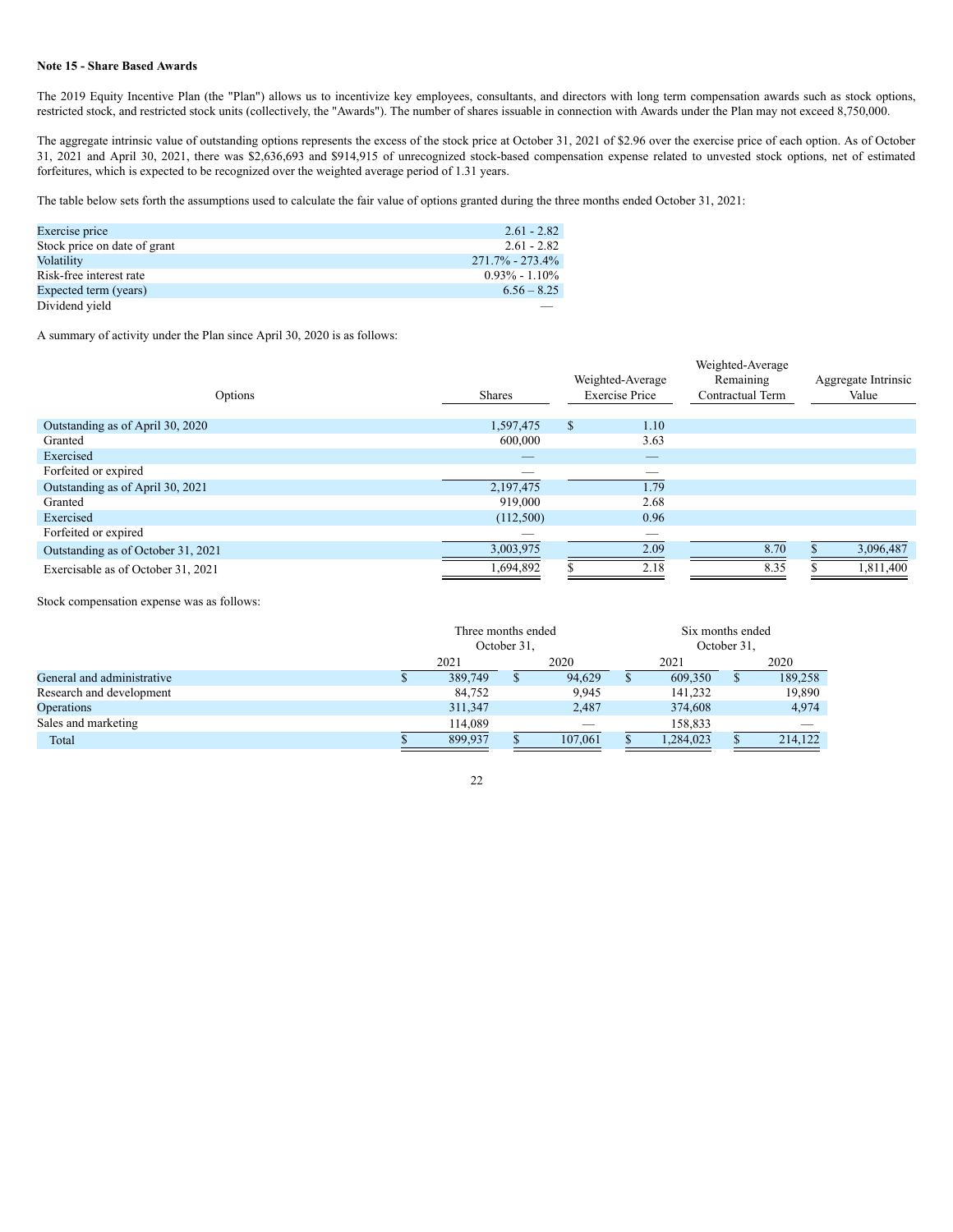#### **Note 16 - Derivatives**

The Company completed financings in October 2020 and January 2021 which included notes and warrants containing embedded features subject to derivative accounting. See Note 10 for a full description of these financings. Both the notes and the warrants included provisions which provided for a reduction in the conversion and exercise prices, respectively, if the Company completed a future qualified offering at a lower price. These provisions represent embedded derivatives which are valued separately from the host instrument (meaning the notes and warrants) and recognized as derivative liabilities on the Company's balance sheet. The Company initially measures these financial instruments at their estimated fair value and recognizes changes in their estimated fair value in results of operations during the period of change. The Company also measures these financial instruments on the date of settlement (meaning when the note is converted or the warrant is exercised) at their estimated fair value and recognizes changes in their estimated fair value in results of operations. Any discount in the carrying value of the note is fully amortized on the date of settlement and recognized as interest expense. The Company estimated the fair value of these embedded derivatives using a multinomial lattice mode1. The range of underlying assumptions used in the binomial model to determine the fair value of the derivative warrant liability upon settlement of the derivative liability and as of October 31, 2021 are set forth below. In addition, the Company's stock price on each measurement date was used in the model.

| Risk-free interest rate  | $0.75 - 0.97\%$     |
|--------------------------|---------------------|
| Expected dividend yield  |                     |
| Expected term (in years) | 392 - 424           |
| Expected volatility      | $272.54 - 292.28\%$ |

As of October 31, 2021, all of the notes had been converted into common stock and 806,666 of the warrants were outstanding. Changes in the derivative liability during the three and six months ended October 31, 2021 were as follows:

| Derivative liability at April 30, 2021                                        | 2,812,767  |
|-------------------------------------------------------------------------------|------------|
| Eliminated upon exercise of warrants                                          | (163, 141) |
| Changes in fair value, primarily related to decrease in Company's stock price | (154, 248) |
| Derivative liability at July 31, 2021                                         | 2,495,378  |
| Eliminated upon exercise of warrants                                          |            |
| Changes in fair value, primarily related to decrease in Company's stock price | (118, 813) |
| Derivative liability at October 31, 2021                                      | 2,376,565  |

### **Note 17 - Related-Party Transactions**

In November 2019, the Company issued a convertible note in the principal amount of \$300,000 to one accredited investor and in December 2019, the Company issued a convertible note in the principal amount of \$125,000 to a director and a convertible note in the principal amount of \$25,000 to our chief executive officer (collectively, the "2019 Notes"). The Notes had a term of 2 years and accrued interest at an annual rate of 12% through the date of conversion. In September and October 2020, the entire \$450,000 of 2019 Notes, plus accrued interest totaling \$45,204, was converted into 710,444 shares of common stock.

In July 2021, the Company entered into a consulting agreement with a director resulting in monthly payments of \$6,000. In addition, the Company issued 150,000 options to purchase common stock at \$2.51 which vest quarterly over the one-year term of the agreement.

Additional related party transactions are disclosed in Note 9.

### **Note 18 - Subsequent Events**

Subsequent events have been evaluated through the date of this filing and there are no subsequent events which require disclosure.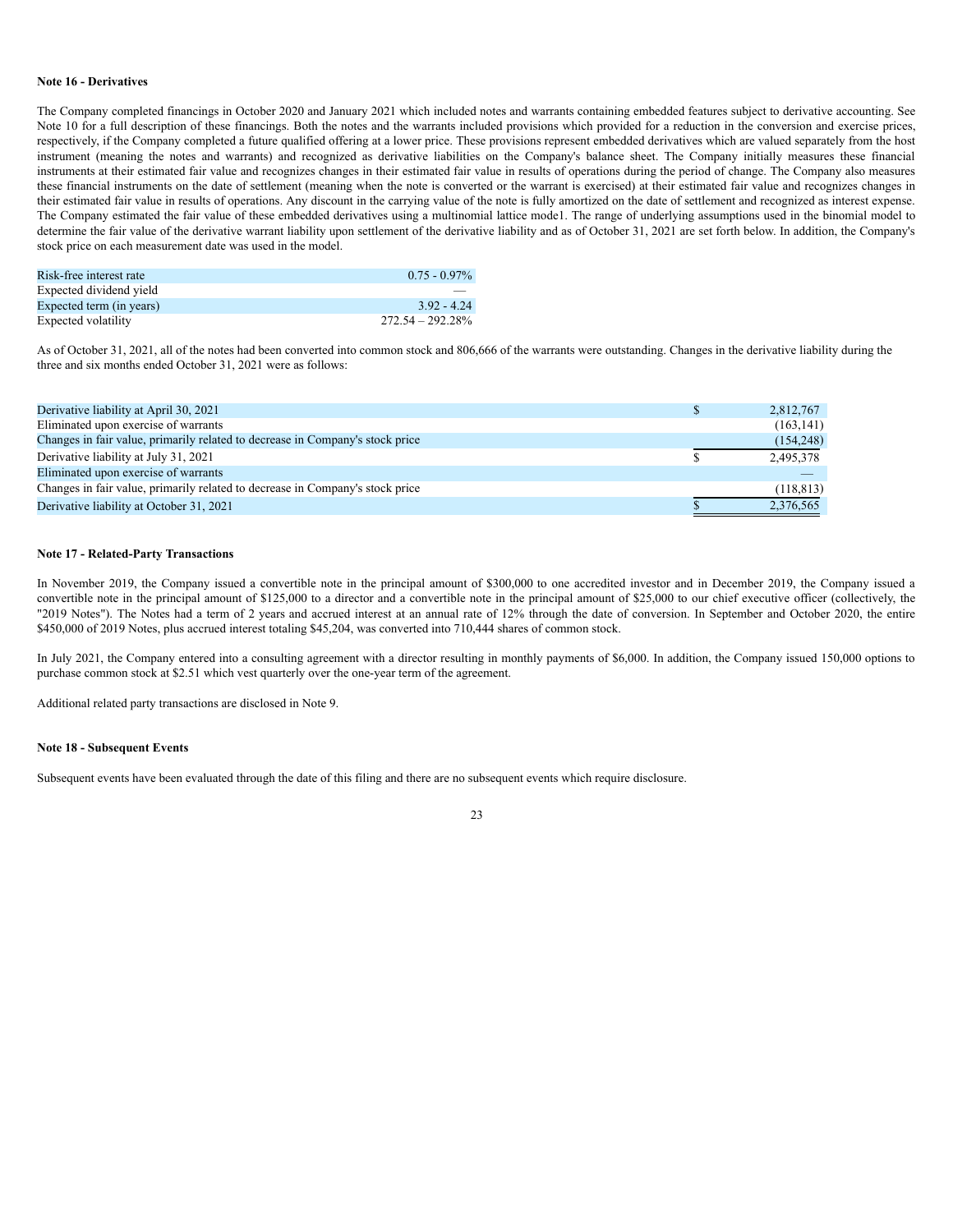# **ITEM 2. MANAGEMENT'S DISCUSSION AND ANALYSIS OF FINANCIAL CONDITION AND RESULTS OF OPERATIONS**

The following discussion should be read in conjunction with our unaudited condensed consolidated financial statements and related notes and other financial data included elsewhere in this Quarterly Report on Form 10-Q.

The Management's Discussion and Analysis contains forward-looking statements that involve risks and uncertainties, such as statements relating to our liquidity, and our plans for our business focusing on (i) selling drones and related components, and (ii) cloud-based analytics, storage, and services for drones. Any statements that are not historical fact are forward-looking statements. When used, the words "believe," "plan," "intend," "anticipate," "target," "estimate," "expect," and the like, and/or future-tense or conditional constructions ("will," "may," "could," "should," etc.), or similar expressions, identify certain of these forward-looking statements. These forward-looking statements are subject to risks and uncertainties that could cause actual results or events to differ materially from those expressed or implied by the forward-looking statements in this Quarterly Report on Form 10-Q. The Company's actual results and the timing of events could differ materially from those anticipated in these forward-looking statements as a result of many factors. Investors should also review the risk factors in the Company's Annual Report on Form 10-K filed with the SEC on August 12, 2021.

All forward-looking statements speak only as of the date on which they are made. The Company does not undertake any obligation to update such forward-looking statements to reflect events that occur or circumstances that exist after the date of this Quarterly Report on Form 10-Q except as required by federal securities law.

### **Recent Developments**

#### *Underwritten Firm Commitment Underwritten Public Of ering***.**

#### *S-1 Of ering*

On May 4, 2021, the Company closed a firm commitment underwritten public offering (the "S-1 Offering") in which it sold 4,000,000 shares of common stock, at a public offering price of \$4.00 per share, to ThinkEquity, a division of Fordham Financial Management, Inc., as representative of the underwriters ("ThinkEquity"), pursuant an underwriting agreement dated April 29, 2021. These shares of common stock in the S-1 Offering were offered and sold by the Company pursuant to a registration statement on Form S-1, as amended (File No. 333-253491), filed with the SEC, which was declared effective by the Commission on April 29, 2021 (the "S-1 Registration Statement"). The net proceeds to the Company from the Offering, after deducting the underwriting discount, the underwriters' fees and expenses and the Company's estimated Offering expenses, were approximately \$14.6 million.

#### *S-3 Of ering*

On July 21, 2021 the Company closed on a firm commitment underwritten public offering (the "S-3 Offering") in which it sold an aggregate of 13,333,334 shares of Common Stock at a purchase price of \$4.50 per share to ThinkEquity, pursuant to an underwriting agreement dated July 18, 2021. These shares of common stock in the S-3 Offering were offered and sold by the Company pursuant to a registration statement on Form S-3, as amended (File No. 333-256216), filed with the SEC, which was declared effective by the SEC on June 14, 2021 and a Supplement to the Prospectus contained in this registration statement filed with the SEC on July 19, 2021. The net proceeds to the Company from the S-3 Offering, after deducting the underwriting discount, the underwriters' fees and expenses, and the Company's estimated expenses related to the S-3 Offering, were approximately \$55.5 million.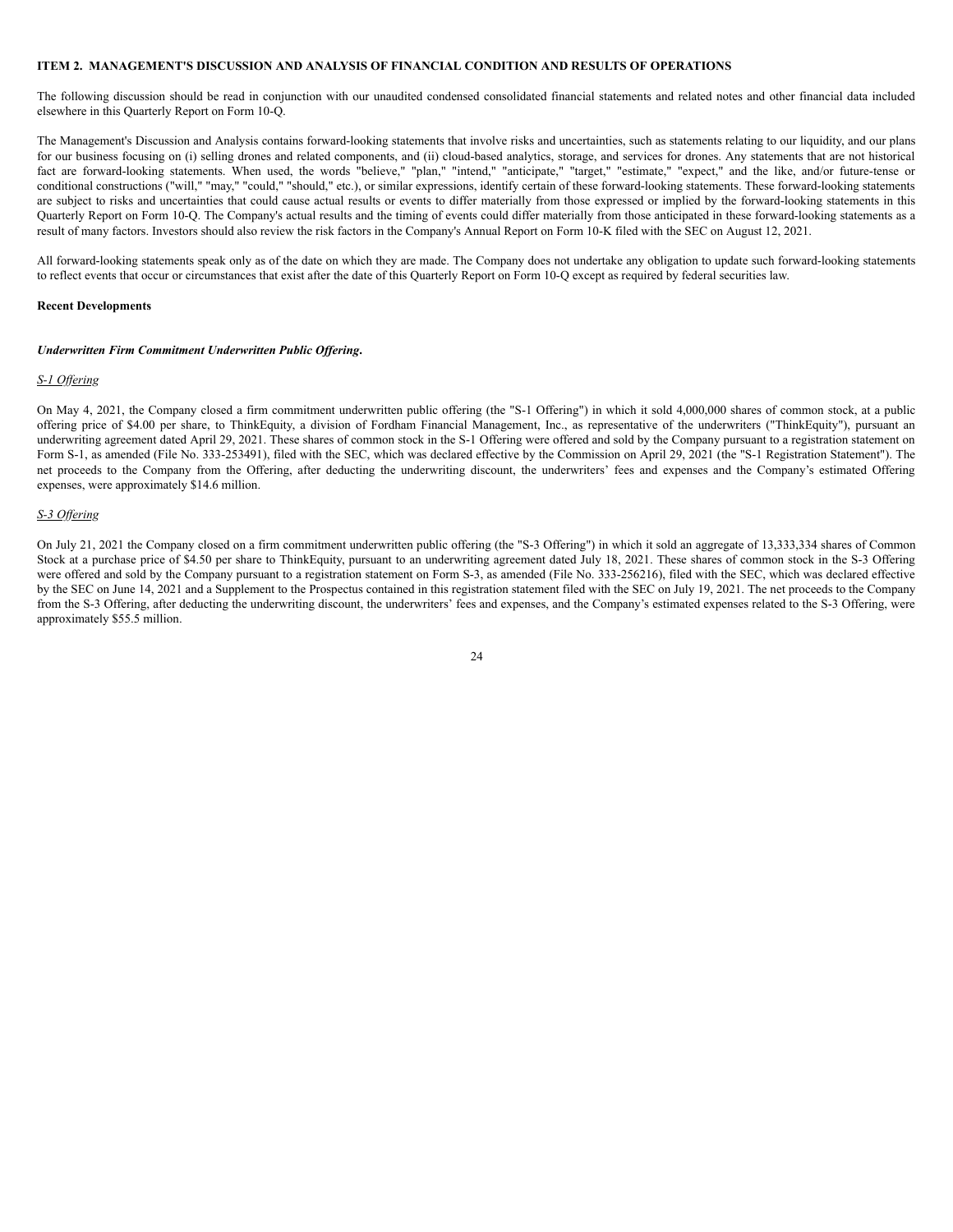### *Acquisition of Teal Drones*

On August 31, 2021, we closed the acquisition of Teal Drones Inc., ("Teal"). Teal is a leader in commercial and government unmanned aerial vehicle ("UAV") technology and manufactures the Golden Eagle drone, approved by the US Department of Defense for reconnaissance, public safety, and inspection applications.

Pursuant to the Merger Agreement, we acquired all of the issued and outstanding share capital of Teal in exchange for \$14,000,000 of our common stock, par value \$0.001 per share ("Common Stock") at the Volume Weighted Average Price (VWAP) of our Common Stock on August 31, 2021 of \$2.908 per share, reduced by the amount of Teal debt assumed consisting of approximately \$1.67 million payable to Decathlon Alpha IV, L.P., ("DA4"), approximately \$771,000 payable to other creditors and approximately \$686,000 in working capital deficit, for a net closing date payment of \$10,872,753. At closing, we issued 3,738,911 shares of our Common Stock (the "Merger Consideration"). On August 31, 2021, the Company, Acquisition, Teal and George Matus, as Shareholder Representative, entered into an Escrow Agreement with Equity Stock Transfer, LLC. Fifteen (15%) percent of the Merger Consideration (the "Escrow Shares") was deposited in an escrow account as security for working capital adjustments and indemnification obligations for a period of eighteen (18) months under the Merger Agreement. The indemnification obligations feature a basket amount of fifty-thousand dollars (\$50,000) before any claim can be asserted and is subject to a cap equal to the value of the Escrow Shares. George Matus, founder of Teal, will continue in the role of Chief Executive Officer of Teal pursuant to an employment agreement entered August 31, 2021.

The consideration payable under the Merger Agreement may be increased upon the achievement of certain milestones set forth in the Merger Agreement (the "Earn-Out Consideration"). Additional shares of Common Stock may become issuable by the Company in the event that within twenty-four (24) months following closing of the Merger, Teal realizes certain revenue targets. A total of Sixteen Million Dollars (\$16,000,000) in additional shares of Common Stock may become issuable in the event that sales and services of Teal's Golden Eagle drones shall have equaled at least Thirty-six Million Dollars (\$36,000,000). A total of Ten Million Dollars (\$10,000,000) in additional shares of Common Stock may become issuable in the event that sales and services of Teal's Golden Eagle drones shall have equaled at least \$24 million (\$24,000,000) but less than \$36 million (\$36,000,000). A total of Four Million Dollars (\$4,000,000) in additional shares of Common Stock may become issuable in the event that sales and services of Teal's Golden Eagle drones shall have equaled at least Eighteen Million Dollars (\$18,000,000) but less than Twenty-Four Million Dollars (\$24,000,000). Additional Share Consideration, if earned, is issuable at the VWAP of the Company within thirty (30) days of the determination that Earn-Out Consideration is payable.

On August 31, 2021, Teal entered into an Amended and Restated Loan and Security Agreement with DA4 (the "Loan Agreement") in the amount of \$1,670,294 (the "Loan"), representing the outstanding principal amount previously due and owing by Teal to DA4. Interest on the Loan accrues at a rate of ten (10%) percent per annum. Principal and interest under the term Loan is payable monthly in an amount equal to \$49,275 until maturity on December 31, 2024. Teal may prepay the loan at any time, subject to a prepayment premium of \$300,705, less the amount of any prior payments of interest. Under the Loan Agreement, Teal granted DA4 a continuing security interest in substantially all of the assets of Teal. In the event of a default under the loan DA4 may declare the full amount of the Loan immediately due and payable as a secured lender and take additional actions as a secured lender including seeking to foreclose on collateral pledged under the Loan Agreement. The Company agreed to guaranty the obligations of Teal under the Loan pursuant to a Joinder Agreement dated August 31, 2021.

#### **Plan of Operations**

Red Cat Holdings ("Red Cat" or the "Company") was originally incorporated in February 1984. Since April 2016, the Company's primary business has been to provide products, services and solutions to the drone industry which it presently does through its five wholly owned subsidiaries. Beginning in January 2020, the Company has expanded the scope of its drone products and services through a number of acquisitions. Fat Shark Holdings is a provider of First Person View (FPV) video goggles. Rotor Riot sells FPV drones and equipment, primarily to the consumer marketplace. Skypersonic provides software and hardware solutions that enable drones to complete inspection services in locations where GPS (global positioning systems) are not available, yet still record and transmit data even while being operated from thousands of miles away. Red Cat Propware is developing drone flight data analytics and storage solutions, as well as diagnostic products and services. On August 31, 2021, the Company acquired Teal Drones, a leader in commercial and government UAV technology.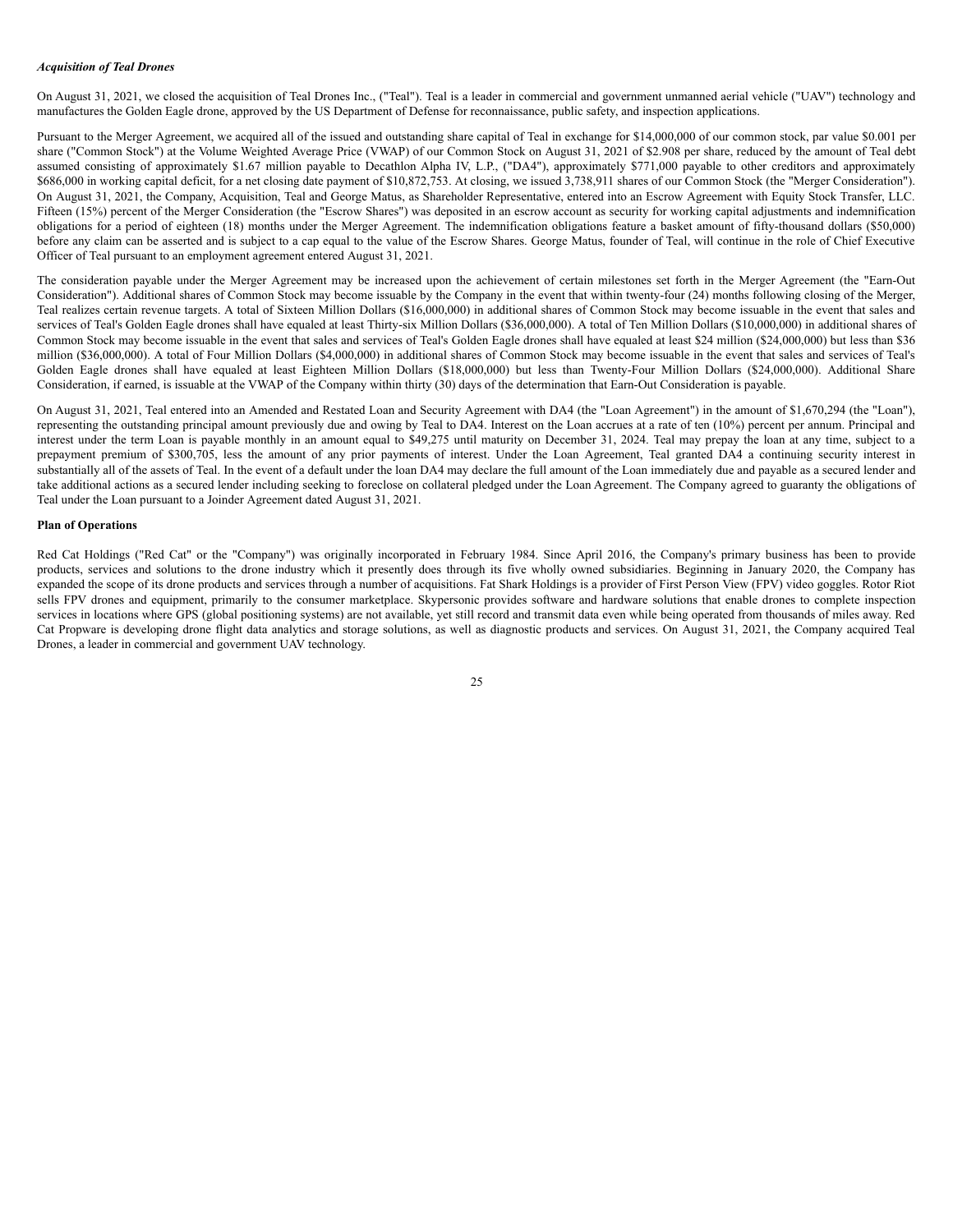# **Results of Operations**

#### *Three Months Ended October 31, 2021 and October 31, 2020*

#### Revenue

During the three months ended October 31, 2021 (or the "2021 period"), we generated revenues totaling \$1,863,239 compared to \$427,807 during the three months ended October 31, 2020 (or the "2020 period"), representing an increase of \$1,435,432, or greater than 100%. The increase in revenues related to acquisitions completed after the end of the 2020 period. In November 2020, we acquired Fat Shark which contributed \$898,929, or 48%, of our revenues in the 2021 period. In August 2021, we acquired Teal which contributed \$402,227, or 22%, of our revenues in the 2021 period.

#### Cost of Goods Sold

During the three months ended October 31, 2021, we incurred cost of goods sold of \$1,710,657 compared to \$328,756 during the three months ended October 31, 2020, representing an increase of \$1,381,901 or greater than 100%. The increase related to higher revenues associated with the acquisitions of Fat Shark, Skypersonic, and Teal which were completed after the end of the 2020 period.

#### Gross Margin

During the three months ended October 31, 2021, gross margin was \$152,582 compared to \$99,051 during the three months ended October 31, 2020, representing an increase of \$53,531 or 54%. Gross margin, as a percentage of revenue, decreased from 23% during the 2020 period to 8% during the 2021 period. The lower gross margin during the 2021 period reflects higher product and shipping costs resulting from the impact of COVID-19 on business operations.

### Operating Expenses

During the three months ended October 31, 2021, we incurred operations expense of \$283,249 compared to \$120,210 during the 2020 period, resulting in an increase of \$163,039 or 136%. This increase is directly related to our expanded operations following the acquisitions of Fat Shark in November 2020, Skypersonic in May 2021, and Teal in August 2021. Operations expense for Fat Shark, Skypersonic, and Teal in the 2021 period collectively represented 86% of the increase.

During the three months ended October 31, 2021, we incurred research and development expenses totaling \$493,441 compared to \$86,614 for the three months ended October 31, 2020 resulting in an increase of \$406,827, or greater than 100%. This increase is directly related to our expanded operations following the acquisitions of Fat Shark and Teal. Research and development expense for Fat Shark and Teal collectively represented 90% of the increase.

During the three months ended October 31, 2021, we incurred sales and marketing expenses of \$185,385 compared to \$24,679 during the three months ended October 31, 2020, resulting in an increase of \$160,706 or greater than 100%. This increase is primarily related to higher payroll and branding costs of \$63,455 and \$36,000, respectively, in the 2021 period. In addition, we incurred \$14,649 and \$24,255 of separate expenses related to Fat Shark and Teal, respectively, which were not included in the 2020 period.

During the three months ended October 31, 2021, we reported general and administrative expenses of \$1,050,708 compared to \$250,378 for the three months ended October 31, 2020, representing an increase of \$800,330, or more than 100%. Much of the increase related to "public company" expenses associated with the Company's listing on the Nasdaq Capital Market in April 2021. This resulted in increased costs associated with Directors' and Officers' insurance, investor relations and other public company expenses which collectively increased by \$229,495 in the 2021 period compared to the 2020 period. In addition, auditing fees increased by \$67,200 and payroll costs increased by \$75,245. In addition, we incurred general and administrative expenses for Fat Shark, Skypersonic, and Teal of \$49,296, \$111,380, and \$133,076, respectively, which were not included in the 2020 period.

During the three months ended October 31, 2021, we incurred stock based compensation costs of \$899,937 compared to \$107,061 in the 2020 period, resulting in an increase of \$792,876 or greater than 100%. This increase related to expense associated with the issuance of 400,000 restricted stock units and 470,000 options in the 2021 period which were not applicable to the 2020 period.

#### Other Expense (Income)

Other income, net totaled \$19,537 during the three months ended October 31, 2021 compared to Other Expense of \$232,390 during the three months ended October 31, 2020 representing a change of \$251,927. Changes in the values of the Company's derivative liabilities accounted for most of the change between periods. During the 2020 period, the Company recorded derivative related expenses totaling \$232,390 whereas the Company recorded a net benefit related to its derivatives of \$118,813 during the 2021 period. The net benefit in the 2021 period was partially offset by interest expense of \$46,017. The derivative liability is valued using a multinomial lattice model which utilizes the Company's stock price in its calculation. A decrease in the stock price during the 2021 period resulted in the net benefit.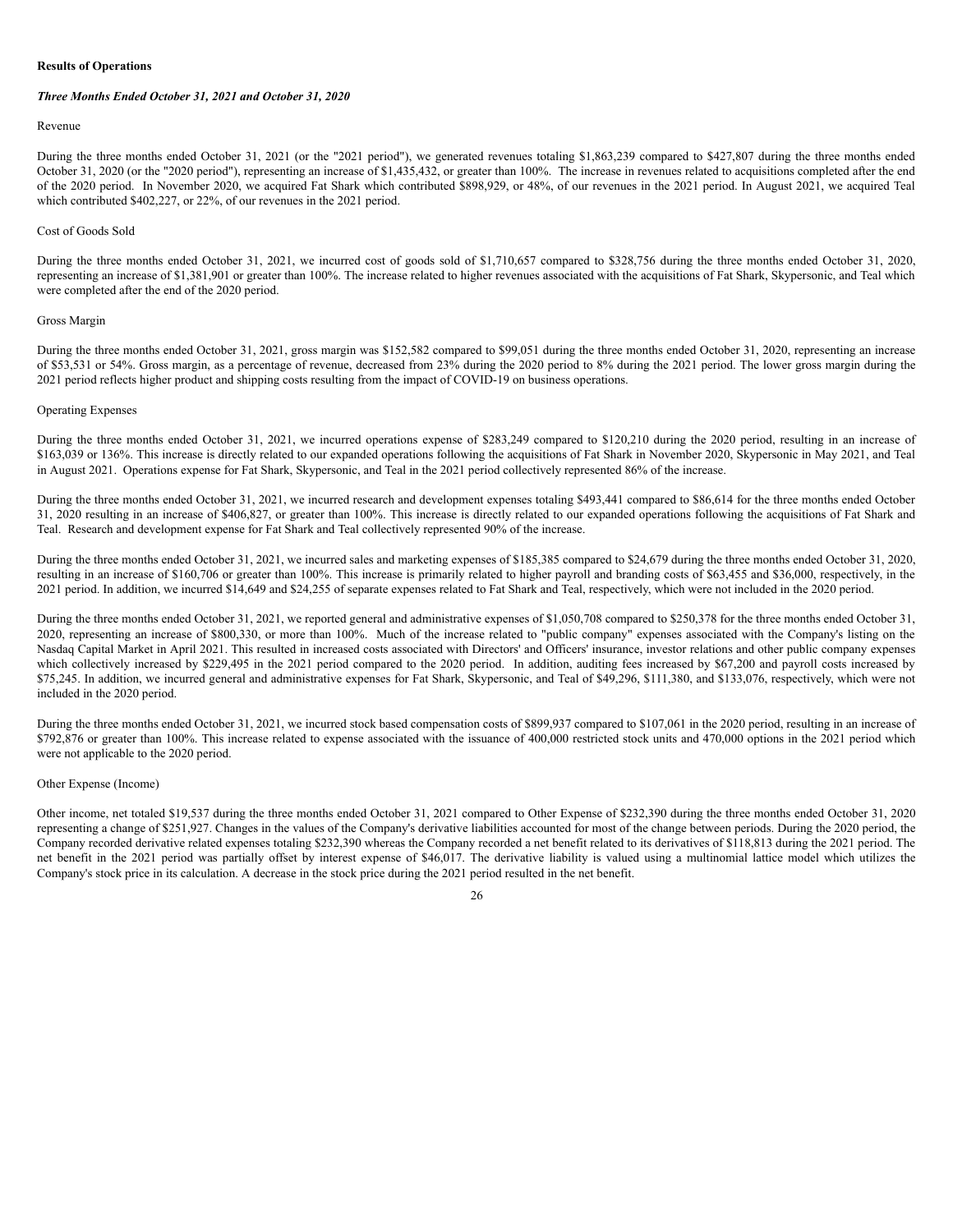# Net Loss

Net Loss during the three months ended October 31, 2021 totaled \$2,740,601 compared to a net loss of \$722,281 during the three months ended October 31, 2020, representing an increase of \$2,018,320, or greater than 100%. This increase is primarily related to higher operating expenses which increased to \$2,912,720 in the 2021 period as compared to \$588,942 in the 2020 period, representing an increase of \$2,323,778. Approximately \$902,412 of the increase, or 39%, related to Fat Shark, Skypersonic, and Teal whose acquisitions were completed after the 2020 period. Higher general and administrative and stock based compensation expense of \$1,050,708 and \$899,937, respectively, primarily accounted for the balance of the increase.

### **Results of Operations**

#### *Six Months Ended October 31, 2021 and October 31, 2020*

## Revenue

During the six months ended October 31, 2021 (or the "2021 period"), we generated revenues totaling \$3,259,990 compared to \$976,089 during the six months ended October 31, 2020 (or the "2020 period"), representing an increase of \$2,283,901, or greater than 100%. The increase in revenues related to acquisitions completed after the end of the 2020 period. In November 2020, we acquired Fat Shark which contributed \$1,894,496, or 58%, of our revenues in the 2021 period, and represented 83% of the increase.

#### Costs of Goods Sold

During the six months ended October 31, 2021, we incurred cost of goods sold of \$3,005,004 compared to \$774,888 during the six months ended October 31, 2020, representing an increase of \$2,230,116 or greater than 100%. The increase related to higher revenues associated with the acquisitions of Fat Shark, Skypersonic, and Teal which were completed after the end of the 2020 period.

### Gross Margin

During the six months ended October 31, 2021, gross margin was \$254,986 compared to \$201,201 during the six months ended October 31, 2020, representing an increase of \$53,785 or 27%. Gross margin, as a percentage of revenue, decreased from 21% during the 2020 period to 8% during the 2021 period. The lower gross margin during the 2021 period reflects higher product and shipping costs resulting from the impact of COVID-19 on business operations.

#### Operating Expenses

During the six months ended October 31, 2021, we incurred operations expense of \$460,112 compared to \$206,756 during the 2020 period, resulting in an increase of \$253,356 or greater than 100%. This increase is directly related to our expanded operations following the acquisitions of Fat Shark in November 2020, Skypersonic in May 2021, and Teal in August 2021. Operations expense for Fat Shark, Skypersonic, and Teal collectively represented 94% of the increase.

During the six months ended October 31, 2021, we incurred research and development expenses totaling \$737,695 compared to \$173,924 for the six months ended October 31, 2020 resulting in an increase of \$563,771 or greater than 100%. This increase is directly related to our expanded operations following the acquisitions of Fat Shark, Skypersonic, and Teal. Research and development expense for Fat Shark, Skypersonic, and Teal collectively represented 100% of the increase.

During the six months ended October 31, 2021, we incurred sales and marketing expenses of \$286,018 compared to \$48,815 during the six months ended October 31, 2020, resulting in an increase of \$237,203 or greater than 100%. This increase is primarily related to higher payroll and marketing event costs of \$85,818 and \$30,799, respectively, in the 2021 period. In addition, we incurred \$62,893 of expenses collectively related to Fat Shark, Skypersonic, and Teal which was included in the 2021 period.

During the six months ended October 31, 2021, we reported general and administrative expenses of \$1,926,888 compared to \$430,719 for the six months ended October 31, 2020, representing an increase of \$1,496,169, or more than 100%. Much of the increase related to "public company" expenses associated with the Company's listing on the Nasdaq Capital Market in April 2021. This resulted in increased costs associated with Directors' and Officers' insurance, investor relations and other public company expenses which collectively increased by \$643,324 in the 2021 period compared to the 2020 period. In addition, auditing fees increased by \$87,200 and payroll costs increased by \$130,545. In addition, we incurred general and administrative expenses for Fat Shark, Skypersonic, and Teal of \$100,149, \$239,595, and \$133,076, respectively, which was included in the 2021 period.

During the six months ended October 31, 2021, we incurred stock based compensation costs of \$1,284,023 compared to \$214,122 in the 2020 period, resulting in an increase of \$1,069,901 or greater than 100%. This increase related to expense associated with the issuance of 775,000 restricted stock units and 919,000 options in the 2021 period which were not applicable to the 2020 period.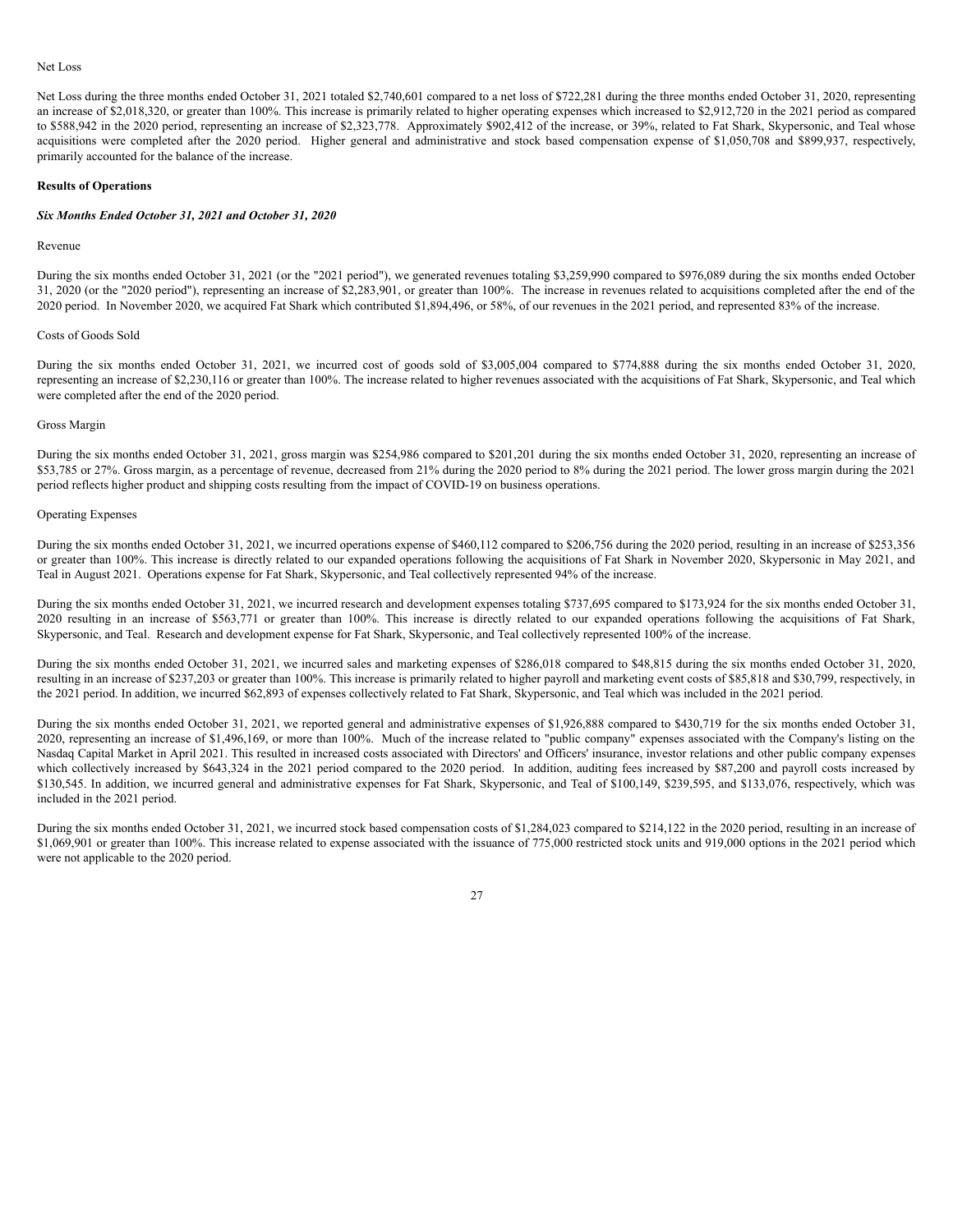### Other Expense (Income)

Other income, net totaled \$141,377 during the six months ended October 31, 2021, compared to other expense of \$232,390 during the six months ended October 31, 2020 representing a change of \$373,767. Changes in the values of the Company's derivative liabilities accounted for most of the change between periods. During the 2020 period, the Company recorded derivative related expenses totaling \$232,390 whereas the Company recorded a net benefit related to its derivatives of \$273,061 during the 2021 period. The net benefit in the 2021 period was partially offset by interest expense of \$63,116. The derivative liability is valued using a multinomial lattice model which utilizes the Company's stock price in its calculation. A decrease in the stock price during the 2021 period resulted in the net benefit.

#### Net Loss

Net Loss during the six months ended October 31, 2021 totaled \$4,298,373 compared to a Net Loss of \$1,105,525 during the six months ended October 31, 2020, representing an increase of \$3,192,848, or greater than 100%. This increase is primarily related to higher operating expenses which increased to \$4,694,736 in the 2021 period as compared to \$1,074,336 in the 2020 period, representing an increase of \$3,620,400. Approximately \$1,338,413 of the increase, or 37%, related to Fat Shark, Skypersonic, and Teal whose acquisitions were completed after the 2020 period. Higher general and administrative and stock based compensation expense totaling \$1,926,888 and \$1,284,023, respectively, primarily accounted for the balance of the increase.

### **Cash Flows**

#### *Operating Activities*

Net cash used in operating activities was \$8,569,098 during the six months ended October 31, 2021 compared to net cash used in operating activities of \$568,452 during the six months ended October 31, 2020 representing an increase of \$8,000,646, or greater than 100%. Net cash used in operations, net of non-cash expenses totaling \$1,299,468, equaled \$2,998,905 in the 2021 period compared to \$640,612 in the 2020 period, resulting in an increase of \$2,358,293, or greater than 100%. The higher operating use of cash in the 2021 period reflected the acquisitions of Fat Shark, Skypersonic, and Teal. Net cash used related to changes in operating assets and liabilities totaled \$5,570,193 during the six months ended October 31, 2021 compared to net cash provided through changes in operating assets and liabilities of \$72,160 during the six months ended October 31, 2020, representing an increase of \$5,642,353, or greater than 100%. Approximately \$3,017,267, or 53%, of the increase related to inventory, both higher balances on hand as well as prepaid purchases not yet delivered. Changes in operating assets and liabilities can fluctuate significantly from period to period depending upon the timing and level of multiple factors, including inventory purchases and vendor payments.

#### *Investing Activities*

Net cash provided by investing activities was \$24,866 during the six months ended October 31, 2021 compared to zero during the six months ended October 31, 2020. The Company acquired \$24,866 of cash in connection with acquisitions completed in the 2021 period.

### *Financing Activities*

Net cash used provided by financing activities totaled \$19,825,052 during the six months ended October 31, 2021 compared to \$811,849 during the six months ended October 31, 2020. Financing activities can vary from period to period depending upon market conditions, both at a macro-level and specific to the Company. During the 2021 period, the Company received net proceeds of approximately \$70 million in connection with two offerings of common stock, approximately \$50 million of which was used to purchase investments.

#### *Liquidity and Capital Resources*

As of October 31, 2021, we had current assets totaling \$64,629,199, including cash of \$11,559,758, investments of \$48,122,657, and inventory of \$1,985,507. Current liabilities as of October 31, 2021 totaled \$5,848,303, including accounts payable of \$1,218,005, accrued expenses of \$653,233, short term debt obligations of \$1,338,030, and derivative liability of \$2,376,565. Our net working capital as of October 31, 2021 was \$58,780,896.

We have reported net losses since inception and only began generating revenues in January 2020. To date, we have primarily funded our operations through offerings of common stock. In May 2021, we completed an offering of common stock which raised gross proceeds of \$16 million. In July 2021, we completed an offering of common stock which raised gross proceeds of \$60 million.

## *2021 Underwritten Public Of erings*

#### *S-1 Of ering*

On May 4, 2021, the Company closed a firm commitment underwritten public offering (the "S-1 Offering") in which it sold 4,000,000 shares of common stock, at a public offering price of \$4.00 per share, to ThinkEquity, a division of Fordham Financial Management, Inc., as representative of the underwriters ("ThinkEquity"), pursuant to an underwriting agreement dated April 29, 2021. These shares of common stock in the S-1 Offering were offered and sold by the Company pursuant to a registration statement on Form S-1, as amended (File No. 333-253491), filed with the SEC, which was declared effective by the Commission on April 29, 2021 (the "S-1 Registration Statement"). The net proceeds to the Company from the Offering, after deducting the underwriting discount, the underwriters' fees and expenses and the Company's estimated Offering expenses, were approximately \$14.6 million.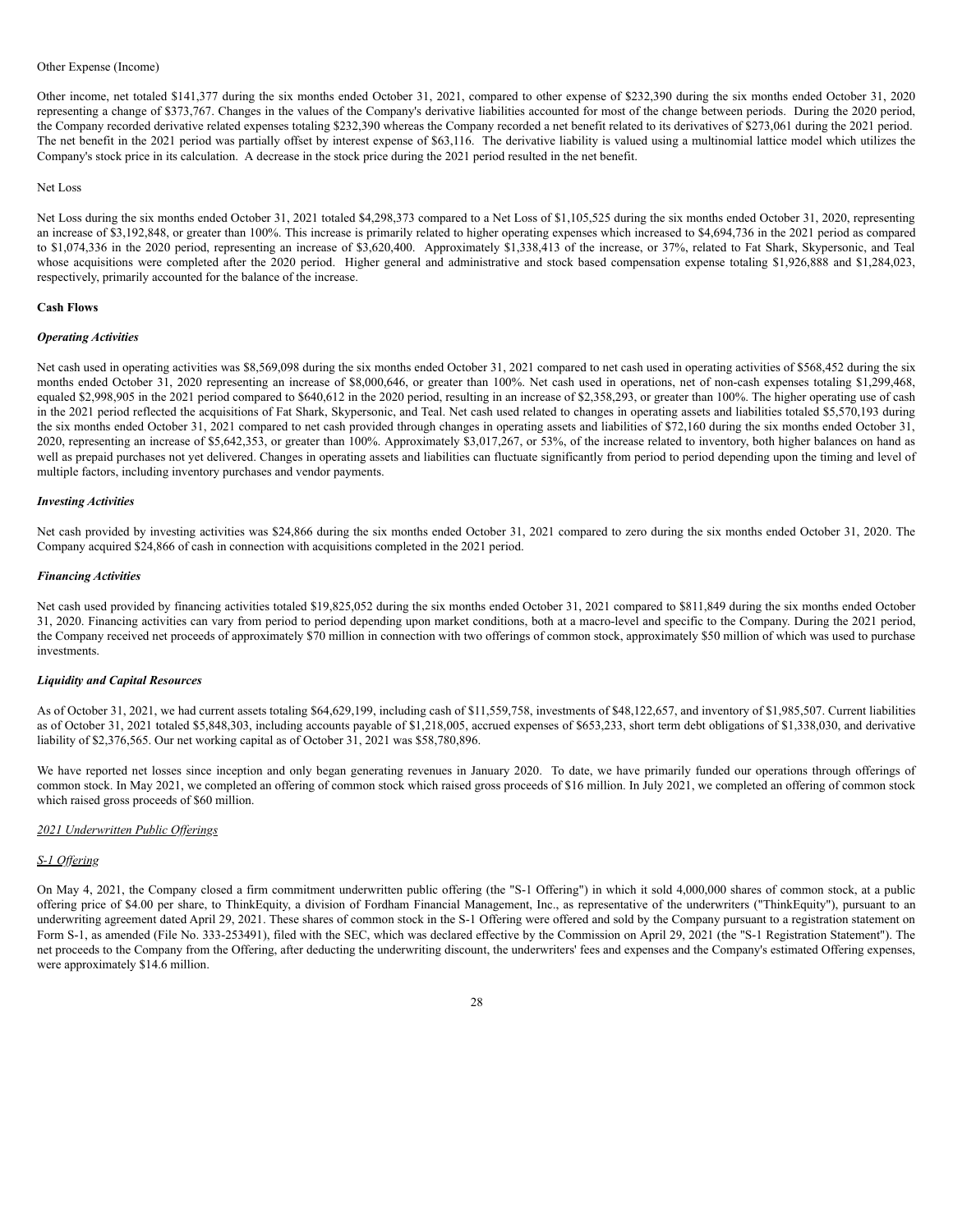# *S-3 Of ering*

On July 21, 2021 the Company closed on a firm commitment underwritten public offering (the "S-3 Offering") in which it sold an aggregate of 13,333,334 shares of Common Stock at a purchase price of \$4.50 per share to ThinkEquity, pursuant to an underwriting agreement dated July 18, 2021. These shares of common stock in the S-3 Offering were offered and sold by the Company pursuant to a registration statement on Form S-3, as amended (File No. 333-256216), filed with the SEC, which was declared effective by the SEC on June 14, 2021 and a Supplement to the Prospectus contained in this registration statement filed with the SEC on July 19, 2021. The net proceeds to the Company from the S-3 Offering, after deducting the underwriting discount, the underwriters' fees and expenses and the Company's estimated expenses related to this S-3 Offering, were approximately \$55.5 million.

Until we are able to sustain operations through the sale of products and services, we will continue to fund operations through equity and/or debt transactions. We can provide no assurance that the financing described above will be sufficient to fund our operations until we are able to sustain operations through the sale of products and services. In addition, there can be no assurance that such additional financing, if required, will be available to us on acceptable terms, or at all.

### *Critical Accounting Policies and Estimates*

Our financial statements and accompanying notes have been prepared in accordance with GAAP applied on a consistent basis. The preparation of financial statements in conformity with GAAP requires management to make estimates and assumptions that affect the reported amounts of assets and liabilities, the disclosure of contingent assets and liabilities at the date of the financial statements, and the reported amounts of revenues and expenses during the reporting periods.

We regularly evaluate the accounting policies and estimates that we use to prepare our financial statements. A complete summary of these policies is included in the notes to our financial statements. In general, management's estimates are based on historical experience, on information from third party professionals, and on various other assumptions that are believed to be reasonable under the facts and circumstances. Actual results could differ from those estimates made by management.

#### *Of -Balance Sheet Arrangements*

We have no off-balance sheet arrangements.

### *Recently Issued Accounting Pronouncements*

The Company has implemented all new accounting pronouncements that are in effect. These pronouncements did not have any material impact on the financial statements unless otherwise disclosed, and the Company does not believe that there are any other new accounting pronouncements that have been issued that might have a material impact on its financial position or results of operations.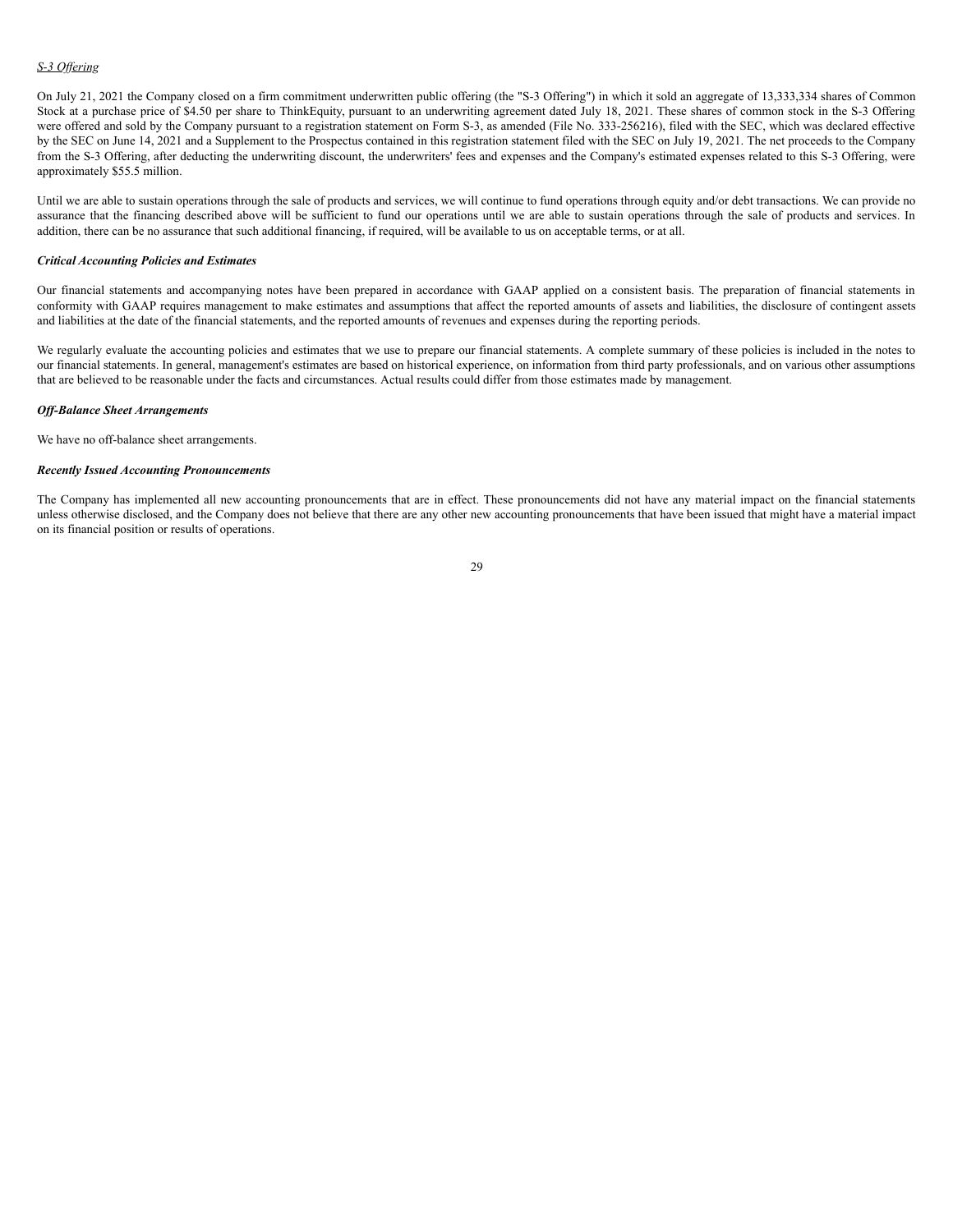# **ITEM 3. QUANTITATIVE AND QUALITATIVE DISCLOSURES ABOUT MARKET RISK**

We are a smaller reporting company and are not required to provide this information.

# **ITEM 4. CONTROLS AND PROCEDURES**

### *Evaluation of Disclosure Controls and Procedures*

Disclosure controls and procedures are designed to ensure that information required to be disclosed in our reports filed under the Exchange Act is recorded, processed, summarized and reported, within the time periods specified in the SEC's rules. Disclosure controls and procedures include, without limitation, controls and procedures designed to ensure that information required to be disclosed by our company in the reports that it files or submits under the Exchange Act is accumulated and communicated to our management, including its principal executive and principal financial officers, or persons performing similar functions, as appropriate to allow timely decisions regarding required disclosure. Our management carried out an evaluation under the supervision and with the participation of our Principal Executive Officer and Principal Financial Officer, of the effectiveness of the design and operation of our disclosure controls and procedures pursuant to Rules 13a-15(e) and 15d-15(e) under the Exchange Act. Based upon that evaluation, our Principal Executive Officer and Principal Financial Officer have concluded that our disclosure controls and procedures were effective as of October 31, 2021, except that our disclosure controls and procedures are not effective for the following reasons:

● We did not maintain effective controls regarding the timely financial reporting of accounting transactions. Specifically, certain individuals did not provide reporting on a timely basis regarding certain corporate banking accounts which they managed. The failure to comply with the Company's internal reporting deadlines increases the risk that (i) transactions are not properly accounted for, and (ii) adequate documentation is not obtained. Both risks can adversely impact the accuracy of our financial reporting. The Company is presently evaluating how to remedy this internal control weakness.

#### *Changes in Internal Control over Financial Reporting*

During the period covered by this report, there were no changes in our internal controls over financial reporting that have materially affected, or are reasonably likely to materially affect, our internal control over financial reporting.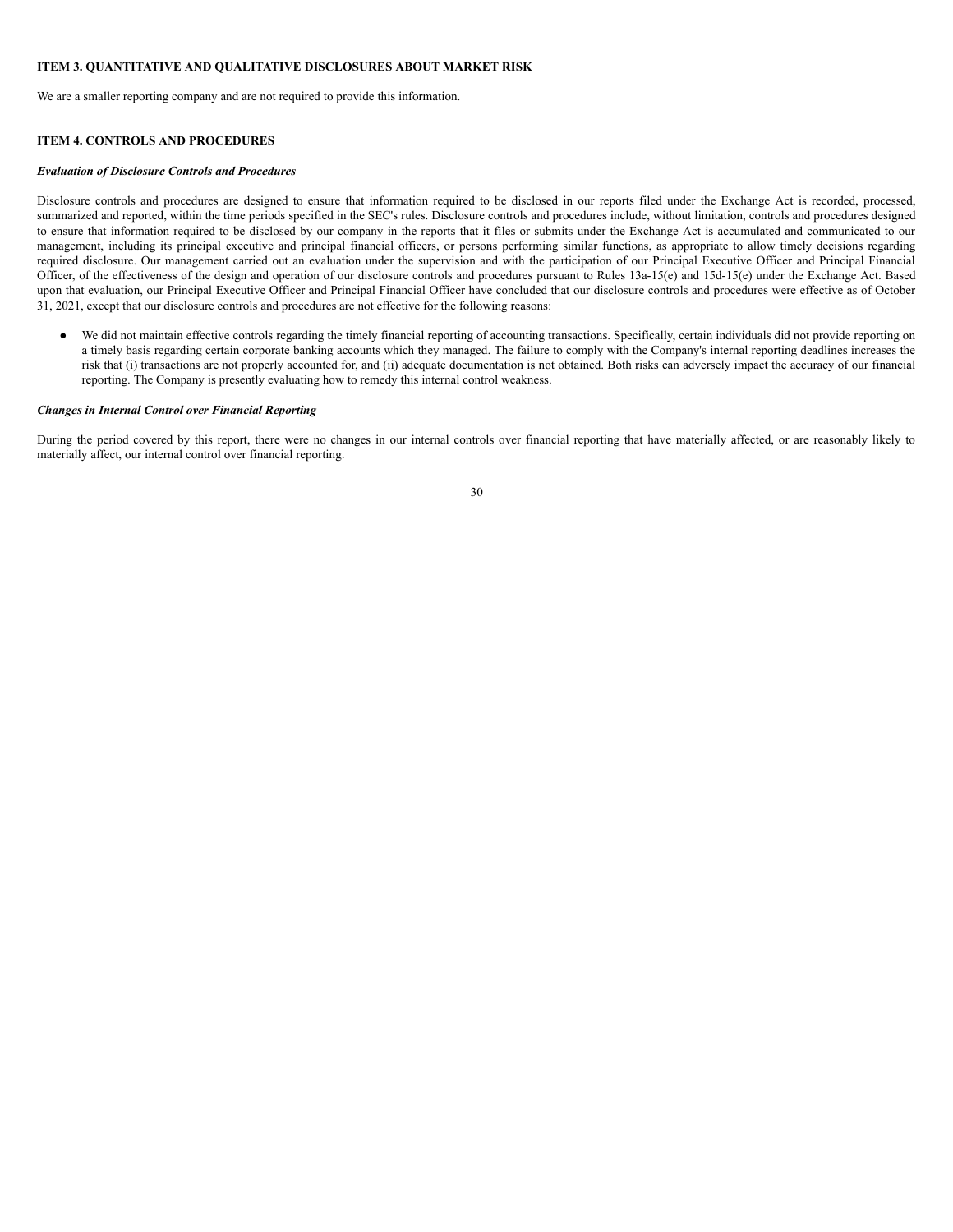# **PART II - OTHER INFORMATION**

# **ITEM 1. LEGAL PROCEEDINGS**

There are no pending legal proceedings to which the Company is a party or in which any director, officer or affiliate of the Company, any owner of record or beneficially of more than 5% of any class of voting securities of the Company, or security holder is a party adverse to the Company or has a material interest adverse to the Company. The Company's property is not the subject of any pending legal proceedings.

# **ITEM 1A. RISK FACTORS**

We are a smaller reporting company as defined by Rule 12b-2 of the Securities Exchange Act of 1934 (the "Exchange Act") and are not required to provide the information.

# **ITEM 2. RECENT UNREGISTERED SALES OF EQUITY SECURITIES AND USE OF PROCEEDS**

There were no sales of equity securities sold during the period covered by this Report that were not registered under the Securities Act and were not previously reported in a Current Report on Form 8-K filed by the Company.

# **ITEM 3. DEFAULTS UPON SENIOR SECURITIES**

None.

# **ITEM 4. MINE SAFETY DISCLOSURES**

Not applicable

# **ITEM 5. OTHER INFORMATION**

None.

### **ITEM 6. EXHIBITS**

| Exhibit   | Description                                                                                                                                        |
|-----------|----------------------------------------------------------------------------------------------------------------------------------------------------|
| 31.1      | Certification of Principal Executive Officer pursuant to Exchange Act Rules 13a-14(a) and 15d-14(a), as adopted pursuant to Section 302 of the     |
|           | Sarbanes-Oxley Act of 2002                                                                                                                         |
| 31.2      | Certification of Principal Financial and accounting Officer pursuant to Exchange Act Rules 13a-14(a) and 15d-14(a), as adopted pursuant to Section |
|           | 302 of the Sarbanes-Oxley Act of 2002                                                                                                              |
| 32.1      | Certification of Chief Executive Officer pursuant to 18 U.S.C. Section 1350, as adopted pursuant to Section 906 of the Sarbanes-Oxley Act of 2002  |
| 32.2      | Certification of Chief Financial Officer pursuant to 18 U.S.C. Section 1350, as adopted pursuant to Section 906 of the Sarbanes-Oxley Act of 2002  |
| 101.INS   | <b>XBRL</b> Instance Document                                                                                                                      |
| 101.SCH   | <b>XBRL Taxonomy Extension Schema Document</b>                                                                                                     |
| 101.CAL   | <b>XBRL Taxonomy Extension Calculation Linkbase Document</b>                                                                                       |
| 101.DEF   | XBRL Taxonomy Extension Definition Linkbase Document                                                                                               |
| $101$ LAB | XBRL Taxonomy Extension Label Linkbase Document                                                                                                    |
| 101.PRE   | XBRL Taxonomy Extension Presentation Linkbase Document                                                                                             |
| -------   |                                                                                                                                                    |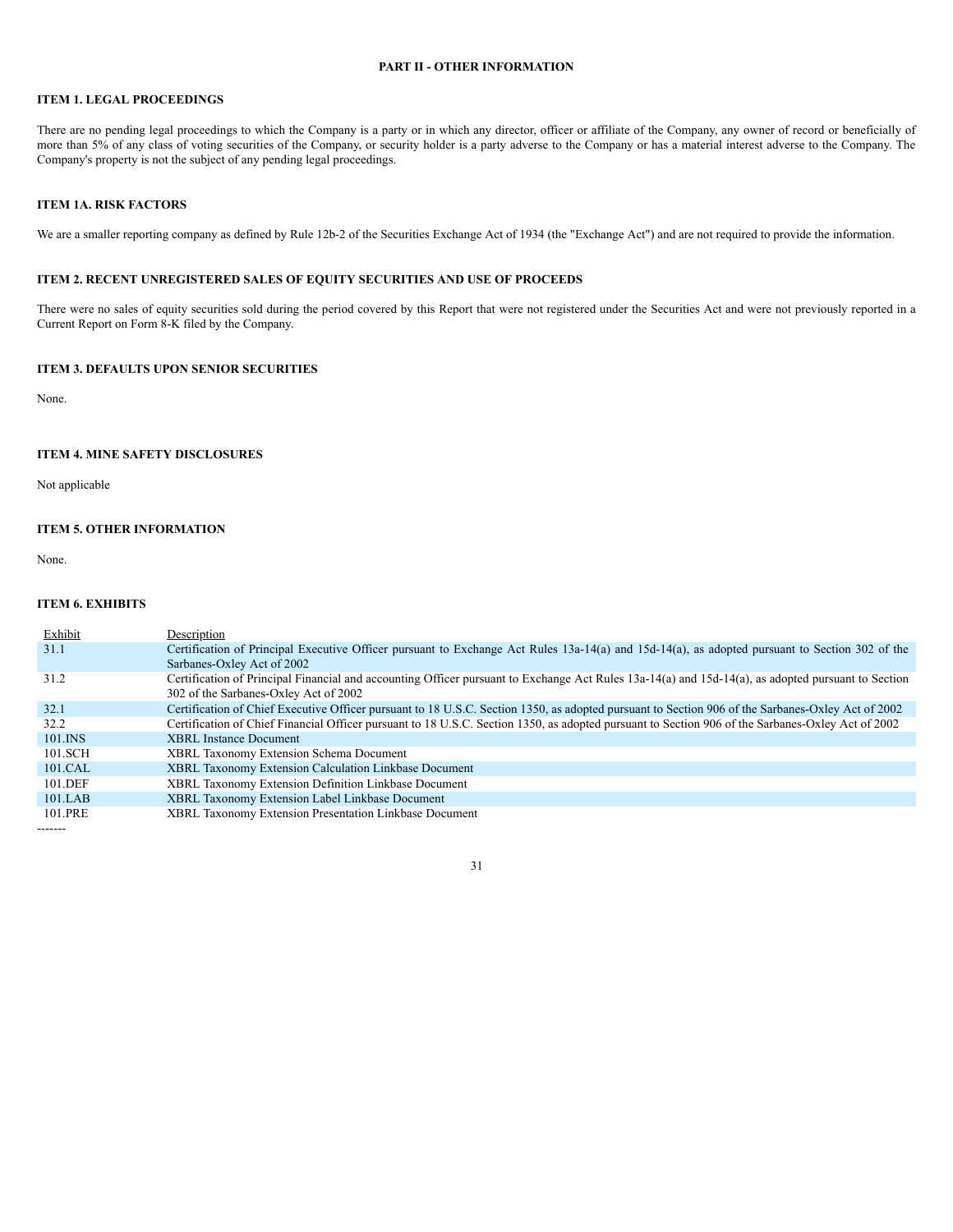# **SIGNATURES**

Pursuant to the requirements of the Securities Exchange Act of 1934, the registrant has duly caused this report to be signed on its behalf by the undersigned thereunto duly authorized.

Red Cat Holdings, Inc.

Date: December 20, 2021

Date: December 20, 2021

By: /s/ *Jeffrey Thompson* Jeffrey Thompson Chief Executive Officer (Principal Executive Officer)

By: */s/ Joseph P. Hernon* Joseph Hernon Chief Financial Officer (Principal Financial and Accounting Officer)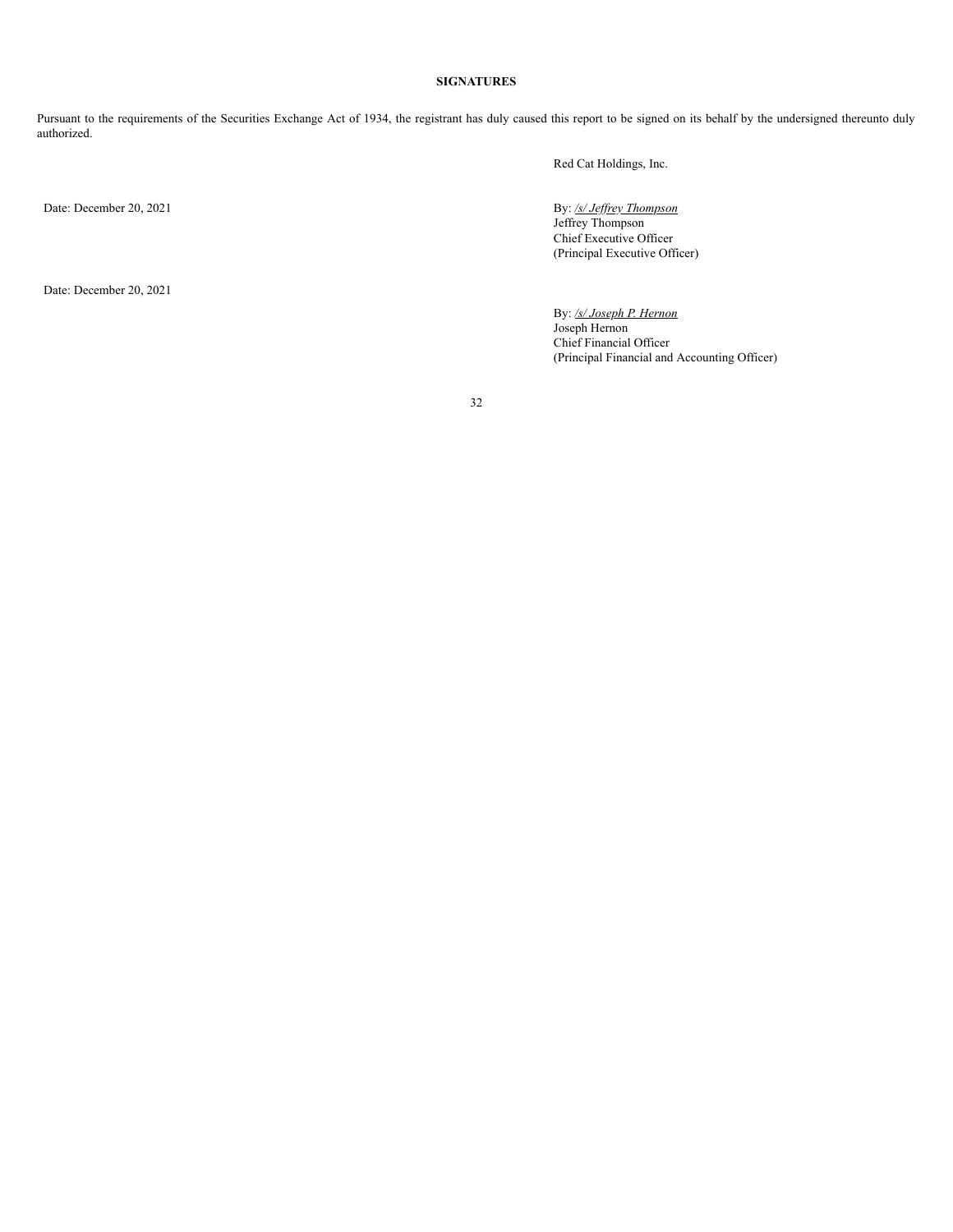# **CERTIFICATION OF CHIEF EXECUTIVE OFFICER PURSUANT TO SECTION 302 OF THE SARBANES-OXLEY ACT AND RULE 13A-14(A) OR 15D-14(A) UNDER THE SECURITIES EXCHANGE ACT OF 1934**

I, Jeffrey Thompson, certify that:

- 1. I have reviewed this Quarterly Report on Form 10-Q of Red Cat Holdings, Inc.
- 2. Based on my knowledge, this report does not contain any untrue statement of a material fact or omit to state a material fact necessary to make the statements made, in light of the circumstances under which such statements were made, not misleading with respect to the period covered by this report;
- 3. Based on my knowledge, the financial statements, and other financial information included in this report, fairly present in all material respects the financial condition, results of operations and cash flows of the registrant as of, and for, the periods presented in this report;
- 4. I am responsible for establishing and maintaining disclosure controls and procedures (as defined in Exchange Act Rules 13a-15(e) and 15d-15(e)) and internal control over financial reporting (as defined in Exchange Act Rules 13a-15(f) and 15d-15(f)) for the registrant and have:
	- (a) Designed such disclosure controls and procedures, or caused such disclosure controls and procedures to be designed under my supervision, to ensure that material information relating to the registrant, including its consolidated subsidiaries, is made known to me by others within those entities, particularly during the period in which this report is being prepared;
	- (b) Designed such internal control over financial reporting, or caused such internal control over financial reporting to be designed under my supervision, to provide reasonable assurance regarding the reliability of financial reporting and the preparation of financial statements for external purposes in accordance with generally accepted accounting principles;
	- (c) Evaluated the effectiveness of the registrant's disclosure controls and procedures and presented in this report my conclusions about the effectiveness of the disclosure controls and procedures, as of the end of the period covered by this report based on such evaluation; and
	- (d) Disclosed in this report any change in the registrant's internal control over financial reporting that occurred during the registrant's most recent fiscal quarter that has materially affected, or is reasonably likely to materially affect, the registrant's internal control over financial reporting; and
- 5. I have disclosed, based on my most recent evaluation of internal control over financial reporting, to the registrant's auditors and the audit committee of registrant's board of directors (or persons performing the equivalent functions):
	- (a) All significant deficiencies and material weaknesses in the design or operation of internal control over financial reporting which are reasonably likely to adversely affect the registrant's ability to record, process, summarize and report financial information; and
	- (b) Any fraud, whether or not material, that involves management or other employees who have a significant role in the registrant's internal control over financial reporting.

Date: December 20, 2021 */s/ Jef rey Thompson*

Chief Executive Officer (Principal Executive Officer)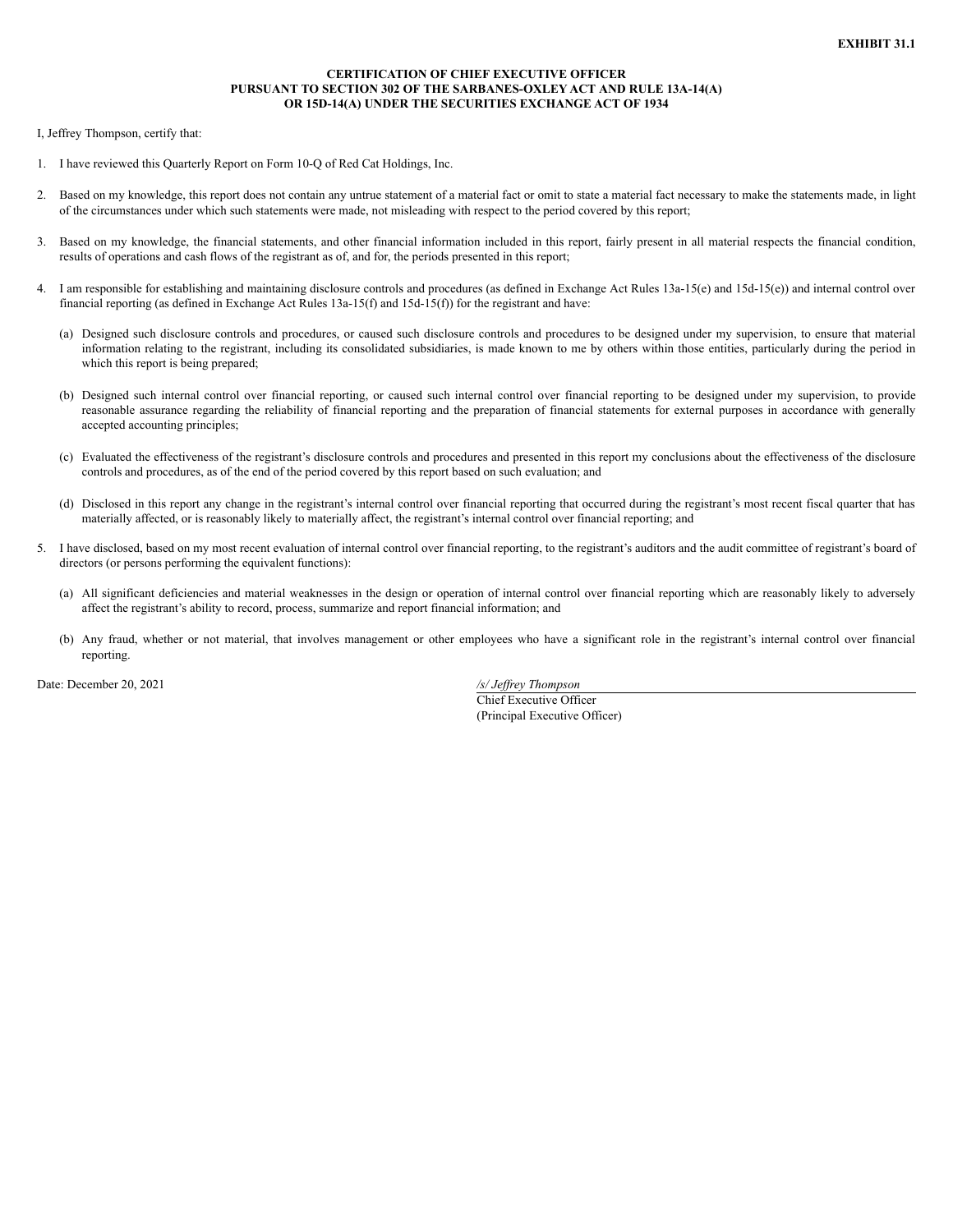# **CERTIFICATION OF CHIEF FINANCIAL OFFICER PURSUANT TO SECTION 302 OF THE SARBANES-OXLEY ACT AND RULE 13A-14(A) OR 15D-14(A) UNDER THE SECURITIES EXCHANGE ACT OF 1934**

I, Joseph Hernon, certify that:

- 1. I have reviewed this Quarterly Report on Form 10-Q of Red Cat Holdings, Inc.
- 2. Based on my knowledge, this report does not contain any untrue statement of a material fact or omit to state a material fact necessary to make the statements made, in light of the circumstances under which such statements were made, not misleading with respect to the period covered by this report;
- 3. Based on my knowledge, the financial statements, and other financial information included in this report, fairly present in all material respects the financial condition, results of operations and cash flows of the registrant as of, and for, the periods presented in this report;
- 4. I am responsible for establishing and maintaining disclosure controls and procedures (as defined in Exchange Act Rules 13a-15(e) and 15d-15(e)) and internal control over financial reporting (as defined in Exchange Act Rules 13a-15(f) and 15d-15(f)) for the registrant and have:
	- (a) Designed such disclosure controls and procedures, or caused such disclosure controls and procedures to be designed under my supervision, to ensure that material information relating to the registrant, including its consolidated subsidiaries, is made known to me by others within those entities, particularly during the period in which this report is being prepared;
	- (b) Designed such internal control over financial reporting, or caused such internal control over financial reporting to be designed under my supervision, to provide reasonable assurance regarding the reliability of financial reporting and the preparation of financial statements for external purposes in accordance with generally accepted accounting principles;
	- (c) Evaluated the effectiveness of the registrant's disclosure controls and procedures and presented in this report my conclusions about the effectiveness of the disclosure controls and procedures, as of the end of the period covered by this report based on such evaluation; and
	- (d) Disclosed in this report any change in the registrant's internal control over financial reporting that occurred during the registrant's most recent fiscal quarter that has materially affected, or is reasonably likely to materially affect, the registrant's internal control over financial reporting; and
- 5. I have disclosed, based on my most recent evaluation of internal control over financial reporting, to the registrant's auditors and the audit committee of registrant's board of directors (or persons performing the equivalent functions):
	- (a) All significant deficiencies and material weaknesses in the design or operation of internal control over financial reporting which are reasonably likely to adversely affect the registrant's ability to record, process, summarize and report financial information; and
	- (b) Any fraud, whether or not material, that involves management or other employees who have a significant role in the registrant's internal control over financial reporting.

Date: December 20, 2021 */s/ Joseph Hernon*

Chief Financial Officer (Principal Financial and Accounting Officer)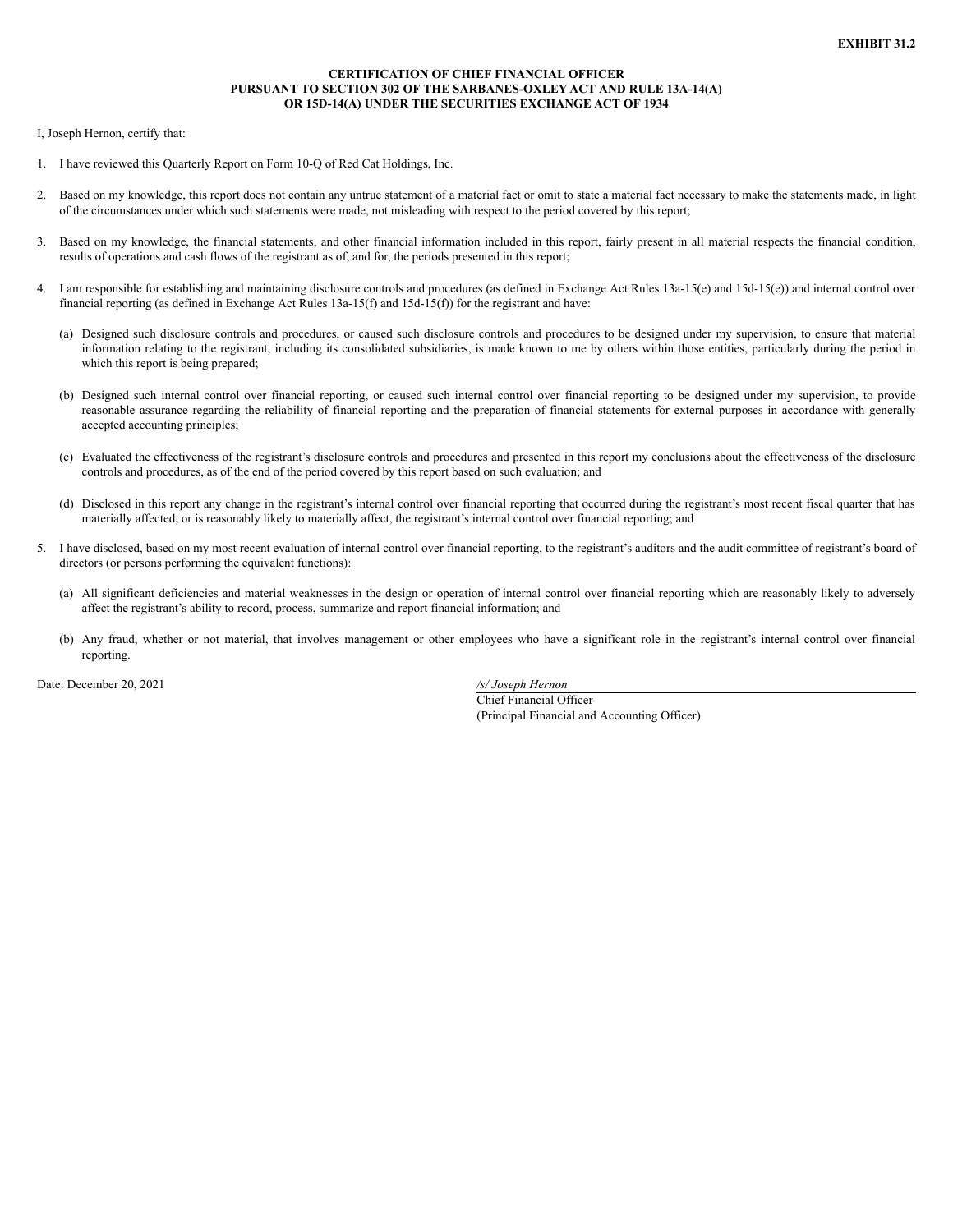### **CERTIFICATION PURSUANT TO 18 U.S.C. SECTION 1350, AS ADOPTED PURSUANT TO SECTION 906 OF THE SARBANES-OXLEY ACT OF 2002**

In connection with the Quarterly Report on Form 10-Q of Red Cat Holdings, Inc. (the "Company"), for the quarter ended October 31, 2021, as filed with the Securities and Exchange Commission on the date hereof (the "Report"), I, Jeffrey Thompson, Chief Executive Officer of the Company, certify, pursuant to 18 U.S.C. Section 1350, as adopted pursuant to Section 906 of the Sarbanes-Oxley Act of 2002, that:

- (1) The Report fully complies with the requirements of Section 13(a) or 15(d) of the Securities Exchange Act of 1934; and
- (2) The information contained in the Report fairly presents, in all material respects, the financial condition and results of operations of the Company.

Date: December 20, 2021 By: */s/ Jeffrey Thompson* 

Name: Jeffrey Thompson Title: Chief Executive Officer (Principal Executive Officer)